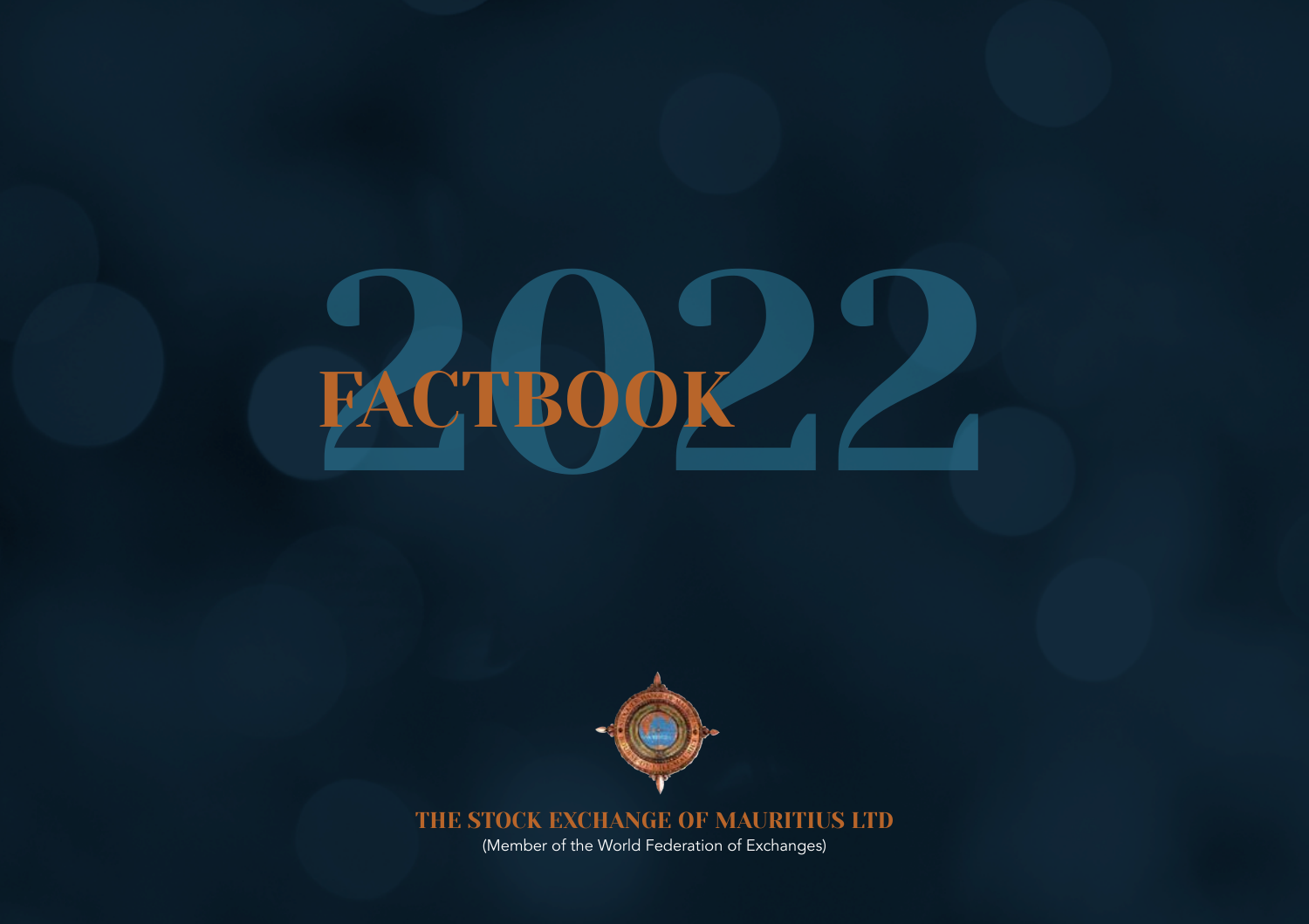### THE STOCK EXCHANGE OF MAURITIUS LTD

(Member of the World Federation of Exchanges)



### FOREWORD

Statistics and data published in the SEM Factbook 2022 have been compiled with reasonable care and diligence. However, the Stock Exchange of Mauritius Ltd makes no representations, gives no warranty, disclaims all liability in respect thereof, and shall not be held liable for any damage, loss or cost incurred resulting from any error in the information or any use of the said information. Appropriate independent advice should be obtained before making any investment decision.

**FACTBOOK** 2022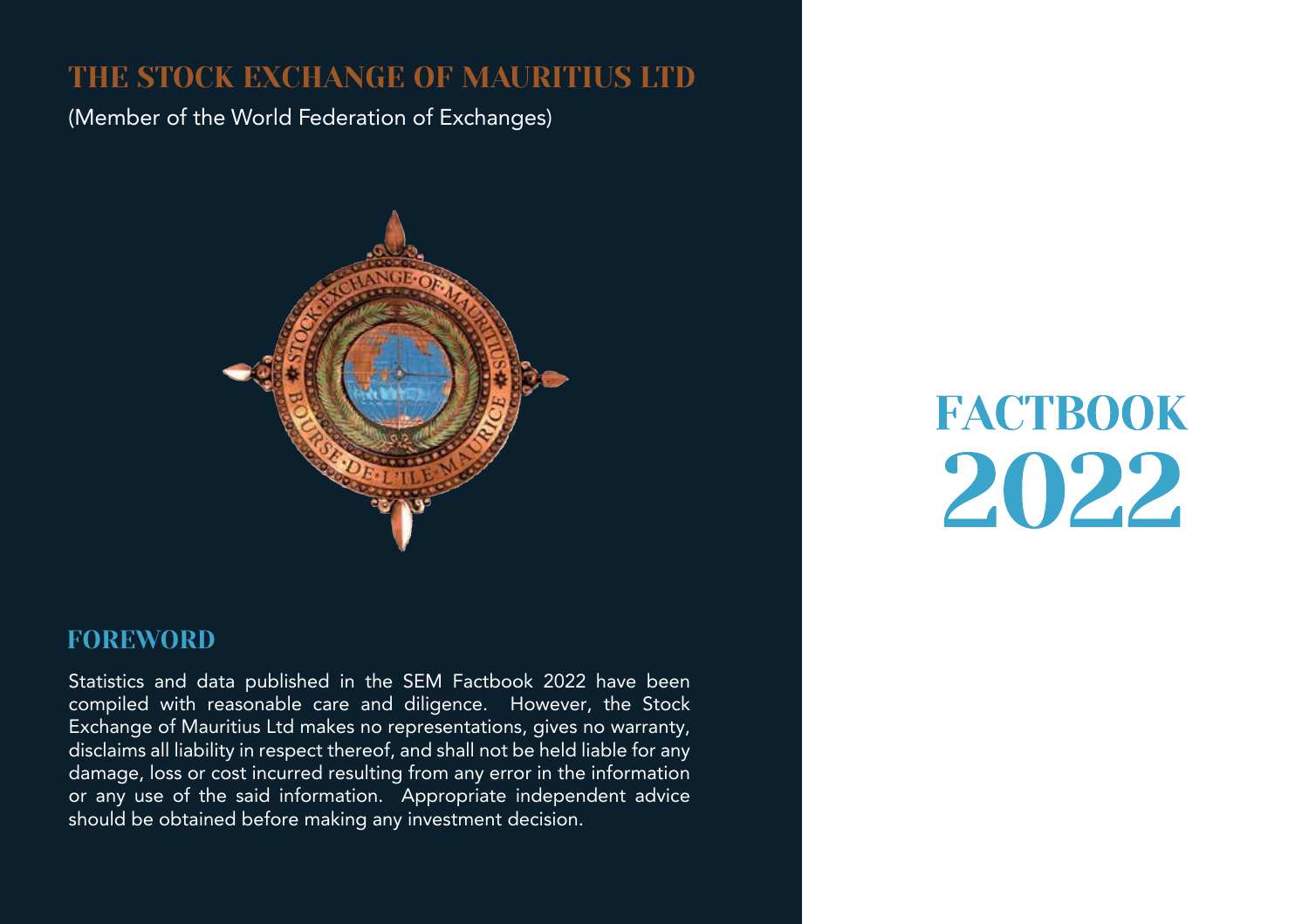### **CONTENTS**

#### MARKET EVOLUTION SINCE INCEPTION

- TIME SERIES EVOLUTION
- SELECTED MARKET INDICATORS
- LISTINGS ON THE OFFICIAL MARKET
- EVOLUTION OF MARKET CAPITALISATION (DEC 1989-DEC 2021)
- EVOLUTION OF MARKET INDICES (1989-2021)

#### MARKET AT A GLANCE

- OFFICIAL MARKET AT A GLANCE 2021
- SEMDEX/SEM-10 YEAR 2021
- SEMTRI (IN RS AND US \$) 2021
- SUMMARY FINANCIAL DATA FOR LISTED STOCKS

#### COMPANIES' PERFORMANCE IN 2021

- TOP 10 COMPANIES IN TERMS OF MARKET CAPITALISATION
- TOP 10 COMPANIES IN TERMS OF TURNOVER
- TOP 10 COMPANIES IN TERMS OF VOLUME TRADED

#### FOREIGN INVESTMENT

• FOREIGN INVESTMENTS IN 2021

#### PART 1 – OFFICIAL MARKET PART 2 – DEVELOPMENT & ENTERPRISE MARKET (DEM)

#### MARKET EVOLUTION SINCE INCEPTION

- TIME SERIES EVOLUTION
- SELECTED MARKET INDICATORS
- LISTINGS ON THE DEM
- EVOLUTION OF MARKET CAPITALISATION (2006-2021)
- EVOLUTION OF MARKET INDICES (2006-2021)

#### MARKET AT A GLANCE

- DEM AT A GLANCE 2021
- DEMEX/DEMTRI (Rs) YEAR 2021
- SUMMARY FINANCIAL DATA FOR LISTED SECURITIES

#### COMPANIES' PERFORMANCE IN 2021

- TOP 10 COMPANIES IN TERMS OF MARKET CAPITALISATION
- TOP 10 COMPANIES IN TERMS OF TURNOVER
- TOP 10 COMPANIES IN TERMS OF VOLUME TRADED

#### FOREIGN INVESTMENT

• FOREIGN INVESTMENTS IN 2021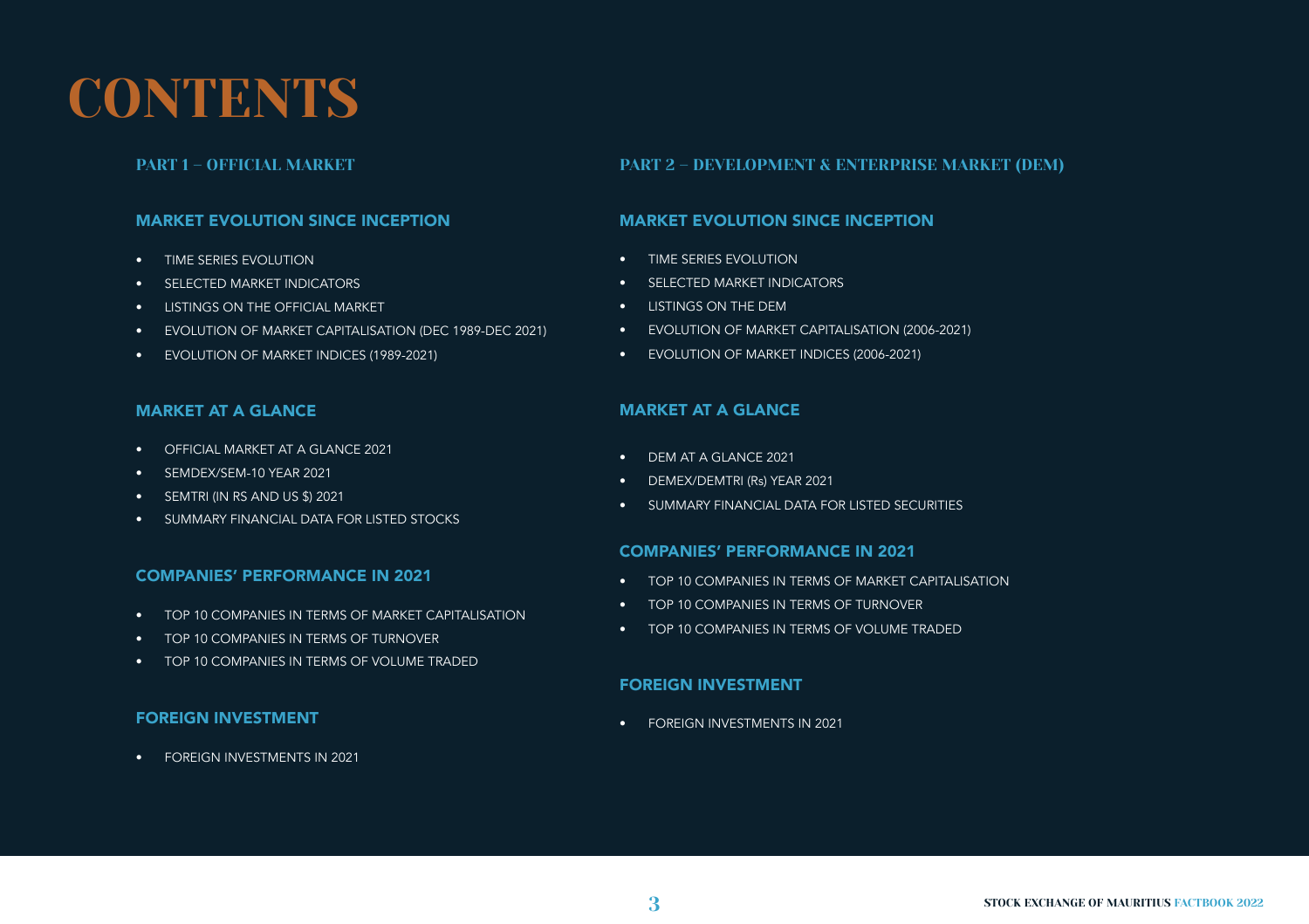### TIME SERIES EVOLUTION

| <b>OFFICIAL MARKET</b>                               | 1989           | 1990                     | 1991                     | 1992                     | 1993           | 1994                     | 1995           |
|------------------------------------------------------|----------------|--------------------------|--------------------------|--------------------------|----------------|--------------------------|----------------|
| No. of listed Companies (Equities) (End of Period)   | 6              | 13                       | 19                       | 21                       | 29             | 34                       | 39             |
| No of listed Securities                              | 6              | 17                       | 23                       | 25                       | 33             | 38                       | 48             |
| Market Capitalisation - SEM-ASI (Rs) (End of Period) |                | $\sim$                   | $\sim$                   | $\sim$                   |                | $\overline{\phantom{a}}$ | $\sim$         |
| Change in SEM-ASI Market Capitalisation (%)          |                | $\overline{\phantom{a}}$ | $\sim$                   |                          |                |                          | $\sim$         |
| Market Capitalisation - SEMDEX (Rs) (End of Period)  | 1,437,084,250  | 3,792,727,253            | 4,862,475,674            | 6,598,876,234            | 14,907,260,928 | 29,513,854,604           | 27,817,756,013 |
| Change in SEMDEX Market Capitalisation (%)           |                | 163.92                   | 28.21                    | 35.71                    | 125.91         | 97.98                    | $-5.75$        |
| SEM-ASI                                              |                |                          | $\sim$                   |                          |                |                          | $\sim$         |
| Change in SEM-ASI                                    |                |                          |                          |                          |                |                          |                |
| SEMTRI-ASI                                           |                |                          |                          |                          |                |                          |                |
| Change in SEMTRI-ASI                                 |                |                          |                          |                          |                |                          |                |
| SEMDEX (End of Period)                               | 117.34         | 171.23                   | 154.17                   | 183.18                   | 302.63         | 476.10                   | 344.44         |
| Change in SEMDEX (%)                                 | $\sim$         | 45.93                    | $-9.96$                  | 18.82                    | 65.21          | 57.32                    | $-27.65$       |
| SEM-10 (End of Period)                               |                |                          | $\sim$                   | $\sim$                   |                |                          | $\sim$         |
| Change in SEM-10 (%)                                 |                | $\overline{\phantom{a}}$ | $\overline{\phantom{a}}$ | $\overline{\phantom{a}}$ |                | $\sim$                   | $\sim$         |
| SEMTRI (in Rs terms, End of Period)                  | 118.95         | 183.80                   | 173.11                   | 217.41                   | 375.45         | 608.24                   | 454.97         |
| Change in SEMTRI - Rs (%)                            |                | 54.52                    | $-5.82$                  | 25.59                    | 72.69          | 62.00                    | $-25.20$       |
| SEMTRI ( in US US\$ terms, End of Period)            | 121.97         | 201.34                   | 177.19                   | 204.53                   | 316.13         | 520.87                   | 387.71         |
| Change in SEMTRI - US \$ (%)                         |                | 65.07                    | $-11.99$                 | 15.43                    | 54.56          | 64.76                    | $-25.56$       |
| SEMSI                                                |                |                          | $\sim$                   | $\sim$                   |                | $\sim$                   |                |
| <b>SEMBI</b>                                         |                |                          |                          |                          |                |                          |                |
| SEM-AFRIDEX                                          |                |                          |                          |                          |                |                          |                |
| Annual Turnover (Rs)                                 | 14,259,850     | 88,535,101               | 81,242,185               | 158,600,402              | 691,626,617    | 1,519,983,072            | 1,220,601,055  |
| Change in Turnover (%)                               |                | 520.87                   | $-8.24$                  | 95.22                    | 336.08         | 119.77                   | $-19.70$       |
| Turnover per session (Rs)                            | 548,456        | 1,735,982                | 1,624,844                | 1,602,024                | 7,130,171      | 10,340,021               | 8,191,953      |
| Annual Traded Volume                                 | 613,505        | 3,551,514                | 4,520,992                | 8,721,139                | 37,342,856     | 50,635,961               | 59,395,655     |
| Change in Traded Volume (%)                          |                | 478.89                   | 27.30                    | 92.90                    | 328.19         | 35.60                    | 17.30          |
| P/E Ratio (End of Period)                            | 6.56           | 6.26                     | 6.12                     | 8.72                     | 13.64          | 20.11                    | 10.85          |
| Dividend Yield - % (End of Period)                   | 5.42           | 4.17                     | 5.11                     | 4.29                     | 3.09           | 2.08                     | 3.20           |
| No. of Trading Sessions                              | 26             | 51                       | 50                       | 99                       | 97             | 147                      | 149            |
| <b>Weekly Frequency</b>                              | $\overline{1}$ | $\overline{1}$           | $\overline{1}$           | $\overline{2}$           | $\overline{2}$ | 2:3                      | $\overline{3}$ |
| US\$ Rate in Rs, (End of Period)                     | 15.410         | 14.890                   | 15.710                   | 15.580                   | 17.700         | 18.080                   | 17.800         |
| Annual Turnover (US\$)                               | 925,363        | 5,945,944                | 5,171,368                | 10,179,743               | 39,074,950     | 84,069,860               | 68,573,093     |
| Average Turnover per session (US\$)                  | 35,591         | 116,587                  | 103,427                  | 102,826                  | 402,835        | 571,904                  | 460,222        |
| Market Cap in US\$ - SEM-ASI (End of Period)         |                |                          |                          |                          |                |                          |                |
| Market Cap in US\$ - SEMDEX (End of Period)          | 93,256,603     | 254,716,404              | 309,514,683              | 423,547,897              | 842,218,132    | 1,632,403,463            | 1,562,795,282  |
| Capital Raised (Rs)                                  |                | 235,967,000              | 125,489,528              | 1,343,253,426            | 704,061,566    | 772,314,096              | 1,629,055,884  |
| No. of Investment Dealers                            | 10             | 11                       | 11                       | 11                       | 11             | 11                       | 11             |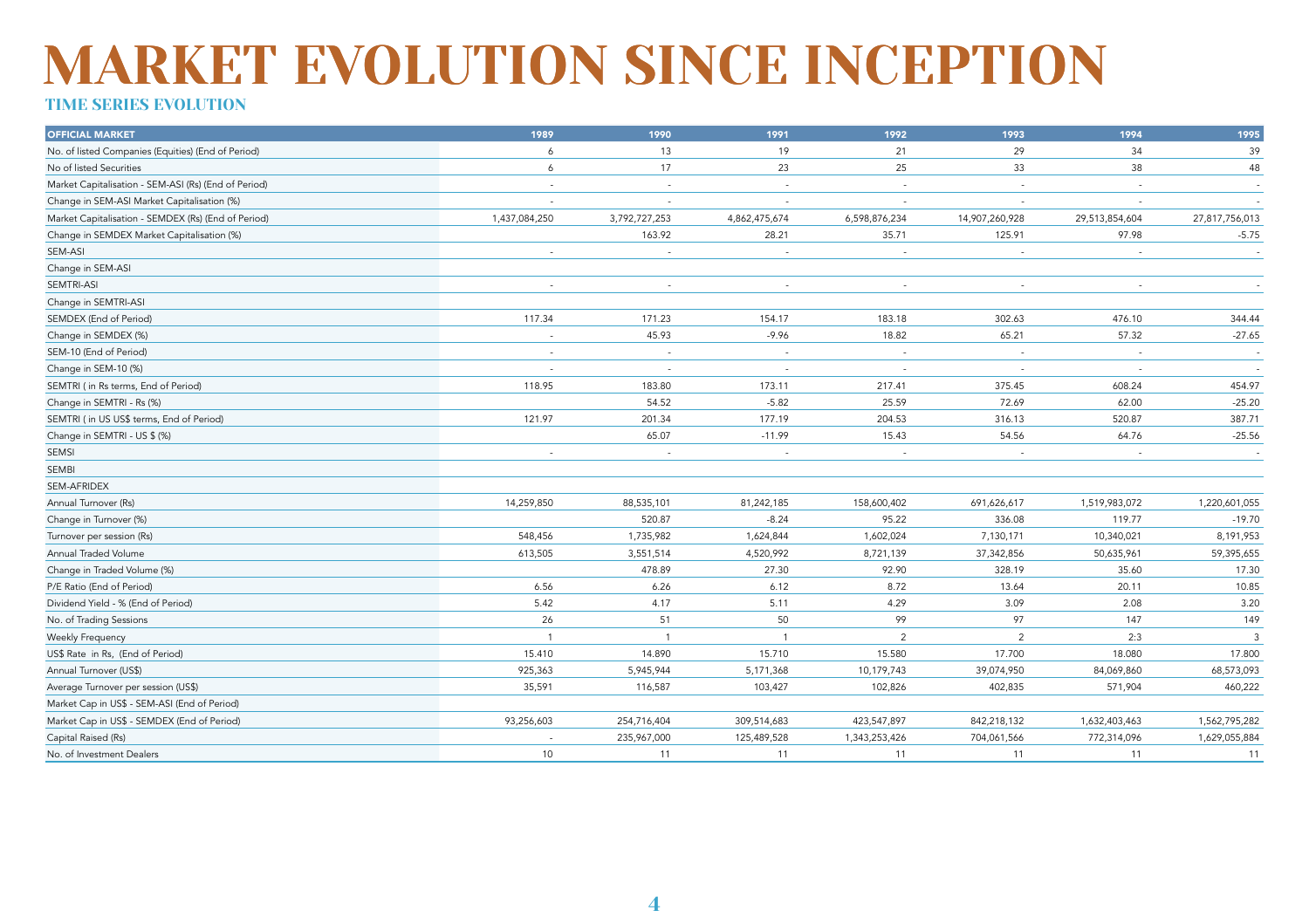### MARKET EVOLUTION SINCE INCEPTION TIME SERIES EVOLUTION

#### OFFICIAL MARKET 1996 1997 1998 1999 2000 2001 2002 No. of listed Companies (Equities) (End of Period) 42 42 40 43 42 40 40 No of listed Securities 51 57 58 62 66 62 53 Market Capitalisation - SEM-ASI (Rs) (End of Period) and the control of the control of Period) and the control of Period and the control of Period) and the control of Period and the control of Period and the control of Per Change in SEM-ASI Market Capitalisation (%) and the contract of the contract of the contract of the contract of the contract of the contract of the contract of the contract of the contract of the contract of the contract o Market Capitalisation - SEMDEX (Rs) (End of Period) 33,376,740,885 36,934,879,316 45,335,829,298 41,731,973,736 37,034,909,667 32,147,404,156 38,641,073,426 Change in SEMDEX Market Capitalisation (%) 19.98 10.66 22.75 -11.26 -11.26 -13.20 -13.20 -13.20 -13.20 -13.20 SEM-ASI - - - - - - - Change in SEM-ASI SEMTRI-ASI - - - - - - - Change in SEMTRI-ASI SEMDEX (End of Period) 353.46 465.60 435.69 390.10 340.92 399.26 Change in SEMDEX (%) 2.62 10.65 19.04 -6.42 -10.46 -12.61 17.11 SEM-10 (End of Period) - - 111.70 105.16 94.68 74.65 88.45 Change in SEM-10 (%) - - - -5.85 -9.97 -21.16 18.49 SEMTRI ( in Rs terms, End of Period) and the control of the state of the state of the state of the state of the state of the state of the state of the state of the state of the state of the state of the state of the state Change in SEMTRI - Rs (%) 6.67 14.83 -1.63 -3.68 29.65 SEMTRI ( in US US\$ terms, End of Period) 380.81 435.73 417.17 325.58 433.96 Change in SEMTRI - US \$ (%) 1.78 11.40 34.11 SEMSI - - - - - - - SEMBI SEM-AFRIDEX Annual Turnover (Rs) 1,601,685,409 2,996,967,637 1,556,083,730 2,045,247,037 3,292,410,159 1,722,521,587 Change in Turnover (%) 31.22 87.11 -14.71 -22.61 3.39 60.98 -47.68 Turnover per session (Rs) 10,822,199 18,731,048 10,306,789 7,912,721 8,280,352 13,383,781 6,945,652 Annual Traded Volume 91,996,746 164,088,593 98,859,087 85,265,541 186,793,915 139,068,367 145,473,851 Change in Traded Volume (%) 54.89 13.75 119.07 4.61 P/E Ratio (End of Period) 11.30 12.86 11.56 8.98 6.40 5.91 5.33 Dividend Yield - % (End of Period) 3.28 3.62 3.88 5.03 6.73 8.30 9.83 No. of Trading Sessions 148 160 248 227 246 248 Weekly Frequency 3 3:5 ^ 5 5 5 5 5 US\$ Rate in Rs, (End of Period) 19.710 21.050 24.507 25.395 27.730 30.275 29.18 Annual Turnover (US\$) 81,262,578 142,373,759 104,300,148 77,896,449 73,755,753 108,750,129 59,030,897 Average Turnover per session (US\$) 549,071 889,836 420,565 311,586 298,606 442,074 238,028 Market Cap in US\$ - SEM-ASI (End of Period) Market Cap in US\$ - SEMDEX (End of Period) 1,693,391,217 1,693,391,217 1,754,626,096 1,849,913,465 1,643,314,579 1,335,553,901 1,061,846,545 1,324,231,440 - 375,300,000 1,725,000,000 1,265,000,000 1,265,000,000 1,259,350,000 1,259,350,000 1,457,183,326 44,000,000 44,000,000 - 1,265,000 1,265,000,000 1,269,350,000 1,457,183,326 44,000,000 1,457,183,326 44,000,000 1,259,350,0 No. of Investment Dealers 11 11 11 11 11 11 11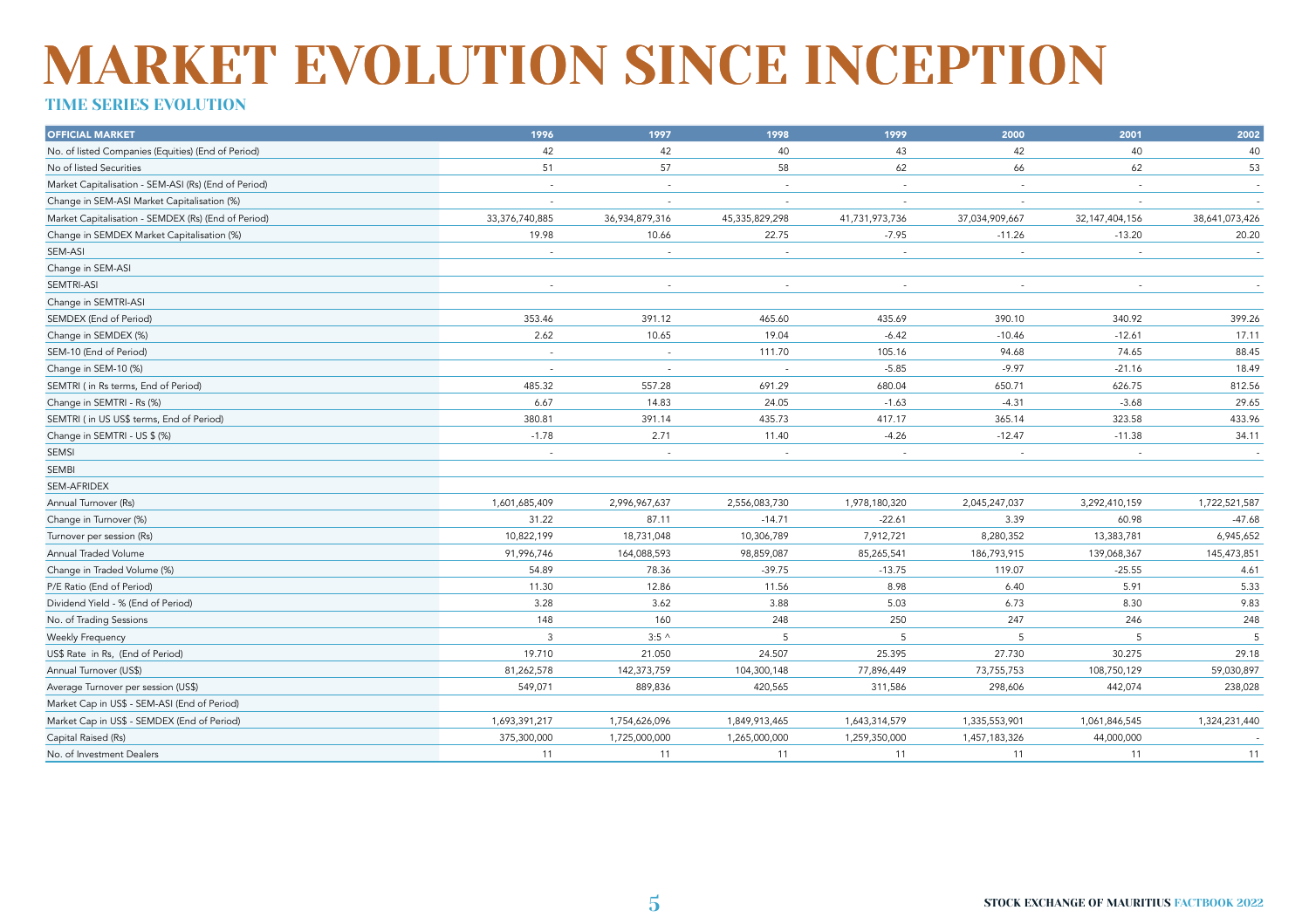### TIME SERIES EVOLUTION

| <b>OFFICIAL MARKET</b>                               | 2003                     | 2004                     | 2005                     | 2006            | 2007                     | 2008            |
|------------------------------------------------------|--------------------------|--------------------------|--------------------------|-----------------|--------------------------|-----------------|
| No. of listed Companies (Equities) (End of Period)   | 39                       | 40                       | 41                       | 41              | 41                       | 40              |
| No of listed Securities                              | 50                       | 52                       | 52                       | 45              | 45                       | 44              |
| Market Capitalisation - SEM-ASI (Rs) (End of Period) | $\overline{\phantom{a}}$ | $\overline{\phantom{a}}$ | ٠                        | $\sim$          | $\overline{\phantom{a}}$ | $\sim$          |
| Change in SEM-ASI Market Capitalisation (%)          |                          | $\sim$                   | $\overline{\phantom{a}}$ |                 |                          | $\overline{a}$  |
| Market Capitalisation - SEMDEX (Rs) (End of Period)  | 51,229,930,441           | 67,033,922,981           | 80,038,466,322           | 116,981,444,907 | 173,094,638,415          | 109,300,409,347 |
| Change in SEMDEX Market Capitalisation (%)           | 32.58                    | 30.85                    | 19.40                    | 46.16           | 47.97                    | $-36.86$        |
| <b>SEM-ASI</b>                                       |                          |                          | $\overline{a}$           |                 |                          | $\sim$          |
| Change in SEM-ASI                                    |                          |                          |                          |                 |                          |                 |
| SEMTRI-ASI                                           | $\sim$                   |                          | ٠                        |                 |                          |                 |
| Change in SEMTRI-ASI                                 |                          |                          |                          |                 |                          |                 |
| SEMDEX (End of Period)                               | 549.58                   | 710.77                   | 804.03                   | 1,204.46        | 1,852.21                 | 1182.74         |
| Change in SEMDEX (%)                                 | 37.65                    | 29.33                    | 13.12                    | 49.80           | 53.78                    | $-36.14$        |
| SEM-10 (End of Period)                               | 119.39                   | 149.67                   | 175.43                   | 264.41          | 477.40                   | 267.22          |
| Change in SEM-10 (%)                                 | 34.98                    | 25.36                    | 17.21                    | 50.72           | 80.55                    | $-44.03$        |
| SEMTRI (in Rs terms, End of Period)                  | 1,194.85                 | 1,619.92                 | 1,951.83                 | 3,060.71        | 4,868.61                 | 3233.74         |
| Change in SEMTRI - Rs (%)                            | 47.05                    | 35.58                    | 20.49                    | 56.81           | 59.07                    | $-33.58$        |
| SEMTRI (in US US\$ terms, End of Period)             | 703.96                   | 894.49                   | 996.55                   | 1437.32         | 2621.77                  | 1563.51         |
| Change in SEMTRI - US \$ (%)                         | 62.22                    | 27.07                    | 11.41                    | 44.23           | 82.41                    | $-40.36$        |
| SEMSI                                                | $\overline{\phantom{a}}$ | $\sim$                   |                          |                 |                          |                 |
| SEMBI                                                |                          |                          |                          |                 |                          |                 |
| SEM-AFRIDEX                                          |                          |                          |                          |                 |                          |                 |
| Annual Turnover (Rs)                                 | 2,989,174,317            | 2,819,024,443            | 4,547,982,065            | 5,992,247,910   | 11,825,521,416           | 11,405,377,045  |
| Change in Turnover (%)                               | 73.53                    | $-5.69$                  | 61.33                    | 31.76           | 97.35                    | $-3.55$         |
| Turnover per session (Rs)                            | 11,861,803               | 11,098,521               | 18,264,988               | 23,873,498      | 47,302,086               | 45,989,424      |
| Annual Traded Volume                                 | 168,085,167              | 146,358,080              | 271,573,444              | 221,369,601     | 257,596,531              | 230,384,358     |
| Change in Traded Volume (%)                          | 15.54                    | $-12.93$                 | 85.55                    | $-18.49$        | 16.36                    | $-10.56$        |
| P/E Ratio (End of Period)                            | 7.43                     | 9.93                     | 7.98                     | 11.95           | 13.26                    | 6.17            |
| Dividend Yield - % (End of Period)                   | 5.74                     | 4.85                     | 4.64                     | 3.66            | 2.80                     | 5.14            |
| No. of Trading Sessions                              | 252                      | 254                      | 249                      | 251             | 250                      | 248             |
| Weekly Frequency                                     | 5                        | 5                        | .5                       | 5               | 5                        | 5               |
| US\$ Rate in Rs, (End of Period)                     | 26.23                    | 27.98                    | 30.25                    | 33.04           | 28.68                    | 32.69           |
| Annual Turnover (US\$)                               | 113,981,861              | 100,751,410              | 150,346,515              | 181,363,436     | 412,326,409              | 348,894,985     |
| Average Turnover per session (US\$)                  | 452,309                  | 396,659                  | 603,801                  | 722,563         | 1,649,306                | 1,406,835       |
| Market Cap in US\$ - SEM-ASI (End of Period)         |                          |                          |                          |                 |                          |                 |
| Market Cap in US\$ - SEMDEX (End of Period)          | 1,953,476,852            | 2,395,779,949            | 2,645,899,713            | 3,540,600,633   | 6,035,377,908            | 3,343,542,654   |
| Capital Raised (Rs)                                  |                          | 970,928,004              |                          | 98,400,000      |                          | 100,543,361     |
| No. of Investment Dealers                            | 11                       | 11                       | 11                       | 12              | 12                       | 11              |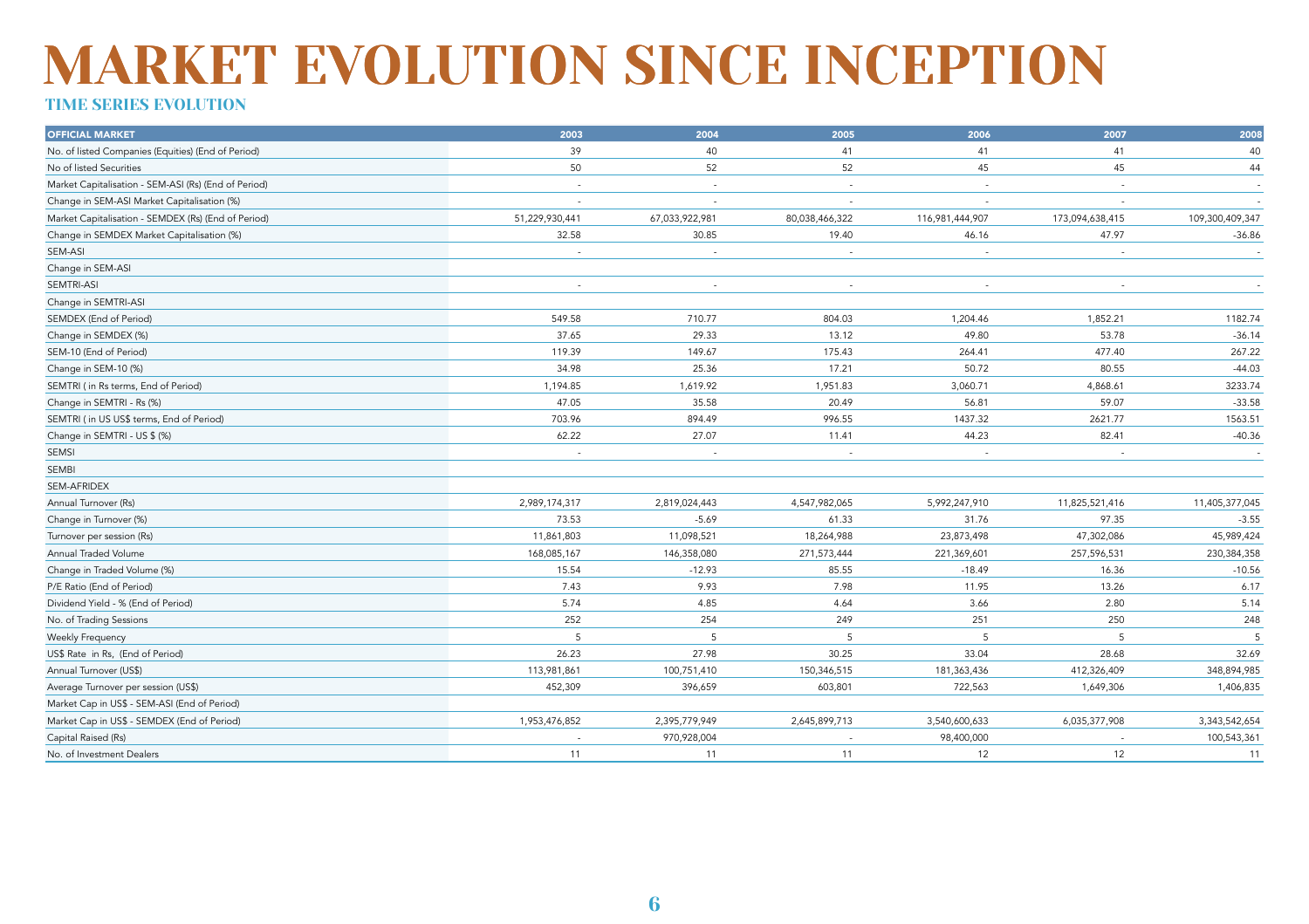### TIME SERIES EVOLUTION

| <b>OFFICIAL MARKET</b>                               | 2009            | 2010            | 2011                     | 2012                     | 2013            | 2014                     |
|------------------------------------------------------|-----------------|-----------------|--------------------------|--------------------------|-----------------|--------------------------|
| No. of listed Companies (Equities) (End of Period)   | 40              | 37              | 38                       | 41                       | 43              | 46                       |
| No of listed Securities                              | 59              | 47              | 54                       | 65                       | 82              | 90                       |
| Market Capitalisation - SEM-ASI (Rs) (End of Period) | $\sim$          |                 | $\overline{\phantom{a}}$ | $\overline{\phantom{a}}$ |                 | $\sim$                   |
| Change in SEM-ASI Market Capitalisation (%)          |                 |                 |                          |                          |                 |                          |
| Market Capitalisation - SEMDEX (Rs) (End of Period)  | 151,212,328,913 | 177,996,156,423 | 171,510,090,486          | 175,174,078,737          | 212,928,979,141 | 229,893,763,700          |
| Change in SEMDEX Market Capitalisation (%)           | 38.35           | 17.71           | $-3.64$                  | 2.14                     | 21.55           | 7.97                     |
| SEM-ASI                                              |                 |                 |                          |                          |                 | $\overline{\phantom{a}}$ |
| Change in SEM-ASI                                    |                 |                 |                          |                          |                 |                          |
| SEMTRI-ASI                                           | $\sim$          | $\sim$          |                          | ٠                        |                 |                          |
| Change in SEMTRI-ASI                                 |                 |                 |                          |                          |                 |                          |
| SEMDEX (End of Period)                               | 1660.87         | 1,967.45        | 1,888.38                 | 1,732.06                 | 2,095.69        | 2,073.72                 |
| Change in SEMDEX (%)                                 | 40.43           | 18.46           | $-4.02$                  | $-8.28$                  | 20.99           | $-1.05$                  |
| SEM-10 (End of Period)                               | 360.75          | 373.22          | 350.33                   | 337.28                   | 403.64          | 385.51                   |
| Change in SEM-10 (%)                                 | 35.00           | 3.46            | $-6.13$                  | $-3.73$                  | 19.68           | $-4.49$                  |
| SEMTRI (in Rs terms, End of Period)                  | 4712.7          | 5,747.85        | 5,673.68                 | 5,364.29                 | 6,673.93        | 6,795.35                 |
| Change in SEMTRI - Rs (%)                            | 45.74           | 21.97           | $-1.29$                  | $-5.45$                  | 24.41           | 1.82                     |
| SEMTRI ( in US US\$ terms, End of Period)            | 2395.98         | 2,906.28        | 3,000.01                 | 2,729.02                 | 3,436.43        | 3,327.81                 |
| Change in SEMTRI - US \$ (%)                         | 53.24           | 21.30           | 3.23                     | $-9.03$                  | 25.92           | $-3.16$                  |
| SEMSI                                                |                 |                 |                          |                          |                 |                          |
| <b>SEMBI</b>                                         |                 |                 |                          |                          |                 |                          |
| SEM-AFRIDEX                                          |                 |                 |                          |                          |                 |                          |
| Annual Turnover (Rs)                                 | 10,473,711,039  | 11,760,281,284  | 14,959,150,277           | 9,461,550,769            | 10,563,500,449  | 16,548,968,933           |
| Change in Turnover (%)                               | $-8.17$         | 12.28           | 27.20                    | $-36.75$                 | 11.65           | 56.66                    |
| Turnover per session (Rs)                            | 41,894,844      | 46,667,783      | 60,076,909               | 38,305,874               | 42,594,760      | 66,999,874               |
| Annual Traded Volume                                 | 226,321,733     | 339,419,904     | 243,902,662              | 227,694,945              | 1,702,719,731   | 2,616,694,625            |
| Change in Traded Volume (%)                          | $-1.76$         | 49.97           | $-28.14$                 | $-6.65$                  | 647.81          | 53.68                    |
| P/E Ratio (End of Period)                            | 10.74           | 14.05           | 11.29                    | 11.30                    | 14.16           | 9.92                     |
| Dividend Yield - % (End of Period)                   | 3.5             | 2.5             | 3.04                     | 3.39                     | 2.58            | 2.99                     |
| No. of Trading Sessions                              | 250             | 252             | 249                      | 247                      | 248             | 247                      |
| Weekly Frequency                                     | 5               | 5               | 5                        | 5                        | 5               | .5                       |
| US\$ Rate in Rs, (End of Period)                     | 31.4            | 31.34           | 29.98                    | 30.9                     | 30.53           | 32.10                    |
| Annual Turnover (US\$)                               | 333, 557, 676   | 375,248,286     | 498,970,990              | 306,199,054              | 346,003,945     | 515,544,204              |
| Average Turnover per session (US\$)                  | 1,334,231       | 1,489,081       | 2,003,900                | 1,239,672                | 1,395,177       | 2,087,223                |
| Market Cap in US\$ - SEM-ASI (End of Period)         |                 |                 |                          |                          |                 |                          |
| Market Cap in US\$ - SEMDEX (End of Period)          | 4,815,679,265   | 5,679,519,988   | 5,720,816,894            | 5,669,064,037            | 6,974,417,921   | 7,161,799,492            |
| Capital Raised (Rs)                                  | 662,100,620     | 5,511,860,168   | 3,158,237,416            | 6,143,291,644            | 23,246,504,976  | 23,076,921,568           |
| No. of Investment Dealers                            | 10              | 10              | 10                       | 11                       | 12              | 12                       |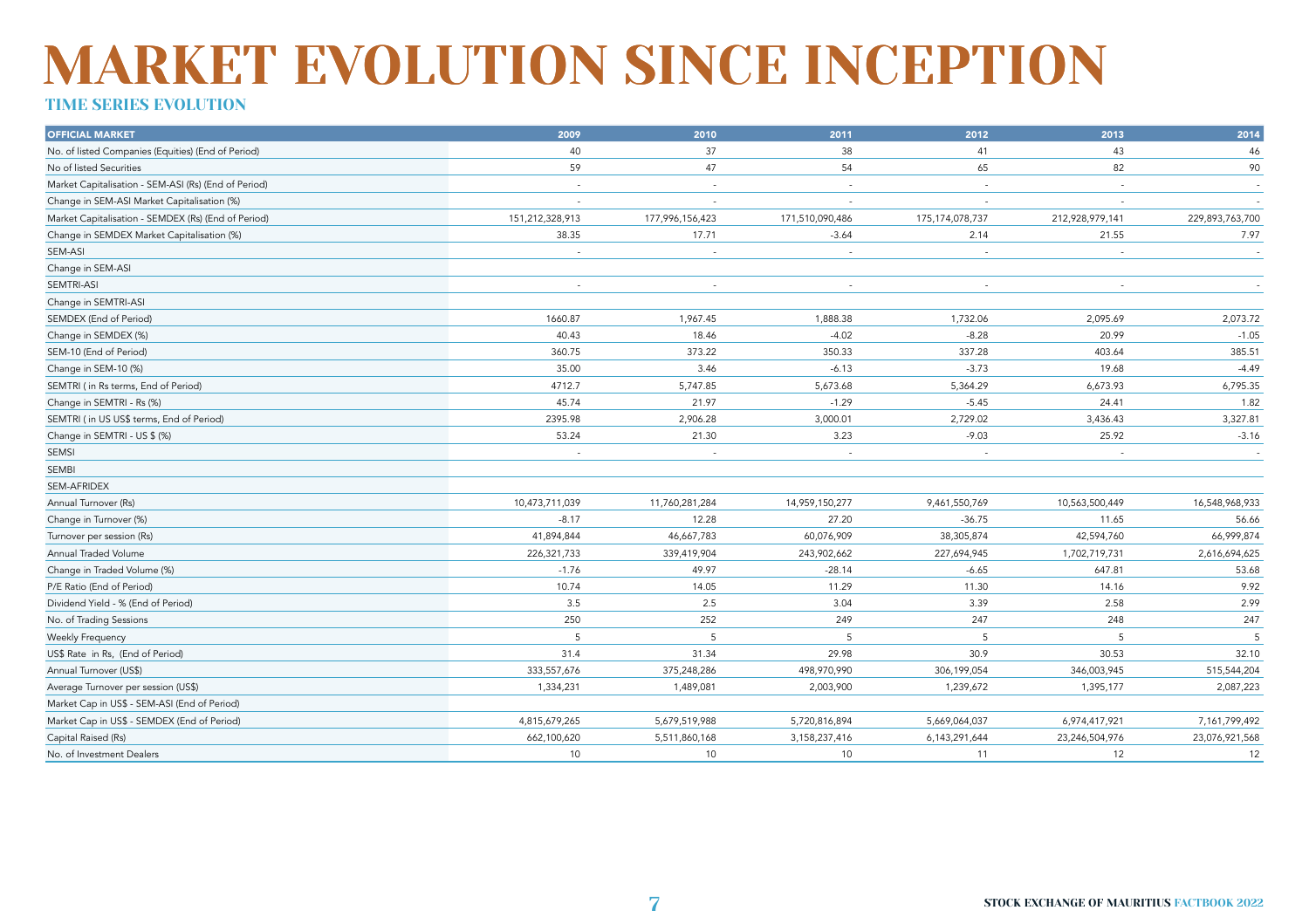#### TIME SERIES EVOLUTION

| <b>OFFICIAL MARKET</b>                               | 2015            | 2016            | 2017               | 2018            | 2019            | 2020            | 2021            |
|------------------------------------------------------|-----------------|-----------------|--------------------|-----------------|-----------------|-----------------|-----------------|
| No. of listed Companies (Equities) (End of Period)   | 51              | 56              | 57                 | 60              | 62              | 58              | 59              |
| No of listed Securities                              | 96              | 115             | 135                | 151             | 163             | 158             | 150             |
| Market Capitalisation - SEM-ASI (Rs) (End of Period) | $\sim$          | 338,066,317,310 | 355, 377, 826, 937 | 354,103,053,821 | 354,250,419,745 | 294,600,362,320 | 339,445,263,702 |
| Change in SEM-ASI Market Capitalisation (%)          |                 |                 | 5.12               | (0.36)          | 0.04            | (16.84)         | 15.22           |
| Market Capitalisation - SEMDEX (Rs) (End of Period)  | 201,687,047,615 | 216,110,562,923 | 265,842,065,127    | 265,654,285,047 | 263,717,959,268 | 199,468,945,378 | 268,855,116,178 |
| Change in SEMDEX Market Capitalisation (%)           | $-12.27$        | 7.15            | 23.01              | $-0.07$         | $-0.73$         | $-24.36$        | 34.79           |
| SEM-ASI                                              |                 | 1852.57         | 2221.82            | 2026.43         | 2004.97         | 1643.74         | 1935.51         |
| Change in SEM-ASI                                    |                 |                 | 19.93              | $-8.79$         | $-1.06$         | $-18.02$        | 17.75           |
| SEMTRI-ASI                                           |                 | 6387.96         | 7913.75            | 7478.64         | 7735.67         | 6455.89         | 7853.69         |
| Change in SEMTRI-ASI                                 |                 |                 | 23.89              | $-5.50$         | 3.44            | $-16.54$        | 21.65           |
| SEMDEX (End of Period)                               | 1,811.07        | 1,808.37        | 2,202.14           | 2,218.52        | 2,177.09        | 1,648.39        | 2,097.89        |
| Change in SEMDEX (%)                                 | $-12.67$        | $-0.15$         | 21.77              | 0.74            | $-1.87$         | $-24.28$        | 27.27           |
| SEM-10 (End of Period)                               | 346.35          | 345.04          | 421.82             | 425.72          | 429.86          | 309.70          | 388.00          |
| Change in SEM-10 (%)                                 | $-10.16$        | $-0.38$         | 22.25              | 0.92            | 0.97            | $-27.95$        | 25.28           |
| SEMTRI (in Rs terms, End of Period)                  | 6,109.19        | 6,309.09        | 7,906.46           | 8,197.69        | 8,309.75        | 6,363.64        | 8,345.17        |
| Change in SEMTRI - Rs (%)                            | $-10.10$        | 3.27            | 25.32              | 3.68            | 1.37            | $-23.42$        | 31.14           |
| SEMTRI ( in US US\$ terms, End of Period)            | 2,631.14        | 2,744.60        | 3,689.32           | 3,749.53        | 3,580.45        | 2,541.59        | 3,027.67        |
| Change in SEMTRI - US \$ (%)                         | $-20.93$        | 4.31            | 34.42              | 1.63            | $-4.51$         | $-29.01$        | 19.13           |
| SEMSI                                                | 97.29           | 100.44          | 120.43             | 122.22          | 124.30          | 90.83           | 114.20          |
| SEMBI                                                |                 |                 | 99.68              | 98.08           | 99.04           | 101.06          | 103.09          |
| SEM-AFRIDEX                                          |                 |                 |                    | 98.78           | 103.39          | 100.23          | 103.45          |
| Annual Turnover (Rs)                                 | 17,988,300,787  | 13,644,910,434  | 15,408,446,558     | 13,402,614,143  | 13,852,402,545  | 15,470,534,149  | 13,724,862,433  |
| Change in Turnover (%)                               | 8.70            | $-24.15$        | 12.92              | $-13.02$        | 3.36            | 11.68           | $-11.28$        |
| Turnover per session (Rs)                            | 71,953,203      | 54,146,470      | 61,881,311         | 54,482,171      | 56,772,142      | 63,403,828      | 55,342,187      |
| Annual Traded Volume                                 | 3,965,970,523   | 1,980,514,221   | 651,229,478        | 558,624,212     | 552,452,473     | 733,218,544     | 728,232,233     |
| Change in Traded Volume (%)                          | 51.56           | $-50.06$        | $-67.12$           | $-14.22$        | $-1.10$         | 32.72           | $-0.68$         |
| P/E Ratio (End of Period)                            | 11.83           | 16.39           | 12.49              | 18.10           | 13.46           | 11.66           | 14.03           |
| Dividend Yield - % (End of Period)                   | 3.73            | 3.29            | 2.96               | 3.04            | 4.35            | 2.30            | 2.85            |
| No. of Trading Sessions                              | 250             | 252             | 249                | 246             | 244             | 244             | 248             |
| <b>Weekly Frequency</b>                              | 5               | .5              | 5                  | 5               | 5               | 5               | -5              |
| US\$ Rate in Rs, (End of Period)                     | 36.50           | 36.75           | 33.69              | 34.37           | 36.48           | 39.36           | 43.33           |
| Annual Turnover (US\$)                               | 492,830,159     | 371,290,080     | 457,373,224        | 389,962,296     | 379,684,315     | 393,042,203     | 316,759,271     |
| Average Turnover per session (US\$)                  | 1,971,321       | 1,473,373       | 1,836,840          | 1,585,213       | 1,556,083       | 1,610,829       | 1,277,255       |
| Market Cap in US\$ - SEM-ASI (End of Period)         |                 | 9,199,083,464   | 10,548,779,333     | 10,302,978,086  | 9,709,747,279   | 7,484,575,146   | 7,834,135,653   |
| Market Cap in US\$ - SEMDEX (End of Period)          | 5,525,672,537   | 5,880,559,535   | 7,891,064,298      | 7,729,473,800   | 7,228,318,147   | 5,067,679,820   | 6,204,969,332   |
| Capital Raised (Rs)                                  | 44,099,971,808  | 34,619,926,156  | 52,183,268,963     | 24,547,968,725  | 8,202,209,256   | 19,580,863,651  | 21,449,070,319  |
| No. of Investment Dealers                            | 11              | 11              | 9                  | 8               | 9               | 9               | 9               |

*Notes:*

*2. SEMSI - launched on 7th September 2015*

*3. The SEM-ASI and the SEMTRI-ASI were launched on the 12th September 2016 and 10th October 2016 respectively. 4. The SEMBI was launched on 14th November 2017*

*5. The SEM-AFRIDEX was launched on 1st November 2018*

*<sup>1.</sup> SEM-10 replaced the SEM-7 index as from 3rd October 2014*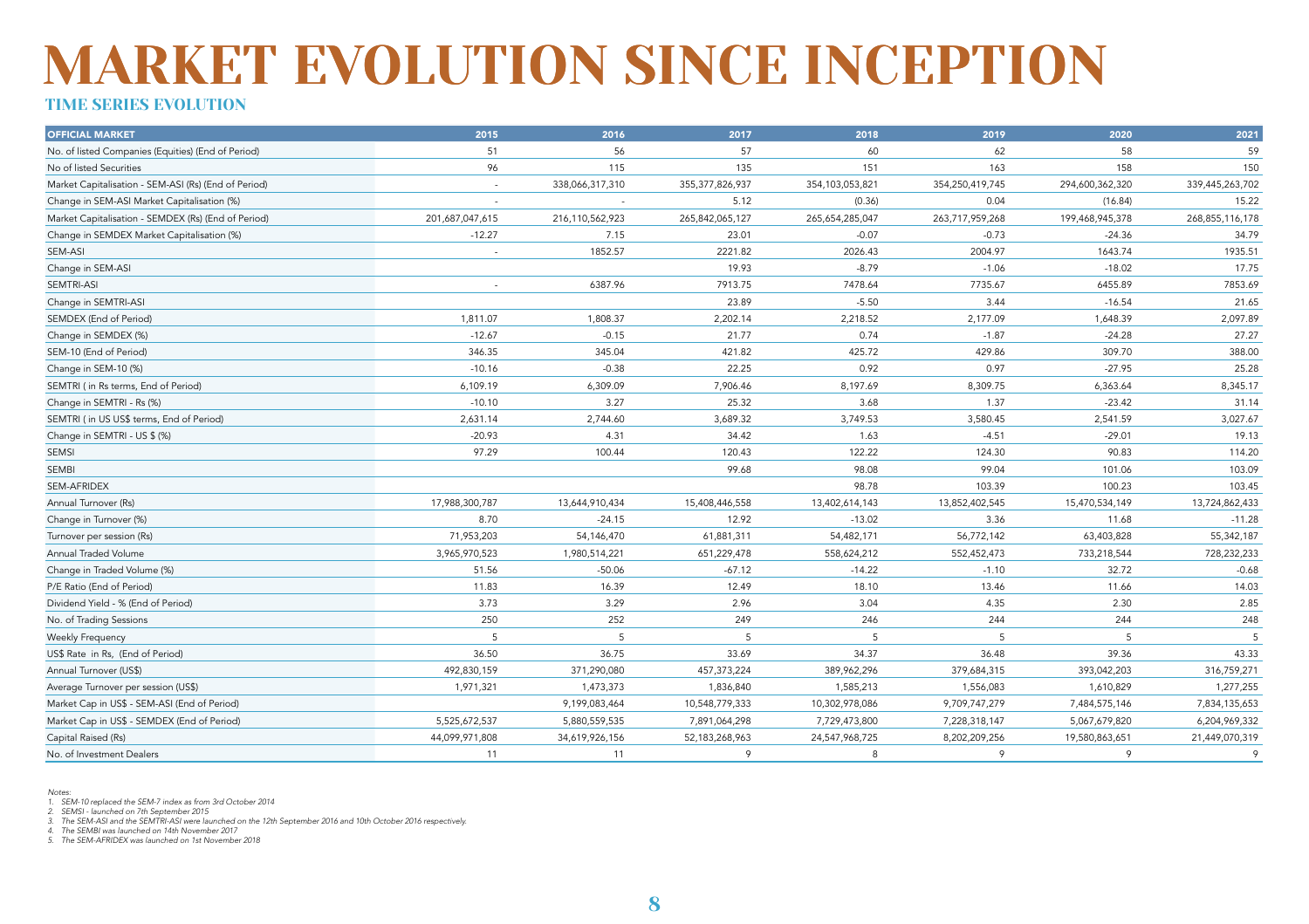### SELECTED MARKET INDICATORS

|             | <b>GDP AT CURRENT</b> | <b>MARKET CAPITALISATION</b> | <b>MKTCAP/GDP</b> | <b>TURNOVER</b> | <b>TURNOVER/MKTCAP</b> | <b>TURNOVER/GDP</b> |
|-------------|-----------------------|------------------------------|-------------------|-----------------|------------------------|---------------------|
| <b>YEAR</b> | <b>MARKET PRICES</b>  | (End of period)              | (% )              | (RS MILLION)    | $(\%)$                 | $(\%)$              |
|             | (RS MILLION)          | (RS MILLION)                 |                   |                 |                        |                     |
| 1989        | 33,274                | 1,437.08                     | 4.32              | 14              | 0.97                   | 0.04                |
| 1990        | 39,440                | 3,792.73                     | 9.62              | 89              | 2.35                   | 0.23                |
| 1991        | 44,717                | 4,862.48                     | 10.87             | 81              | 1.67                   | 0.18                |
| 1992        | 50,180                | 6,598.88                     | 13.15             | 159             | 2.41                   | 0.32                |
| 1993        | 57,592                | 14,907.26                    | 25.88             | 692             | 4.64                   | 1.20                |
| 1994        | 63,906                | 29,513.85                    | 46.18             | 1,520           | 5.15                   | 2.38                |
| 1995        | 70,246                | 27,817.76                    | 39.60             | 1,221           | 4.39                   | 1.74                |
| 1996        | 79,365                | 33,376.74                    | 42.05             | 1,602           | 4.80                   | 2.02                |
| 1997        | 88,175                | 36,934.88                    | 41.89             | 2,997           | 8.11                   | 3.40                |
| 1998        | 100,042               | 45,335.83                    | 45.32             | 2,556           | 5.64                   | 2.55                |
| 1999        | 108,076               | 41,731.97                    | 38.61             | 1,978           | 4.74                   | 1.83                |
| 2000        | 120,291               | 37,034.91                    | 30.79             | 2,045           | 5.52                   | 1.70                |
| 2001        | 132,146               | 32,147.40                    | 24.33             | 3,292           | 10.24                  | 2.49                |
| 2002        | 142,485               | 38,641.07                    | 27.12             | 1,723           | 4.46                   | 1.21                |
| 2003        | 162,291               | 51,229.93                    | 31.57             | 2,989           | 5.83                   | 1.84                |
| 2004        | 180,908               | 67,033.92                    | 37.05             | 2,819           | 4.21                   | 1.56                |
| 2005        | 191,393               | 80,038.47                    | 41.82             | 4,548           | 5.68                   | 2.38                |
| 2006        | 213,444               | 116,981.44                   | 54.81             | 5,992           | 5.12                   | 2.81                |
| 2007        | 243,998               | 173,094.64                   | 70.94             | 11,826          | 6.83                   | 4.85                |
| 2008        | 274,316               | 109,300.41                   | 39.84             | 11,405          | 10.43                  | 4.16                |
| 2009        | 282,354               | 151,212.33                   | 53.55             | 10,474          | 6.93                   | 3.71                |
| 2010        | 299,170               | 177,996.16                   | 59.50             | 11,760          | 6.61                   | 3.93                |
| 2011        | 323,011               | 171,510.09                   | 53.10             | 14,959          | 8.72                   | 4.63                |
| 2012        | 343,835               | 175,174.08                   | 50.95             | 9,462           | 5.40                   | 2.75                |
| 2013        | 366,479               | 212,928.98                   | 58.10             | 10,564          | 4.96                   | 2.88                |
| 2014        | 387,281               | 229,893.76                   | 59.36             | 16,549          | 7.20                   | 4.27                |
| 2015        | 406,636               | 201,687.05                   | 49.60             | 17,988          | 8.92                   | 4.42                |
| 2016        | 434,765               | 338,066.32                   | 77.76             | 13,645          | 4.04                   | 3.14                |
| 2017        | 457,201               | 355,377.83                   | 77.73             | 15,408          | 4.34                   | 3.37                |
| 2018        | 481,256               | 354,103.05                   | 73.58             | 13,403          | 3.79                   | 2.79                |
| 2019        | 498,254               | 354,250.42                   | 71.10             | 13,852          | 3.91                   | 2.78                |
| 2020        | 429,692               | 294,600.36                   | 68.56             | 15,471          | 5.25                   | 3.60                |
| 2021        | 463,692               | 339,445.26                   | 73.20             | 13,725          | 4.04                   | 2.96                |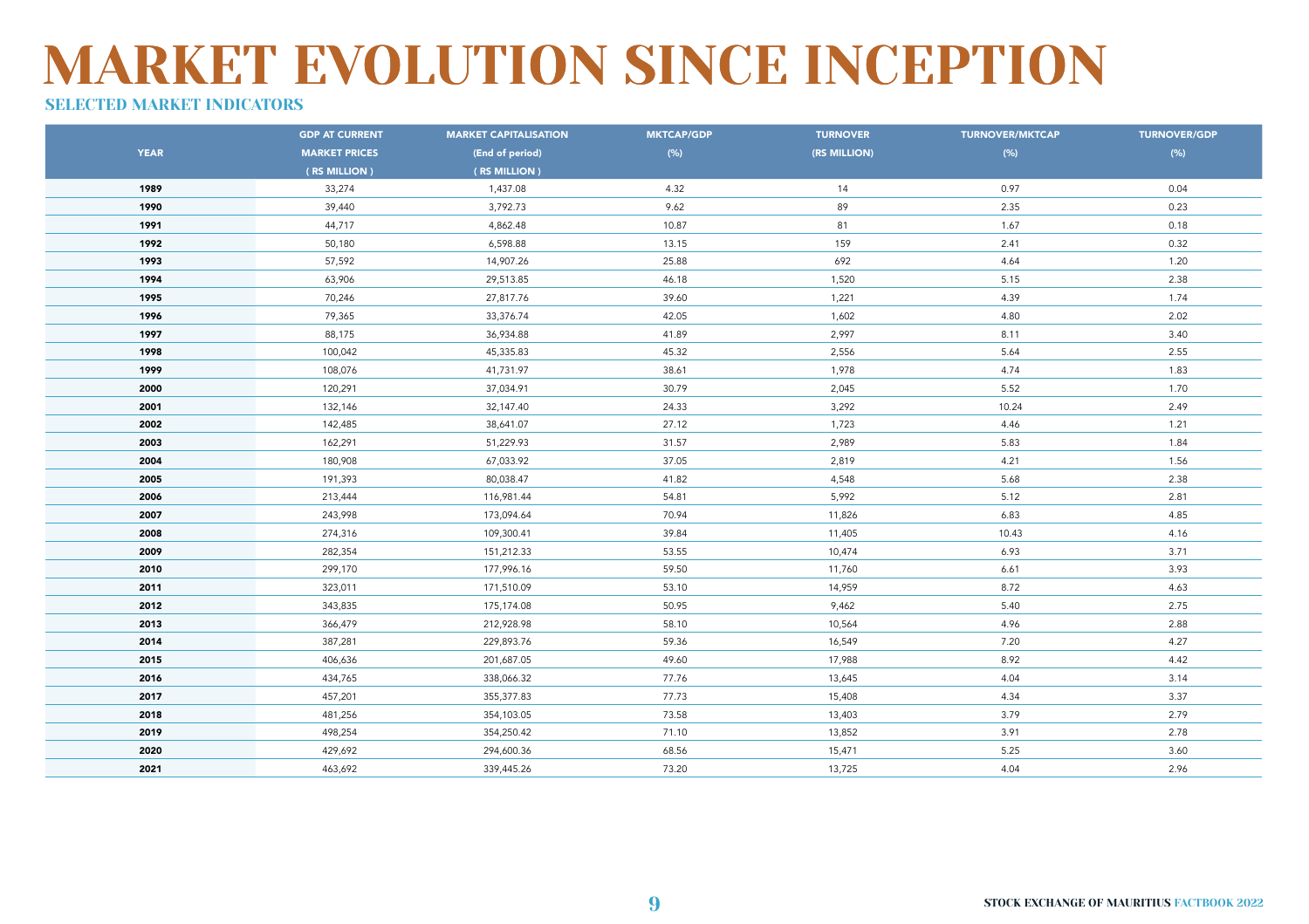|                |                                                    | Date of<br><b>Listing</b> | <b>Issue</b><br>Price (Rs) | <b>Closing Price (Rs)</b><br>on First Trading day | <b>Number of shares / Bonds</b><br><b>Listed</b> |
|----------------|----------------------------------------------------|---------------------------|----------------------------|---------------------------------------------------|--------------------------------------------------|
| 1989           |                                                    |                           |                            |                                                   |                                                  |
| $\overline{1}$ | The Mauritius Commercial Bank Ltd                  | 05.07.89                  | 32.00                      | 34.90                                             | 14,565,991                                       |
| 2              | The Mauritius Development Investment Trust Co. Ltd | 05.07.89                  | 5.50                       | 5.80                                              | 20,116,250                                       |
| 3              | Mauritius Stationery Manufacturers Ltd             | 05.07.89                  | 25.00                      | 27.50                                             | 2,412,000                                        |
| $\overline{4}$ | Mon Trésor & Mon Désert Ltd                        | 05.07.89                  | 21.00                      | 22.40                                             | 13,639,500                                       |
| 5              | The United Basalt Products Ltd                     | 05.07.89                  | 12.80                      | 13.50                                             | 7,175,833                                        |
| 6              | The Mauritius Chemical & Fertilizer Industry Ltd   | 13.12.89                  | 10.00                      | 10.50                                             | 14,670,945                                       |
|                |                                                    |                           |                            |                                                   |                                                  |
| 1990           |                                                    |                           |                            |                                                   |                                                  |
| $\overline{7}$ | Mon Désert Alma Ltd (O)                            | Ord: 17.01.90             | 38.00                      | 41.80                                             | 1,799,178                                        |
| 8              | Mon Désert Alma Ltd (P)                            | Pref: 24.01.90            | 38.00                      | 43.50                                             | 395,322                                          |
| 9              | ENL Land Ltd- Ex Savannah (O)                      | Ord:24.01.90              | 40.00                      | 46.00                                             | 4,073,353                                        |
| 10             | ENL Land Ltd- Ex Savannah (P)                      | Pref: 24.01.90            | 40.00                      | 44.00                                             | 318,683                                          |
| 11             | The Mauritius Oil Refineries Ltd                   | 21.02.90                  | 5.00                       | 5.50                                              | 8,878,731                                        |
| 12             | Rogers & Co. Ltd                                   | 27.06.90                  | 55.00                      | 60.00                                             | 13,442,416                                       |
| 13             | ENL Commercial Ltd (Ex - GIDC)                     | Ord:04.07.90              | 2.70                       | 3.00                                              | 14,627,000                                       |
|                |                                                    | Pref: 04.07.90            | 2.40                       | 2.60                                              | 3,573,064                                        |
| 14             | Courts (Mtius) Ltd                                 | 12.09.90                  | 10.00                      | 10.50                                             | 18,000,000                                       |
| 15             | Mauritius Leasing Co. Ltd (12.5%)                  | 28.11.90                  | 1000.00                    | 1020.00                                           | 91,707                                           |
| 16             | Swan Insurance Co. Ltd                             | 19.12.90                  | 18.50                      | 21.00                                             | 4,739,535                                        |
|                |                                                    |                           |                            |                                                   |                                                  |
| 1991           |                                                    |                           |                            |                                                   |                                                  |
| 17             | Harel Mallac & Co. Ltd                             | 20.02.91                  | 30.00                      | 30.00                                             | 5,629,694                                        |
| 18             | Harel Frères & Co. Ltd                             | 20.02.91                  | 30.00                      | 30.00                                             | 13,037,550                                       |
| 19             | The Mount Sugar Estates Co. Ltd                    | 27.02.91                  | 17.00                      | 17.00                                             | 11,181,200                                       |
| 20             | Compagnie des Magasins Populaires Ltee             | 06.03.91                  | 10.00                      | 11.50                                             | 2,193,500                                        |
| 21             | Shell (Mauritius) Ltd - p/p                        | 13.11.91                  | 5.00                       | 5.40                                              | 29,322,252                                       |
| 22             | United Docks Ltd                                   | 27.11.91                  | 10.00                      | 20.10                                             | 9,600,000                                        |
|                |                                                    |                           |                            |                                                   |                                                  |
| 1992           |                                                    |                           |                            |                                                   |                                                  |
| 23             | Policy Ltd - p/p                                   | 08.12.92                  | 4.50                       | 5.30                                              | 15,200,000                                       |
| 24             | Consolidated Investment Trust Ltd                  | 17.12.92                  | 5.10                       | 5.10                                              | 25,000,000                                       |
|                |                                                    |                           |                            |                                                   |                                                  |
| 1993           |                                                    |                           |                            |                                                   |                                                  |
| 25             | Sun Resorts Ltd                                    | 26.01.93                  | 21.00                      | 21.00                                             | 72,011,314                                       |
| 26             | British American Insurance Co. Ltd                 | 09.02.93                  | 4.80                       | 4.80                                              | 50,000,000                                       |
| 27             | Liberty Investment Trust Ltd~                      | 22.06.93                  | 10.00                      | 12.20                                             | 2,625,000                                        |
| 28             | Mauritius Breweries Ltd                            | 10.06.93                  | 60.00                      | 72.50                                             | 5,043,000                                        |
| 29             | Plastic Industry Ltd                               | 15.07.93                  | 19.00                      | 27.00                                             | 2,000,000                                        |
| 30             | National Investment Trust Ltd                      | 29.07.93                  | 10.00                      | 11.10                                             | 40,000,000                                       |
| 31             | Mauritius Union Assurance Co. Ltd                  | 14.12.93                  | 40.00                      | 55.50                                             | 2,530,000                                        |
| 32             | Mauritian Eagle Insurance Co Ltd                   | 16.12.93                  | 45.00                      | 50.00                                             | 2,666,666                                        |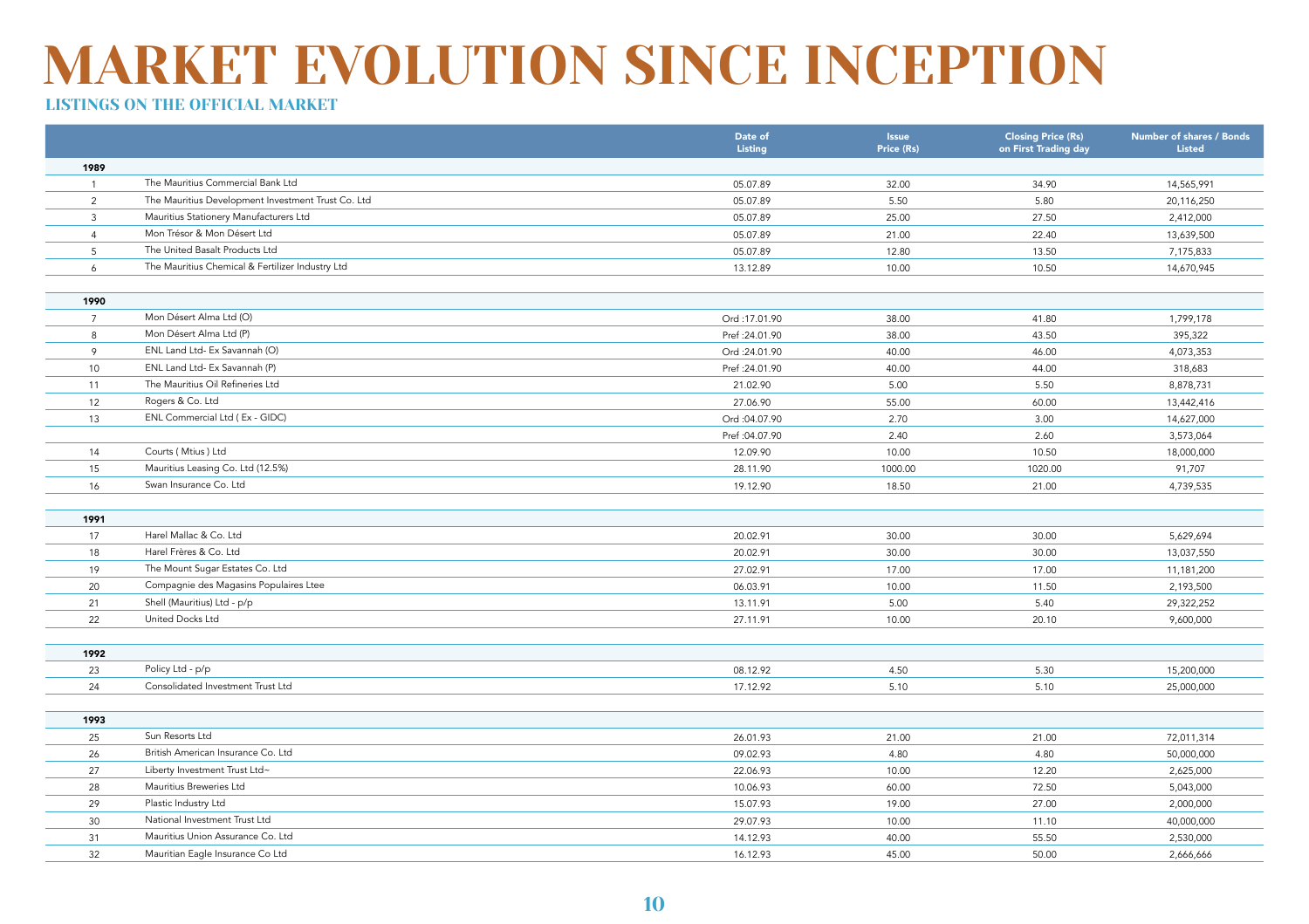|      |                                                             | Date of<br>Listing | <b>Issue</b><br>Price (Rs) | <b>Closing Price (Rs)</b><br>on First Trading day | Number of shares / Bonds<br><b>Listed</b> |
|------|-------------------------------------------------------------|--------------------|----------------------------|---------------------------------------------------|-------------------------------------------|
| 1994 |                                                             |                    |                            |                                                   |                                           |
| 33   | Belle Mare Holding Co. Ltd                                  | 07.03.94           | 55.50                      | 55.50                                             | 4,266,776                                 |
| 34   | Ireland Blyth Ltd (p/p)                                     | 17.08.94           | 12.00                      | 25.00                                             | 71,438,333                                |
| 35   | Fincorp Investment Ltd                                      | 31.08.94           | 80.00                      | 80.00                                             | 8,010,324                                 |
| 36   | Automatic Systems Ltd                                       | 12.10.94           | 50.00                      | 70.00                                             | 3,535,000                                 |
| 37   | Gamma Civic Ltd                                             | 30.11.94           | 58.00                      | 65.00                                             | 4,100,000                                 |
|      |                                                             |                    |                            |                                                   |                                           |
| 1995 |                                                             |                    |                            |                                                   |                                           |
| 38   | Lazard Birla India Investment Trust PLC                     | 10.01.95           | 1.00                       | 1.00                                              | 51,980,775                                |
| 39   | Caudan Development Ltd(13%)                                 | 16.01.95           | 1000.00                    | 1000.00                                           | 232,722                                   |
| 40   | Air Mauritius Ltd (p/p)                                     | 17.02.95           | 30.00                      | 35.00                                             | 51,152,500                                |
| 41   | State Bank of Mauritius Ltd                                 | 30.06.95           | 8.00                       | 8.20                                              | 382,500,000                               |
| 42   | Mauritius Fund Ltd                                          | 12.07.95           | \$12.50                    | \$12.50                                           | 2,475,100                                 |
| 43   | Sun Resorts Ltd (7.5% Cumulative Pref) p/p                  | 24.07.95           | 5.00                       | 5.00                                              | 50,000,000                                |
| 44   | Grand Baie Hotel Ltd                                        | 24.11.95           | 32.00                      | 35.10                                             | 20,200,000                                |
|      |                                                             |                    |                            |                                                   |                                           |
| 1996 |                                                             |                    |                            |                                                   |                                           |
| 45   | Promotion and Development Ltd                               | 17.01.96           | 20.00                      | 25.00                                             | 30,000,000                                |
| 46   | Promotion and Development Ltd - p/p                         | 17.01.96           | 12.00                      | 16.00                                             | 12,500,000                                |
| 47   | Finlease Company Ltd (12% Debentures)                       | 24.01.96           | 1000.00                    | 1060.00                                           | 250,000                                   |
| 48   | Innodis Ltd                                                 | 28.02.96           | 17.00                      | 17.00                                             | 36,730,266                                |
| 49   | Mauritius Leasing Co. Ltd (6th Series 11% Debentures)       | 17.04.96           | 1000.00                    | 1010.00                                           | 100,000                                   |
| 50   | New Mauritius Hotels Ltd                                    | 12.06.96           | 28.00                      | 30.00                                             | 100,000,000                               |
|      |                                                             |                    |                            |                                                   |                                           |
|      |                                                             |                    |                            |                                                   |                                           |
| 1997 |                                                             |                    |                            |                                                   |                                           |
| 51   | Finlease Company Ltd (10.5% Debentures)                     | 24.01.97           | 1000.00                    | 1010.00                                           | 125,000                                   |
| 52   | Rogers (10.5% Debentures)                                   | 28.04.97           | 1000.00                    | 1012.00                                           | 250,000                                   |
| 53   | Gamma Civic Ltd (10.75% Debentures)                         | 02.07.97           | 1000.00                    | 1007.00                                           | 200,000                                   |
| 54   | Innodis Ltd - (Ex Happy World Foods Ltd) (10.5% Debentures) | 15.09.97           | 1000.00                    | 1009.00                                           | 250,000                                   |
| 55   | Sun Resorts Ltd (10% Debentures)                            | 08.10.97           | 1000.00                    | 1000.00                                           | 750,000                                   |
| 56   | New Mauritius Hotels Ltd - (10% Debentures)                 | 29.10.97           | 1000.00                    | 1000.00                                           | 750,000                                   |
| 57   | Phoenix Camp Minerals Ltd (10.25% Debentures)               | 24.11.97           | 1000.00                    | 1001.00                                           | 150,000                                   |
|      |                                                             |                    |                            |                                                   |                                           |
| 1998 |                                                             |                    |                            |                                                   |                                           |
| 58   | Compagnie Mauricienne de Textiles Ltd (10.5% Debentures)    | 21.01.98           | 1000.00                    | 1000.00                                           | 325,000                                   |
| 59   | Mauritius Union Assurance Ltd(10% Debentures)               | 02.03.98           | 1000.00                    | 1000.00                                           | 110,000                                   |
| 60   | Mauritius Leasing Co Ltd (10% Debentures)                   | 06.05.98           | 1000.00                    | 1000.00                                           | 180,000                                   |
| 61   | Rogers & Co Ltd (9.5% Debentures)                           | 13.05.98           | 1000.00                    | 1000.00                                           | 400,000                                   |
| 62   | Caudan Development Ltd (10% Debentures)                     | 29.06.98           | 1000.00                    | 1000.00                                           | 250,000                                   |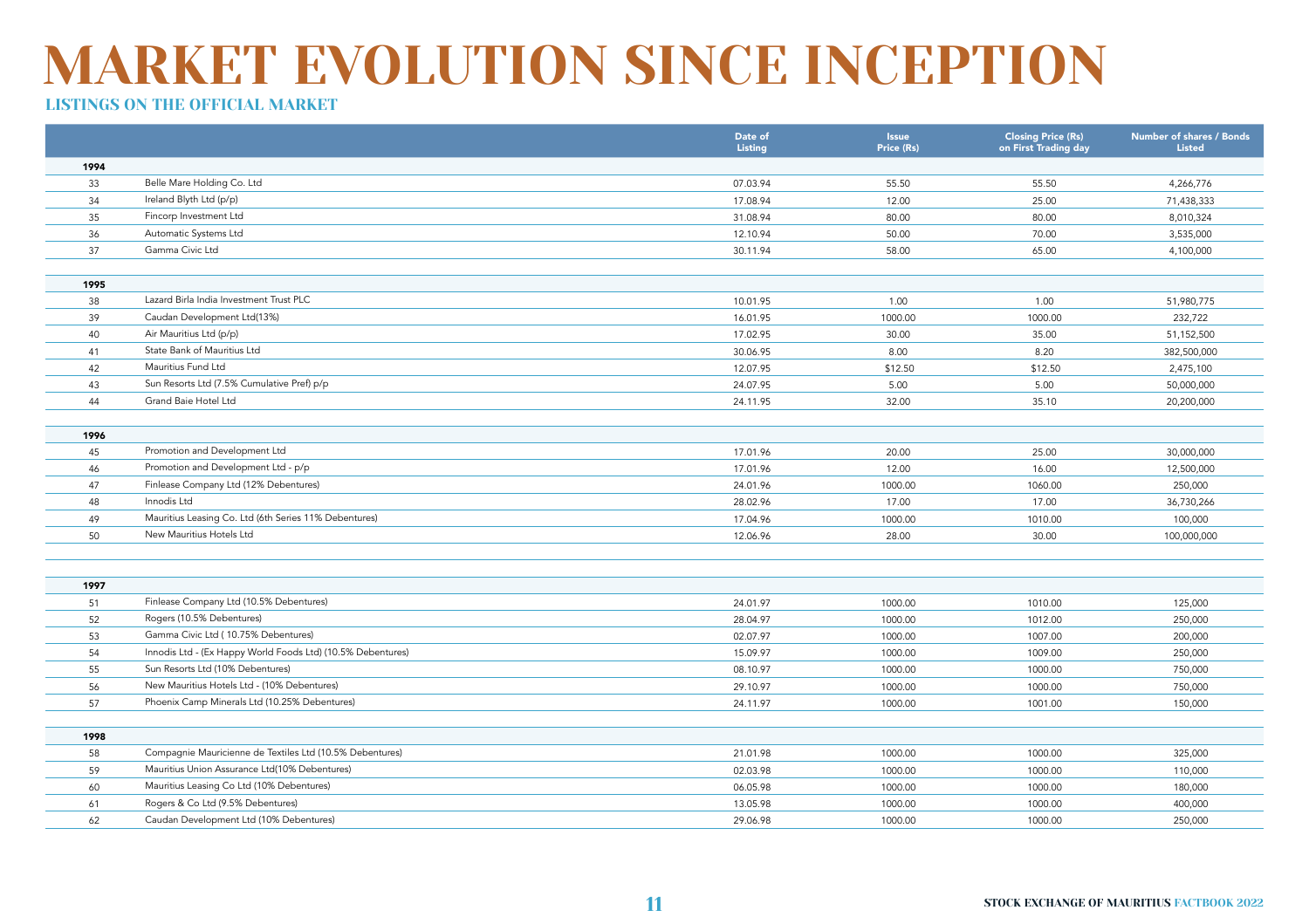|      |                                                                                                    | Date of<br>Listing | <b>Issue</b><br>Price (Rs) | <b>Closing Price (Rs)</b><br>on First Trading day | <b>Number of shares / Bonds</b><br><b>Listed</b> |
|------|----------------------------------------------------------------------------------------------------|--------------------|----------------------------|---------------------------------------------------|--------------------------------------------------|
| 1999 |                                                                                                    |                    |                            |                                                   |                                                  |
| 63   | Mauritius Leasing Co Ltd - 8th Series (12% Debentures)                                             | 14.06.99           | 1000.00                    | 1000.00                                           | 200,000                                          |
| 64   | Finlease Company Ltd - 1st Series (11.75% Debentures)                                              | 23.08.99           | 1000.00                    | 1000.00                                           | 200,000                                          |
| 65   | Delphis Bank Ltd                                                                                   | 29.12.99           | 4.00                       | 4.15                                              | 300,000,000                                      |
|      |                                                                                                    |                    |                            |                                                   |                                                  |
| 2000 |                                                                                                    |                    |                            |                                                   |                                                  |
| 66   | Finlease Company Ltd - 2nd Series (11.75% Debentures)                                              | 28.01.2000         | 1000.00                    | 1000.00                                           | 150,000                                          |
| 67   | Harel Freres Ltd - F.I.R                                                                           | 07.04.2000         | 1000.00                    | 1000.00                                           | 330,000                                          |
| 68   | Mauritius Leasing Co Ltd - 9th Series (12% Debentures)                                             | 07.06.2000         | 1000.00                    | 1016.00                                           | 250,000                                          |
| 69   | <b>BNPI Leasing Co Ltd</b>                                                                         | 01.08.2000         | 1000.00                    | 1052.00                                           | 155,000                                          |
|      |                                                                                                    |                    |                            |                                                   |                                                  |
| 2002 |                                                                                                    |                    |                            |                                                   |                                                  |
| 70   | Caudan Development Ltd                                                                             | 29.07.2002         | 0.80                       | 0.80                                              | 819,520,000                                      |
|      |                                                                                                    |                    |                            |                                                   |                                                  |
| 2003 |                                                                                                    |                    |                            |                                                   |                                                  |
| 71   | <b>B A Investment Ltd</b>                                                                          | 07.07.2003         | 3.75                       | 3.80                                              | 91,099,397                                       |
|      |                                                                                                    |                    |                            |                                                   |                                                  |
| 2004 |                                                                                                    |                    |                            |                                                   |                                                  |
| 72   | Mauritius Leasing Co Ltd                                                                           | 07.02.2004         | 2.50                       | 2.50                                              | 300,000,000                                      |
|      |                                                                                                    |                    |                            |                                                   |                                                  |
| 2005 |                                                                                                    |                    |                            |                                                   |                                                  |
| 73   | Naiade Resorts Ltd                                                                                 | 23.11.2005         | 49.50                      | 49.90                                             | 86,256,873                                       |
|      |                                                                                                    |                    |                            |                                                   |                                                  |
| 2007 |                                                                                                    |                    |                            |                                                   |                                                  |
| 74   | Dale Capital Group Ltd                                                                             | 28.12.2007         | <b>USD 5.00</b>            | <b>USD 5.00</b>                                   | 5,940,000                                        |
|      |                                                                                                    |                    |                            |                                                   |                                                  |
| 2011 |                                                                                                    |                    |                            |                                                   |                                                  |
| 75   | Lux Island Resorts Ltd - Partly Paid Convertible Bond (9% Debentures)<br>Go Life International PCC | 31.01.2011         | 5.00                       | 5.00                                              | 50,000,000                                       |
| 76   |                                                                                                    | 07.07.2011         | <b>USD 0.10</b>            | USD 0.10                                          | 96,650,000                                       |
| 2012 |                                                                                                    |                    |                            |                                                   |                                                  |
| 77   | Evisa Investments Ltd (GBL 1 Company)                                                              | 7.03.2012          | <b>USD 5.45</b>            | <b>USD 5.45</b>                                   | 1,000,000                                        |
| 78   | <b>Bramer Banking Corporation Ltd</b>                                                              | 9.05.2012          | 9.50                       | 10.00                                             | 901,294,737                                      |
| 79   | Rockcastle Global Real Estate Company Ltd (GBL 1 Company)                                          | 5.06.2012          | USD <sub>1</sub>           | USD <sub>1</sub>                                  | 6,201,000                                        |
| 80   | Alteo Limited                                                                                      | 31.07.2012         | 30.40                      | 31.90                                             | 318,492,120                                      |
| 81   | Omnicane Ltd - Multicurrency Medium Term Note Programme                                            | 17.08.2012         | 1,000,000                  | 1,000,000.00                                      | 1,080                                            |
| 82   | CIM Financial Services Ltd                                                                         | 30.10.2012         | 4.45                       | 5.50                                              | 680,522,310                                      |
| 83   | Colina Holdings Ltd                                                                                | 24.12.2012         | <b>USD 1.00</b>            | <b>USD 1.00</b>                                   | 1,000,000                                        |
|      |                                                                                                    |                    |                            |                                                   |                                                  |
| 2013 |                                                                                                    |                    |                            |                                                   |                                                  |
| 84   | Omnicane Ltd - Notes- 2nd Issue                                                                    | 21.01.2013         | 100000.00                  | 100000.00                                         | 9,200                                            |
| 85   | Le Meritt Holdings PCC                                                                             | 24.01.2013         | 10.00                      | 11.00                                             | 75,873,782                                       |
| 86   | Sanlam Africa Core Real Estate Investments Ltd                                                     | 16.05.2013         | <b>USD 5.00</b>            | <b>USD 5.00</b>                                   | 9,100,001                                        |
| 87   | New Gold Issuer Limited - Exchange Traded Fund                                                     | 26.07.2013         | $\sim$                     | 400.00                                            | 400,000                                          |
| 88   | The Mauritius Commercial Bank Ltd - Floating Rate Notes                                            | 22.08.2013         | 1,000.00                   | 1,011.71                                          | 4,500,000                                        |
| 89   | United Basalt Products - Bond                                                                      | 04.11.2013         | 100.00                     | 100.03                                            | 10,000,000                                       |
|      |                                                                                                    |                    |                            |                                                   |                                                  |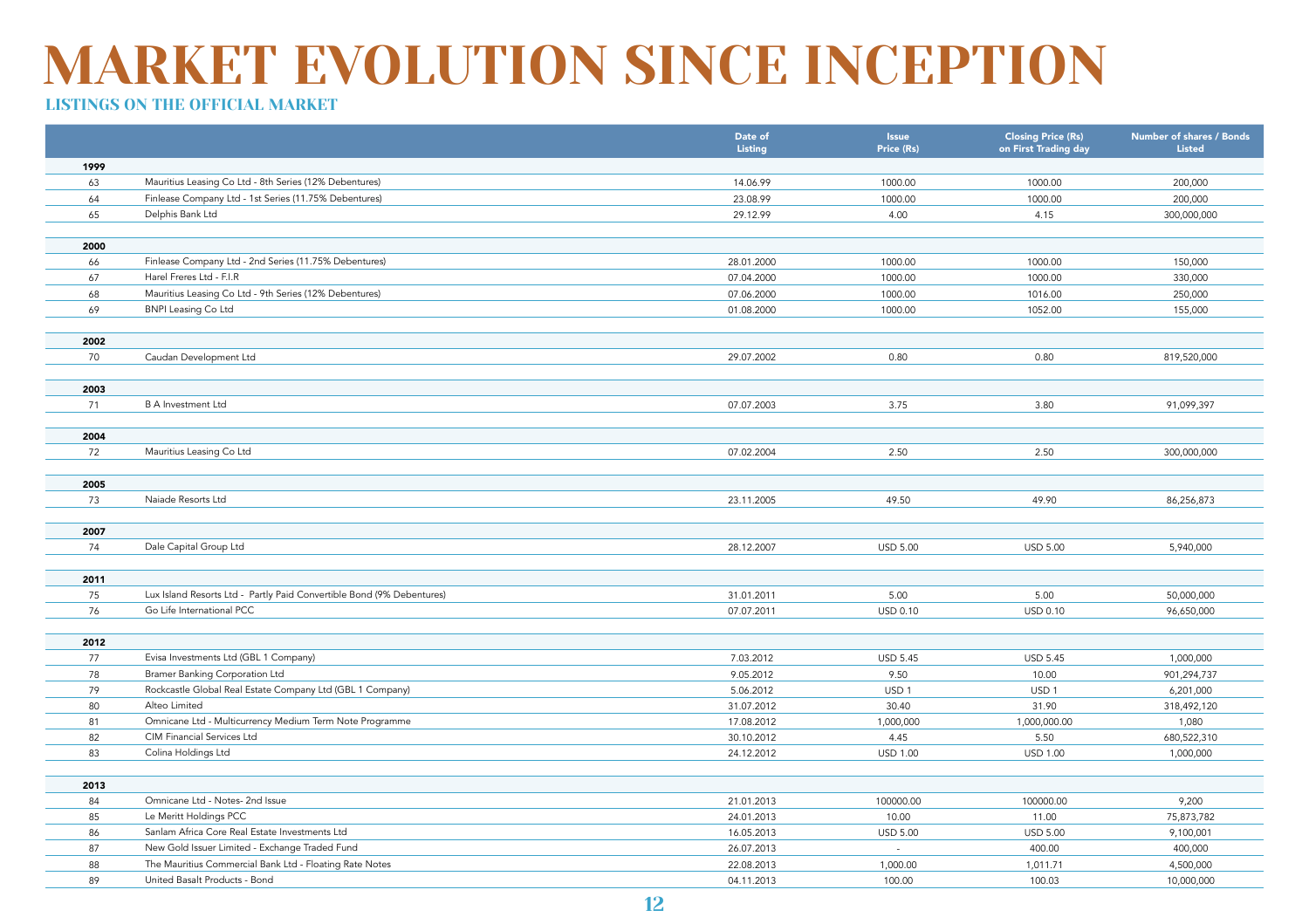|      |                                                     | Date of<br><b>Listing</b> | <b>Issue</b><br>Price (Rs) | <b>Closing Price (Rs)</b><br>on First Trading day | <b>Number of shares / Bonds</b><br><b>Listed</b> |
|------|-----------------------------------------------------|---------------------------|----------------------------|---------------------------------------------------|--------------------------------------------------|
| 2014 |                                                     |                           |                            |                                                   |                                                  |
| 90   | <b>BlueLife Limited</b>                             | 08.01.2014                | 9.14                       | 10.90                                             | 425,342,317                                      |
| 91   | <b>CIEL Limited</b>                                 | 04.02.2014                | 7.00                       | 7.88                                              | 1,576,175,766                                    |
| 92   | Atlantic Leaf Properties Limited                    | 25.03.2014                | GBP <sub>1</sub>           | GBP <sub>1</sub>                                  | 2,001,000                                        |
| 93   | MCB Group Ltd                                       | 03.04.2014                | $\sim$                     | $\sim$                                            | 238,002,634                                      |
| 94   | Lottotech Ltd                                       | 11.06.2014                | 10.00                      | 11.90                                             | 340,000,000                                      |
| 95   | SBM Holdings Ltd                                    | 03.10.2014                | $\sim$                     | $\sim$                                            | 30,374,022,300                                   |
| 96   | New Frontier Properties Ltd                         | 28.11.2014                | USD <sub>1</sub>           | USD <sub>1</sub>                                  | 938,736                                          |
| 97   | New Plat Secuties                                   | 24.02.2014                | $\sim$                     | 434.25                                            | 400,000                                          |
| 98   | S&P GIVI South Africa top 50 Index - ETF            | 6.10.2014                 | $\overline{\phantom{a}}$   | 135.92                                            | 100,000                                          |
| 99   | State Bank of Mauritius Ltd - Class A 1 Series Bond | 25.03.2014                | 10,000.00                  | 9,999.60                                          | 150,000                                          |
| 100  | State Bank of Mauritius Ltd - Class B 1 Series Bond | 18.06.2014                | <b>USD 1000</b>            | USD 1000.48                                       | 65,037                                           |
| 101  | SBM Holdings Ltd - Class A 1 Series Bond            | 03.10.2014                | $\sim$                     | $\sim$                                            | 150,000.00                                       |
| 102  | SBM Holdings Ltd - Class B 1 Series Bond            | 03.10.2014                | $\sim$                     | $\sim$                                            | 65,037.00                                        |
|      |                                                     |                           |                            |                                                   |                                                  |
| 2015 |                                                     |                           |                            |                                                   |                                                  |
| 103  | Green Flash Properties Ltd                          | 30.01.2015                | <b>EUR 0.08</b>            | <b>EUR 0.08</b>                                   | 7,396,040                                        |
| 104  | Delta International Property Holdings Ltd           | 30.03.2015                | <b>USD 1.65</b>            | <b>USD 1.65</b>                                   | 44,656,446                                       |
| 105  | New Mauritius Hotels Ltd (Preference)               | 10.08.2015                | 11.00                      | 11.00                                             | 161,423,536                                      |
| 106  | CMB International Ltd                               | 23.10.2015                | <b>USD 0.10</b>            | USD 0.10                                          | 115,098,380                                      |
| 107  | Astoria Investments Ltd                             | 10.11.2015                | USD1                       | USD1                                              | 992,542                                          |
| 108  | Trevo Capital Ltd (Preference)                      | 08.12.2015                | ZAR 13                     | ZAR <sub>13</sub>                                 | 600,000                                          |
| 109  | MUA Floating Rate Subordinate Notes                 | 22.01.2015                | 10,000.00                  | 9,998.92                                          | 20,000                                           |
| 110  | ASN Credit Linked Notes 1                           | 23.06.2015                | USD 100,000                | USD 99513.92                                      | 150                                              |
| 111  | ASN Credit Linked Notes 2                           | 23.06.2015                | USD 100,000                | USD 100,000                                       | 75                                               |
| 112  | MCB Group Limited - Notes                           | 26.06.2015                | 1,000.00                   | 1,038.61                                          | 4,500,000                                        |
| 113  | New Mauritius Hotels - Euro Fixed Rate Notes        | 12.11.2015                | <b>EUR 1000</b>            | EUR 976.28                                        | 2,530                                            |
| 114  | New Mauritius Hotels Ltd - Floating Rate Tranche A  | 12.11.2015                | 1,000.00                   | 1,000.00                                          | 96,140                                           |
| 115  | New Mauritius Hotels Ltd - Floating Rate Tranche B  | 12.11.2015                | 1,000.00                   | 999.89                                            | 618,703                                          |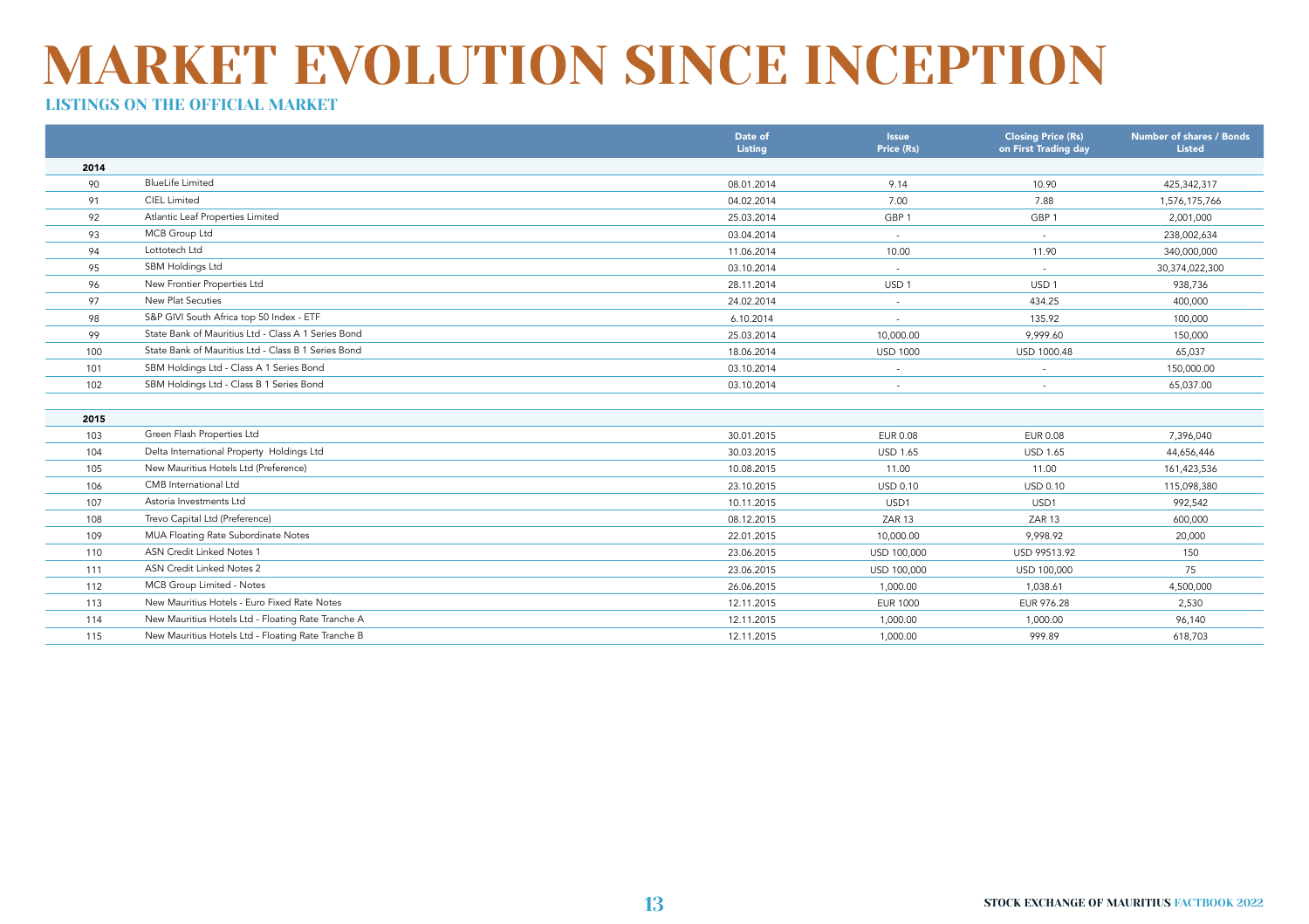|      |                                                    | Date of<br>Listing | <b>Issue</b><br>Price (Rs) | <b>Closing Price (Rs)</b><br>on First Trading day | Number of shares / Bonds<br><b>Listed</b> |
|------|----------------------------------------------------|--------------------|----------------------------|---------------------------------------------------|-------------------------------------------|
| 2016 |                                                    |                    |                            |                                                   |                                           |
| 116  | <b>Tadvest Limited</b>                             | 03.02.2016         | USD 0.90                   | USD 0.90                                          | 15,196,030                                |
| 117  | Stonebridge Properties Ltd                         | 29.03.2016         | <b>USD 1.00</b>            | <b>USD 1.00</b>                                   | 1,000,200                                 |
| 118  | Mainland Real Estate Ltd                           | 26.05.2016         | GBP 2.00                   | GBP 2.00                                          | 591,100                                   |
| 119  | <b>IBL Ltd</b>                                     | 14.07.2016         | 25.65                      | 28.00                                             | 680,224,040                               |
| 120  | Universal Partners Ltd                             | 8.08.2016          | GBP 1.00                   | GBP 1.00                                          | 450,100                                   |
|      |                                                    |                    |                            |                                                   |                                           |
|      | <b>Debentures</b>                                  |                    |                            |                                                   |                                           |
| 121  | Oswa Capital Limited                               | 11.04.2016         | GBP 1.00                   | GBP 1.00                                          | 1,000,000                                 |
| 122  | Compagnie de Beau Vallon Limitée - Class A         | 18.04.2016         | 1,000.00                   | 1,025.00                                          | 235,768                                   |
| 123  | Compagnie de Beau Vallon Limitée - Class B         | 18.04.2016         | 1,000.00                   | 1,000.00                                          | 797,477                                   |
| 124  | Evaco Group Ltd - Notes                            | 01.07.2016         | 1,000.00                   | 1,000.00                                          | 169,050                                   |
| 125  | Omnicane Notes - Series 1                          | 17.10.2016         | 10,000.00                  | 9,996.78                                          | 21,000                                    |
| 126  | Omnicane Notes - Series 2                          | 17.10.2016         | 10,000.00                  | 10,043.19                                         | 24,000                                    |
| 127  | Omnicane Notes - Series 3                          | 17.10.2016         | 10,000.00                  | 10,505.55                                         | 91,000                                    |
| 128  | Omnicane Notes - Series 4                          | 17.10.2016         | 10,000.00                  | 10,625.31                                         | 44,000                                    |
| 129  | <b>ECL Finance Limited</b>                         | 6.12.2016          | INR 100,000                | INR 100,000                                       | 50,200                                    |
| 130  | Braw Property Holdings Plc - Fixed rate loan notes | 21.12.2016         | GBP 10000                  | GBP 10000                                         | 2,500                                     |
|      |                                                    |                    |                            |                                                   |                                           |
|      | <b>ETFs</b>                                        |                    |                            |                                                   |                                           |
| 131  | CoreShares Global Property ETF                     | 23.05.2016         | <b>USD 2.60</b>            | <b>USD 2.53</b>                                   | 390,957                                   |
| 132  | CoreShares S&P 500 ETF                             | 23.05.2016         | <b>USD 2.09</b>            | <b>USD 2.05</b>                                   | 488,296                                   |
| 133  | MCB India Sovereign Bond ETF                       | 6.06.2016          | <b>USD 10.00</b>           | <b>USD 10.05</b>                                  | 875,505                                   |
|      |                                                    |                    |                            |                                                   |                                           |
|      | <b>Warwyck Phoenix PCC</b>                         |                    |                            |                                                   |                                           |
| 134  | Warwyck Prolific Fund                              | 14.11.2016         |                            |                                                   |                                           |
| 135  | Warwyck Phoenix Income Fund                        | 14.11.2016         |                            |                                                   |                                           |
| 136  | Warwyck Phoenix Balance Fund                       | 14.11.2016         |                            |                                                   |                                           |
| 137  | Warwyck Phoenix Global Invest Fund 1               | 14.11.2016         |                            |                                                   |                                           |
| 138  | Warwyck Phoenix Global Invest Fund 2               | 14.11.2016         |                            |                                                   |                                           |
| 139  | Warwyck Phoenix Invest Fund 3                      | 14.11.2016         |                            |                                                   |                                           |
| 140  | Warwyck Phoenix Global Invest Fund 5               | 14.11.2016         |                            |                                                   |                                           |
| 141  | Warwyck Phoenix Global Invest Fund 6               | 14.11.2016         |                            |                                                   |                                           |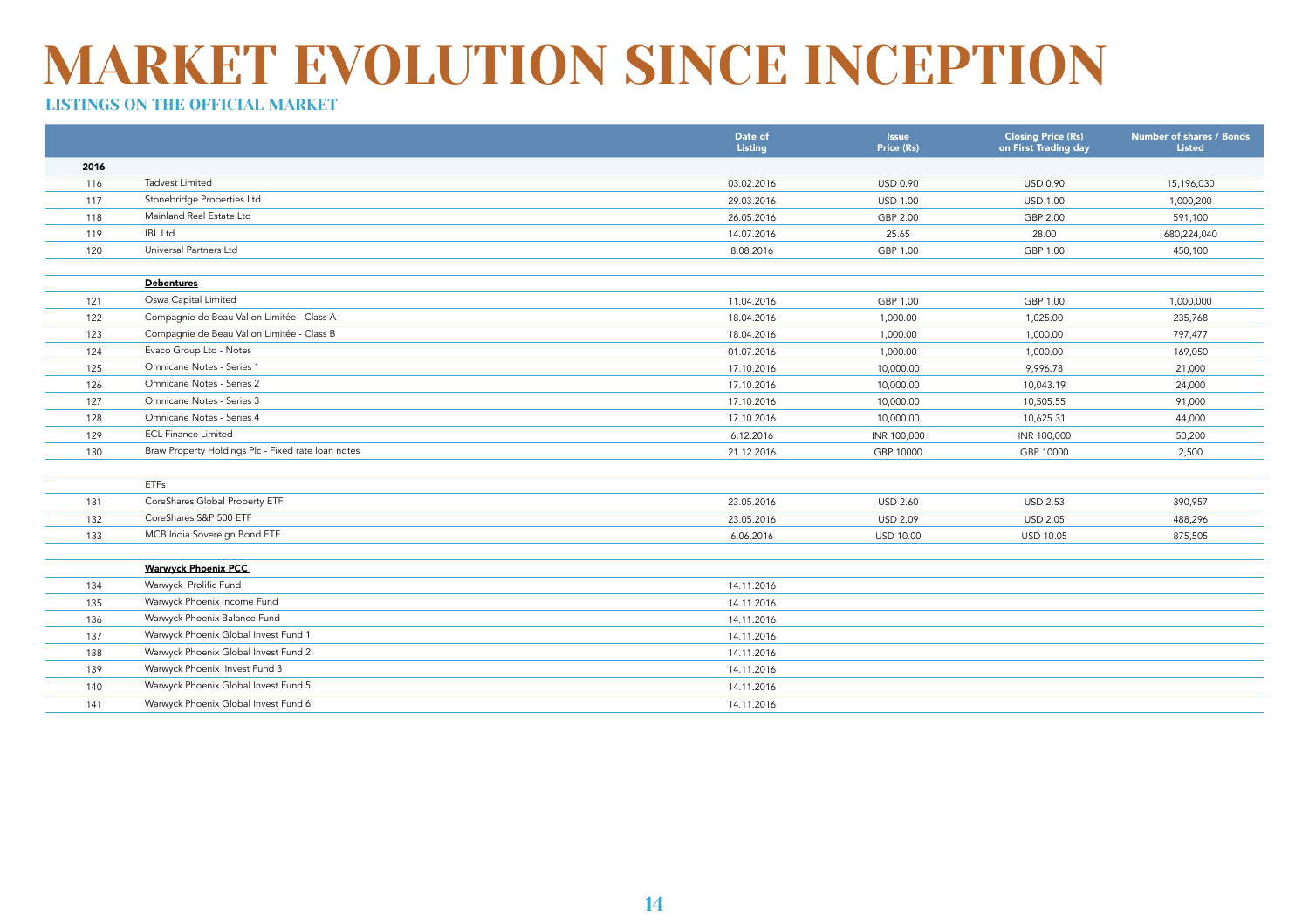|      |                                                                            | Date of<br>Listing | <b>Issue</b><br>Price (Rs) | <b>Closing Price (Rs)</b><br>on First Trading day | Number of shares / Bonds<br>Listed |
|------|----------------------------------------------------------------------------|--------------------|----------------------------|---------------------------------------------------|------------------------------------|
| 2017 |                                                                            |                    |                            |                                                   |                                    |
| 142  | Dacosbro                                                                   | 13.07.2017         | <b>USD 1.00</b>            | <b>USD 1.00</b>                                   | 600,100                            |
| 143  | Afreximbank - DR                                                           | 4.10.2017          | <b>USD 4.30</b>            | <b>USD 4.40</b>                                   | 38,575,018                         |
| 144  | Arindo Holdings Ltd                                                        | 15.12.2017         | <b>USD 11.45</b>           | <b>USD 11.45</b>                                  | 26,132,044                         |
| 145  | Paradise Property Holdings Ltd                                             | 10.07.2017         | EUR 1.00                   | <b>EUR 1.00</b>                                   | 700,000                            |
|      |                                                                            |                    |                            |                                                   |                                    |
|      | <b>Debentures</b>                                                          |                    |                            |                                                   |                                    |
| 146  | Commercial Investment Property Fund Ltd-Senior Tranche-Floating Rate Notes | 30.03.2017         | 100,000.00                 | 101,144.91                                        | 4,000                              |
| 147  | Commercial Investment Property Fund Ltd-Junior Tranche-Floating Rate Notes | 30.03.2017         | 1,000.00                   | 1,010.93                                          | 160,000                            |
| 148  | Sun Limited - Notes - Tranche FRNMUR5Y                                     | 02.05.2017         | 1,000.00                   | 1,040.90                                          | 814,756                            |
| 149  | Sun Limited - Notes - Tranche FLRNMUR5Y                                    | 02.05.2017         | 1,000.00                   | 1,041.09                                          | 322,000                            |
| 150  | Sun Limited - Notes -Tranche FRNMUR7Y                                      | 02.05.2017         | 1,000.00                   | 1,055.52                                          | 958,276                            |
| 151  | Sun Limited - Notes -Tranche FLRNMUR7Y                                     | 02.05.2017         | 1,000.00                   | 1,055.95                                          | 336,024                            |
| 152  | Sun Limited - Notes - Tranche FRNEUR4Y (EUR)                               | 02.05.2017         | <b>EUR 1000</b>            | 1,033.14                                          | 37,696                             |
| 153  | Sun Limited - Notes - Tranche FLRNEUR4Y (EUR)                              | 02.05.2017         | <b>EUR 1000</b>            | 1,075.00                                          | 15,955                             |
| 154  | Sun Limited - Notes - Tranche FRNMUR 61.5 M                                | 02.05.2017         | 10,000.00                  | 10,000.00                                         | 26,868                             |
| 155  | Sun Limited - Notes - Tranche ZCNMUR 61.5 M                                | 02.05.2017         | 7,436.23                   | 7,436.23                                          | 20,739                             |
| 156  | Northfields International School Ltd- Notes                                | 22.05.2017         | 1,000.00                   | 1,000.61                                          | 200,000                            |
| 157  | IBL Ltd - Series 2 - Fixed Rate Notes                                      | 5.10.2017          | 1,000,000.00               | 1,017,640.98                                      | 500                                |
| 158  | IBL Ltd - Series 3 - Floating Rate Notes                                   | 5.10.2017          | 1,000,000.00               | 1,001,341.10                                      | 500                                |
| 159  | IBL Ltd - Series 4 - Fixed Rate Notes                                      | 5.10.2017          | 1,000,000.00               | 1,001,724.85                                      | 500                                |
| 160  | IBL Ltd - Series 5 - Floating Rate Notes                                   | 5.10.2017          | 1,000,000.00               | 1,001,784.68                                      | 500                                |
| 161  | New Mauritius Hotels Ltd - Notes -Tranche FLRNMUR7Y                        | 20.11.2017         | 1,000.00                   | 1,065.00                                          | 750,000                            |
| 162  | New Mauritius Hotels Ltd - Notes -Tranche FRNMUR7Y                         | 20.11.2017         | 1,000.00                   | 1,059.10                                          | 625,000                            |
| 163  | New Mauritius Hotels Ltd - Notes - Tranche FLRNMUR5Y                       | 20.11.2017         | 1,000.00                   | 1,061.00                                          | 225,000                            |
| 164  | New Mauritius Hotels Ltd - Notes -Tranche FRNMUR5Y                         | 20.11.2017         | 1,000.00                   | 1,056.00                                          | 600,000                            |
| 165  | New Mauritius Hotels Ltd - Notes -Tranche FRNEUR4Y                         | 20.11.2017         | EUR 1000                   | <b>EUR 1063</b>                                   | 20,000                             |
|      |                                                                            |                    |                            |                                                   |                                    |
|      | <b>Structured Products</b>                                                 |                    |                            |                                                   |                                    |
| 166  | MCB Structured Solutions Ltd - Crescendo Global Security USD70 Notes       | 22.05.2017         | <b>USD 100</b>             | USD 112.00                                        | 21,956                             |
| 167  | MCB Structured Solutions Ltd - Crescendo Global Security MUR170 Notes      | 22.05.2017         | 1,000.00                   | 1,150.00                                          | 188,369                            |
| 168  | MCB Structured Solutions Ltd - Crescendo Global Security MUR100 Notes      | 22.05.2017         | 1,000.00                   | 1,150.00                                          | 184,955                            |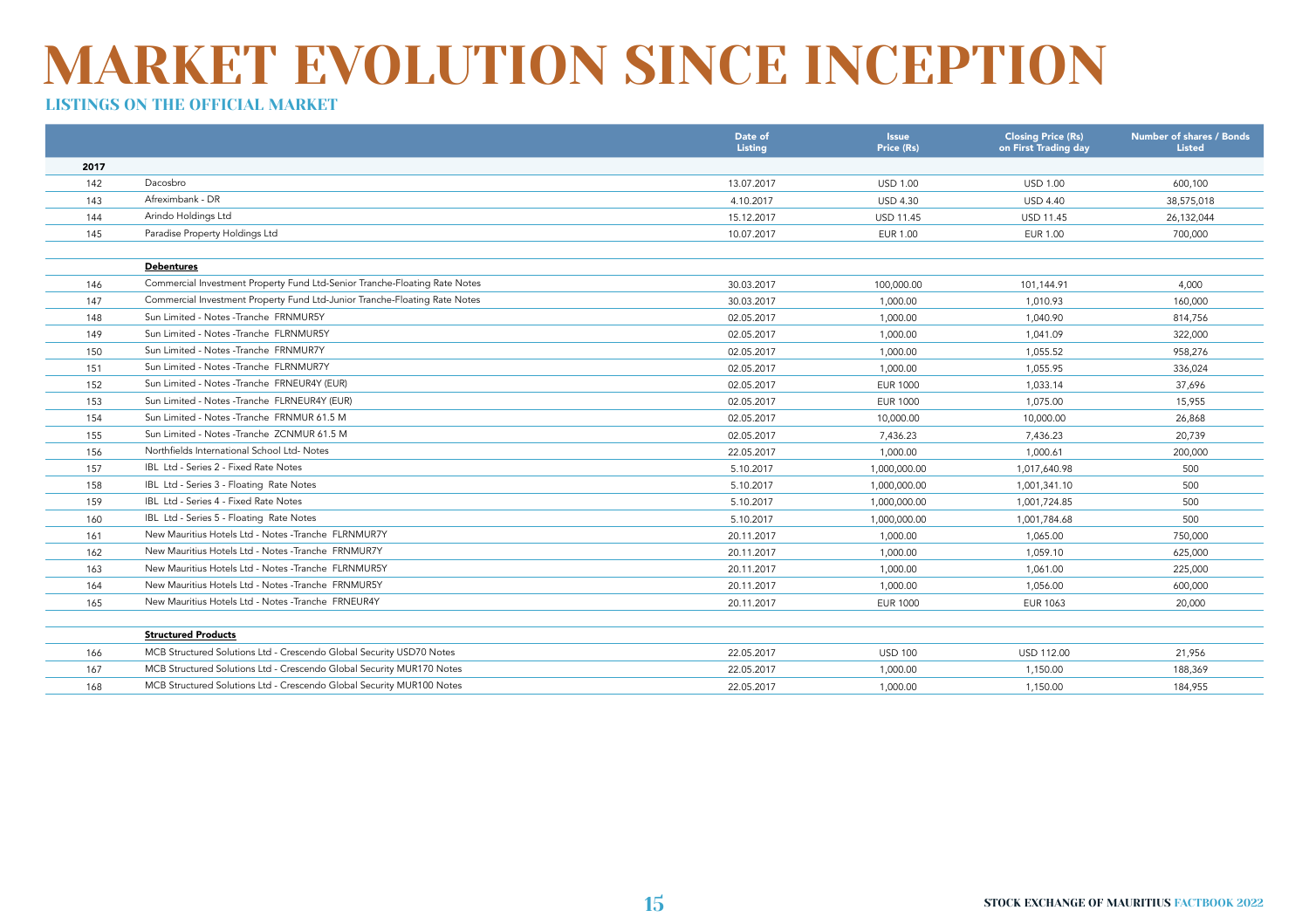|      |                                                                        | Date of<br>Listing | <b>Issue</b><br>Price (Rs) | <b>Closing Price (Rs)</b><br>on First Trading day | <b>Number of shares / Bonds</b><br><b>Listed</b> |
|------|------------------------------------------------------------------------|--------------------|----------------------------|---------------------------------------------------|--------------------------------------------------|
| 2018 |                                                                        |                    |                            |                                                   |                                                  |
| 169  | Trans Switch Africa Holdings Ltd                                       | $6$ -Feb-18        | <b>USD 1.00</b>            | <b>USD 1.28</b>                                   | 22,000,000                                       |
| 170  | Infrastructure Commodities Ltd                                         | 6-Jul-18           | <b>USD 1.00</b>            | <b>USD 1.00</b>                                   | 64,210,195                                       |
| 171  | MeritWise Group Public Ltd                                             | 15-Oct-18          | <b>USD 1.00</b>            | <b>USD 1.01</b>                                   | 15,000,000                                       |
| 172  | PSG Konsult Limited                                                    | 27-Nov-18          | <b>USD 0.74</b>            | <b>USD 0.80</b>                                   | 1,364,885,118                                    |
| 173  | Avanz Growth Ltd                                                       | 9-Apr-18           | <b>USD 1.00</b>            | <b>USD 1.00</b>                                   | 4,688,055                                        |
|      | <b>Debentures</b>                                                      |                    |                            |                                                   |                                                  |
| 174  | MCB Group Limited - Floating Rate Senior Unsecured Notes Due 2023      | 23-Jan-18          | 1,000.00                   | 1,004.28                                          | 2,000,000                                        |
| 175  | <b>BOM Golden Jubilee Bonds</b>                                        | 26-Jun-18          | 25,000.00                  | 25,000.00                                         | 358,977                                          |
| 176  | SBM Holdings Ltd - Class A 2 Series Bond                               | 9-Jul-18           | 10,000.00                  | 9,999.64                                          | 306,052                                          |
| 177  | SBM Holdings Ltd - Class B2 Series Bond - (USD)                        | 9-Jul-18           | <b>USD 1000</b>            | <b>USD 999.98</b>                                 | 75,664                                           |
| 178  | L'Orfebre Mauritius Ltd                                                | 25-Jul-18          | <b>USD 1000</b>            | <b>USD 1000</b>                                   | 2,000                                            |
| 179  | Southern Cross Tourist Company Ltd - Notes - Tranche FLRNEUR4Y - (EUR) | $3-Auq-18$         | EUR 1000.00                | EUR 1054.8                                        | 266,000                                          |
| 180  | Southern Cross Tourist Company Ltd - Notes - Tranche FRNMUR5Y          | 3-Aug-18           | 1,000.00                   | 1,004.30                                          | 308,000                                          |
| 181  | Southern Cross Tourist Company Ltd - Notes - Tranche FLRNMUR7Y         | $3-Auq-18$         | 1,000.00                   | 1,005.70                                          | 276,000                                          |
| 182  | Southern Cross Tourist Company Ltd - Tranche Notes - FLRNMUR10Y        | 3-Aug-18           | 1,000.00                   | 1,014.70                                          | 4,000                                            |
| 183  | Southern Cross Tourist Company Ltd - Notes - Tranche FLRNEUR5Y - (EUR) | 3-Aug-18           | EUR 1000.00                | EUR 1057.6                                        | 7,300                                            |
|      | <b>Structured Products</b>                                             |                    |                            |                                                   |                                                  |
| 184  | Absa Bank Ltd - Structured Index Linked Note                           | 23-Jan-18          | USD 1000.00                | USD 1000.00                                       |                                                  |
| 185  | CM Structured Notes - Zenith Cross Asset MUR 40 Notes                  | 24-Jan-18          | 1,000.00                   | 1,200.00                                          |                                                  |
| 186  | CM Structured Notes - Zenith Cross Asset MUR 180 Notes                 | 24-Jan-18          | 1,000.00                   | 1,200.00                                          |                                                  |
| 187  | Absa Bank Ltd - Structured Credit Linked Note                          | 12-Jun-18          | USD 1000.00                | USD 1000.00                                       |                                                  |
| 188  | Absa Bank Limited - ASN.D0005                                          | 10-Sep-18          | USD 1000.00                | USD 1000.00                                       |                                                  |
| 189  | Absa Bank Limited - ASN.D0006                                          | $6$ -Dec-18        | USD 1000.00                | USD 1000.00                                       |                                                  |
|      | <b>ETFS</b>                                                            |                    |                            |                                                   |                                                  |
| 190  | African Domestic Bond Fund                                             | 18-Sep-18          | <b>USD 10.00</b>           | <b>USD 10.00</b>                                  |                                                  |
|      | <b>Funds</b>                                                           |                    |                            |                                                   |                                                  |
| 191  | Harwood Investments - Funds                                            | 19-Feb-18          |                            |                                                   |                                                  |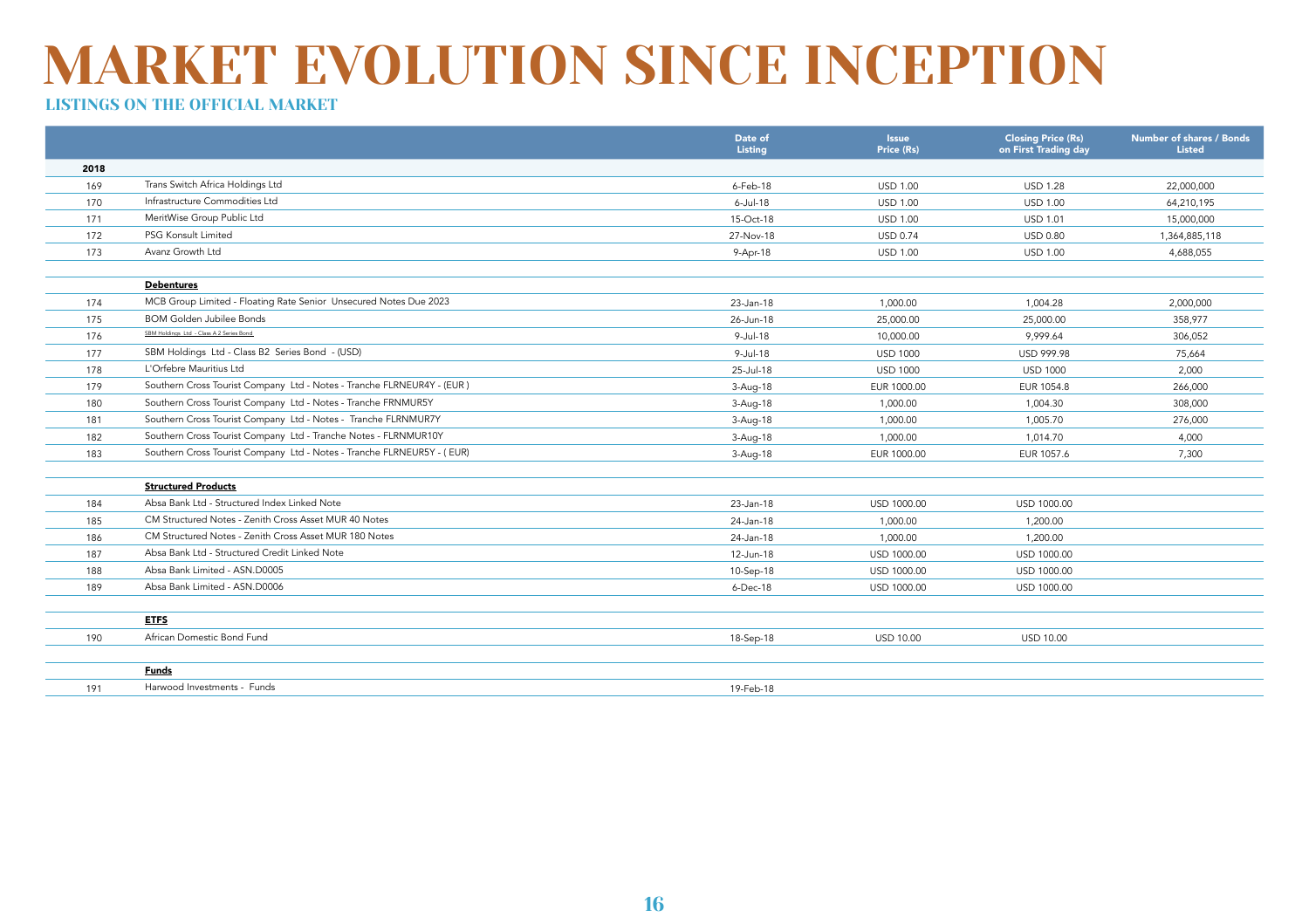|      |                                                                                  | Date of<br>Listing | <b>Issue</b><br>Price (Rs) | <b>Closing Price (Rs)</b><br>on First Trading day | Number of shares / Bonds<br><b>Listed</b> |
|------|----------------------------------------------------------------------------------|--------------------|----------------------------|---------------------------------------------------|-------------------------------------------|
| 2019 |                                                                                  |                    |                            |                                                   |                                           |
| 192  | <b>ENL Limited</b>                                                               | 23-Jan-19          | 40.00                      | 43.00                                             | 374,996,326                               |
| 193  | Regis Holdings Limited                                                           | 29-Mar-19          | <b>USD 1.00</b>            | <b>USD 1.00</b>                                   | 77,090,000                                |
| 194  | Africa Clean Energy Solutions Limited                                            | 31-May-19          | <b>USD 1.00</b>            | <b>USD 1.00</b>                                   | 26,099,042                                |
| 195  | Medine Limited                                                                   | 1-Aug-19           |                            |                                                   |                                           |
|      |                                                                                  |                    |                            |                                                   |                                           |
|      | <b>Debentures</b>                                                                |                    |                            |                                                   |                                           |
| 196  | Medine Limited Notes - Tranche FLRNMUR5Y                                         | 9-May-19           | 1,006.60                   | 1,006.60                                          | 970,000                                   |
| 197  | Medine Limited Notes - Tranche FRNMUR5Y                                          | 9-May-19           | 1,006.50                   | 1,006.50                                          | 1,394,270                                 |
| 198  | Medine Limited Notes - Tranche FLRNMUR7Y                                         | 9-May-19           | 1,011.70                   | 1,011.70                                          | 805,535                                   |
| 199  | Medine Limited Notes - Tranche FRNMUR7Y                                          | 9-May-19           | 1,011.50                   | 1,011.50                                          | 830,195                                   |
| 200  | IOST Company Ltd - 01-FRNEUR5Y                                                   | 28-May-19          | <b>EUR 1070</b>            | <b>EUR 1070</b>                                   | 3,175                                     |
| 201  | IOST Company Ltd - 01-FLRNEUR5Y                                                  | 28-May-19          | <b>EUR 1070</b>            | <b>EUR 1070</b>                                   | 3,000                                     |
| 202  | IOST Company Ltd - 01-FLRNUSD5Y                                                  | 28-May-19          | <b>USD 1070</b>            | <b>USD 1070</b>                                   | 1,980                                     |
| 203  | IOST Company Ltd - 02-FRNMUR5Y                                                   | 28-May-19          | MUR 1048.10                | MUR 1048.10                                       | 92,900                                    |
| 204  | IOST Company Ltd - 03-FLRNEUR5Y                                                  | 28-May-19          | <b>EUR 1070</b>            | <b>EUR 1070</b>                                   | 2,300                                     |
| 205  | IOST Company Ltd - 03-FRNMUR5Y                                                   | 28-May-19          | MUR 1048.10                | MUR 1048.10                                       | 230,000                                   |
| 206  | Eastern and Southern Africa Trade & Development Board                            | 3-Jul-19           | <b>USD 994.53</b>          |                                                   | 500,000                                   |
| 207  | Tensai Property Services Limited                                                 | 18-Oct-19          | USD 1,000,000.00           |                                                   | 21                                        |
| 208  | Tensai Property Services Limited - 2nd Tranche                                   | 4-Dec-19           | USD 1,013,760.67           |                                                   | 29                                        |
| 209  | Evaco Ltd (Due 2024)                                                             | 5-Dec-19           | 1.000.00                   | 1.020.17                                          | 650,000                                   |
|      |                                                                                  |                    |                            |                                                   |                                           |
|      | <b>Structured Products</b>                                                       |                    |                            |                                                   |                                           |
| 210  | Absa Bank Limited - Unsubordinated and Unsecured Registered Notes due April 2024 | 17-May-19          | USD 1000.00                | USD 1000.00                                       | 914                                       |
| 211  | CM Diversified Credit Ltd                                                        | 28-Jun-19          | 1.000.00                   | 1,000.54                                          | 700,000                                   |
| 212  | CM Structured Finance Ltd                                                        | 20-Aug-19          | USD 1004.07                | USD 1004.07                                       | 20,000                                    |
| 213  | Absa Bank Limited - Structured Linked Note Due 2023                              | 29-Aug-19          | USD 1000.00                | USD 1000.00                                       | 100                                       |
| 214  | MCB Structured Solutions - Crescendo World Markets Leaders MUR55 Notes           | 30-Oct-19          | 1,000.00                   | 1,000.00                                          | 147,800                                   |
| 215  | MCB Structured Solutions - Crescendo World Markets Leaders MUR130 Notes          | 30-Oct-19          | 1,000.00                   | 1,000.00                                          | 142,215                                   |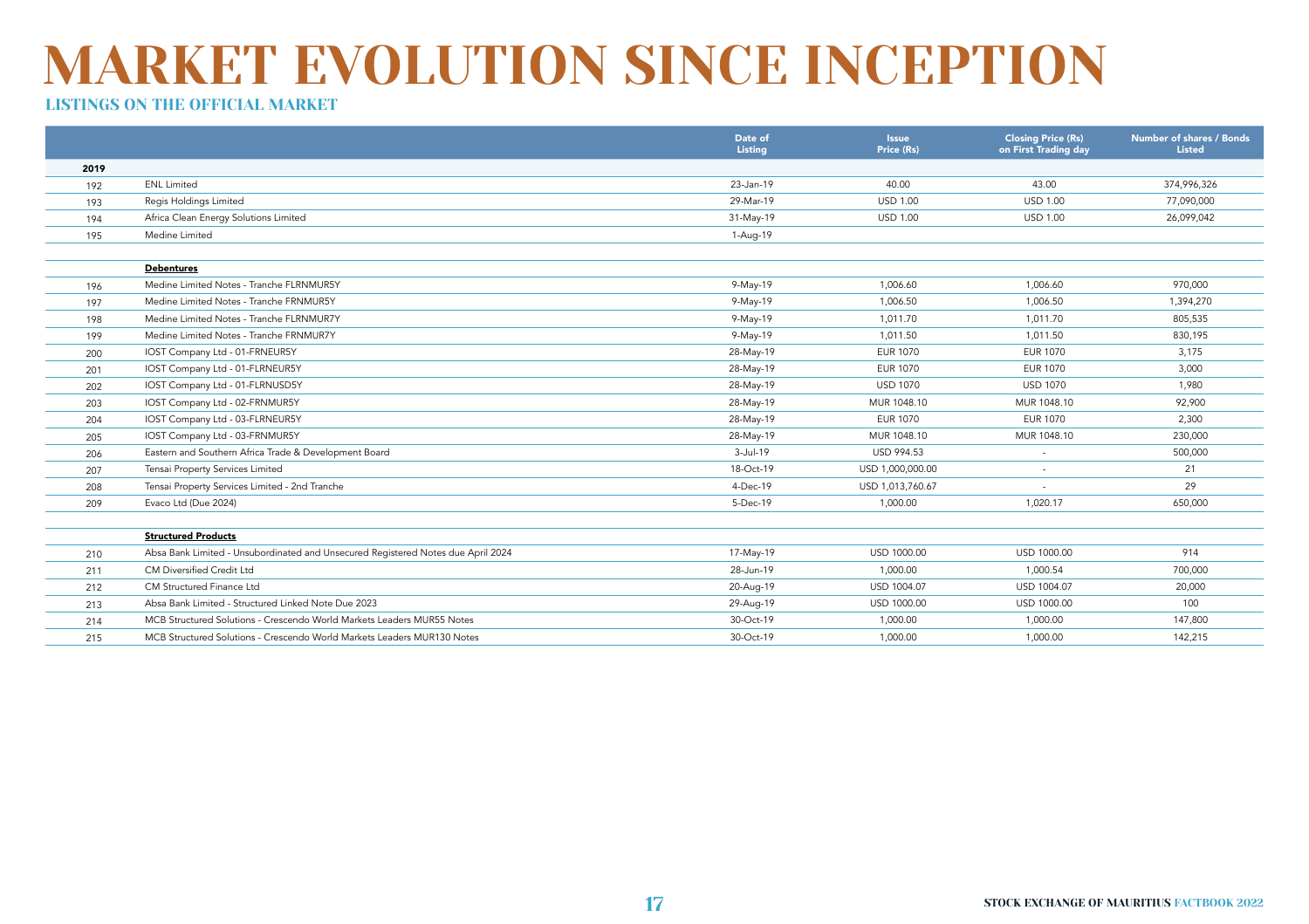### LISTINGS ON THE OFFICIAL MARKET

|      |                                                | Date of<br>Listing | <b>Issue</b><br>Price (Rs) | <b>Closing Price (Rs)</b><br>on First Trading day | Number of shares / Bonds<br><b>Listed</b> |
|------|------------------------------------------------|--------------------|----------------------------|---------------------------------------------------|-------------------------------------------|
| 2020 |                                                |                    |                            |                                                   |                                           |
| 216  | MCB Group Ltd - Preference Shares              | 2-Mar-20           | 10                         | 11.25                                             | 450,000,000                               |
| 217  | CIM Financial Services Notes - 4.20% 2020      | 9-Mar-20           | 100,000                    | 100,567.66                                        | 8,293                                     |
| 218  | CIM Financial Services Notes - 4.85% 2024      | 9-Mar-20           | 100,000                    | 101,264.19                                        | 10,700                                    |
| 219  | Kingfisher Ltd - Notes -FRNEUR5Y- TA           | 30-Apr-20          | <b>EUR 1000</b>            | <b>EUR 1035</b>                                   | 19,925                                    |
| 220  | Kingfisher Ltd - Notes -FRNEUR5Y- TB           | 30-Apr-20          | <b>EUR 1000</b>            | <b>EUR 1033</b>                                   | 10,075                                    |
| 221  | Kingfisher Ltd - Notes -FRNEUR5Y- TC           | 30-Apr-20          | <b>EUR 1000</b>            | EUR 1034.51                                       | 10,000                                    |
| 222  | Premium Tobacco Holdings Ltd                   | 28-May-20          | USD 10000                  | $\sim$                                            |                                           |
| 223  | CIM Financial Services Ltd - 2.50 % - 31/07/21 | 30-Oct-20          | 100,000                    | 99,998.11                                         | 10,592                                    |
| 224  | CIM Financial Services Ltd - 3.30 % - 31/07/23 | 30-Oct-20          | 100,000                    | 99,964.18                                         | 7,490                                     |
| 225  | CIM Financial Services Ltd - 4.00 %- 31/07/25  | 30-Oct-20          | 100,000                    | 102,160.63                                        | 9,113                                     |
| 226  | CIM Financial Services Ltd - 4.75 %- 31/07/30  | 30-Oct-20          | 100,000                    | 103,946.63                                        | 2,805                                     |
|      |                                                |                    |                            |                                                   |                                           |
|      | <b>Structured Products</b>                     |                    |                            |                                                   |                                           |
| 227  | CM Structured Products (2)                     | 17-Mar-20          | <b>EUR 1000</b>            | <b>EUR 1000</b>                                   | 5,000                                     |
|      |                                                |                    |                            |                                                   |                                           |
| 2021 |                                                |                    |                            |                                                   |                                           |
| 228  | Africure Pharmaceuticals Ltd (Listed only)     | 18-Jan-21          | <b>USD 1.33</b>            |                                                   |                                           |
| 229  | Ascencia Ltd                                   | 16-Aug-21          | 26.10                      | 26.50                                             | 487,314,989                               |
| 230  | Crytel Mauritius Ltd                           | 16-Nov-21          | <b>USD 2.80</b>            | <b>USD 2.80</b>                                   | 112,635,002                               |
|      |                                                |                    |                            |                                                   |                                           |
|      | <b>Debentures</b>                              |                    |                            |                                                   |                                           |
| 231  | MCB Group Ltd - 7 YR Notes                     | 30-Jun-21          | 1,000                      | 1,000.79                                          | 2,000,000                                 |
| 232  | <b>BlueLife Limited Series 1</b>               | 13-Jul-21          | 50,000                     | 49,999.42                                         | 511                                       |
| 233  | <b>BlueLife Limited Series 2</b>               | 13-Jul-21          | 50,000                     | 49,999.75                                         | 5,489                                     |
| 234  | Forty two Point two 2.70%                      | 25-Aug-21          | 100,000                    | 100,029.94                                        | 3,770                                     |
| 235  | Forty two Point two 3.20%                      | 25-Aug-21          | 100,000                    | 100,050.99                                        | 9,142                                     |
| 236  | Forty two Point two 3.55%                      | 25-Aug-21          | 100,000                    | 99,922.97                                         | 1,397                                     |
| 237  | Forty two Point two 2.70% - GBP                | 25-Aug-21          | 10,000                     | 9,939.20                                          | 1,000                                     |
| 238  | Ascencia Ltd                                   | 16-Aug-21          | 11.50                      | 11.50                                             | 15,801,033                                |
| 239  | NorthFields International School               | 24-Sep-21          | 1,000.00                   | 1,005.33                                          | 250,000                                   |
| 240  | Investcorp (Holdings) Ltd                      | 12-Nov-21          | 1,000.00                   | 1,000.19                                          | 1,123,000                                 |
|      |                                                |                    |                            |                                                   |                                           |
|      | <b>Listed Only</b>                             |                    |                            |                                                   |                                           |
| 241  | Meridian CRV Fixed Rate Notes                  | 29-Oct-21          | USD 10,000                 |                                                   |                                           |

18

*Notes:* 

| Delistings during the year 2021 | Date      |
|---------------------------------|-----------|
| Universal golden Fund           | 31-Mar-21 |
| <b>RSJ Prop</b>                 | 30-Apr-21 |
| Ipro African Market Leaders     | 30-Apr-21 |
| Regis Holdings Ltd              | 12-May-21 |
| Mainland Real Estate Ltd        | 08-Oct-21 |
| LightHouse Capital              | 29-Oct-21 |
|                                 |           |

242 Brait PLC 30-Nov-21 GBP 1000,000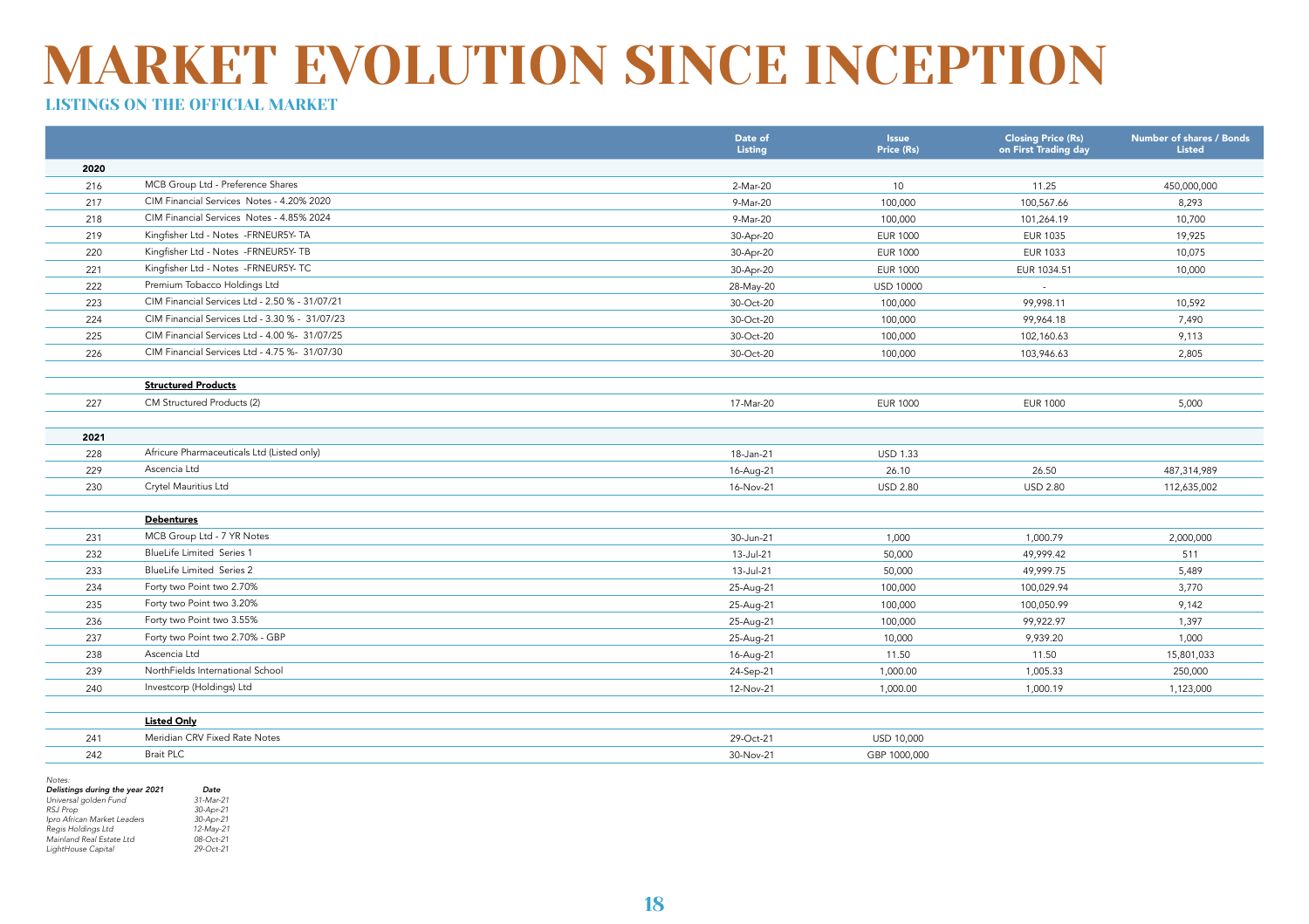EVOLUTION OF MARKET CAPITALISATION (1989 - 2021)

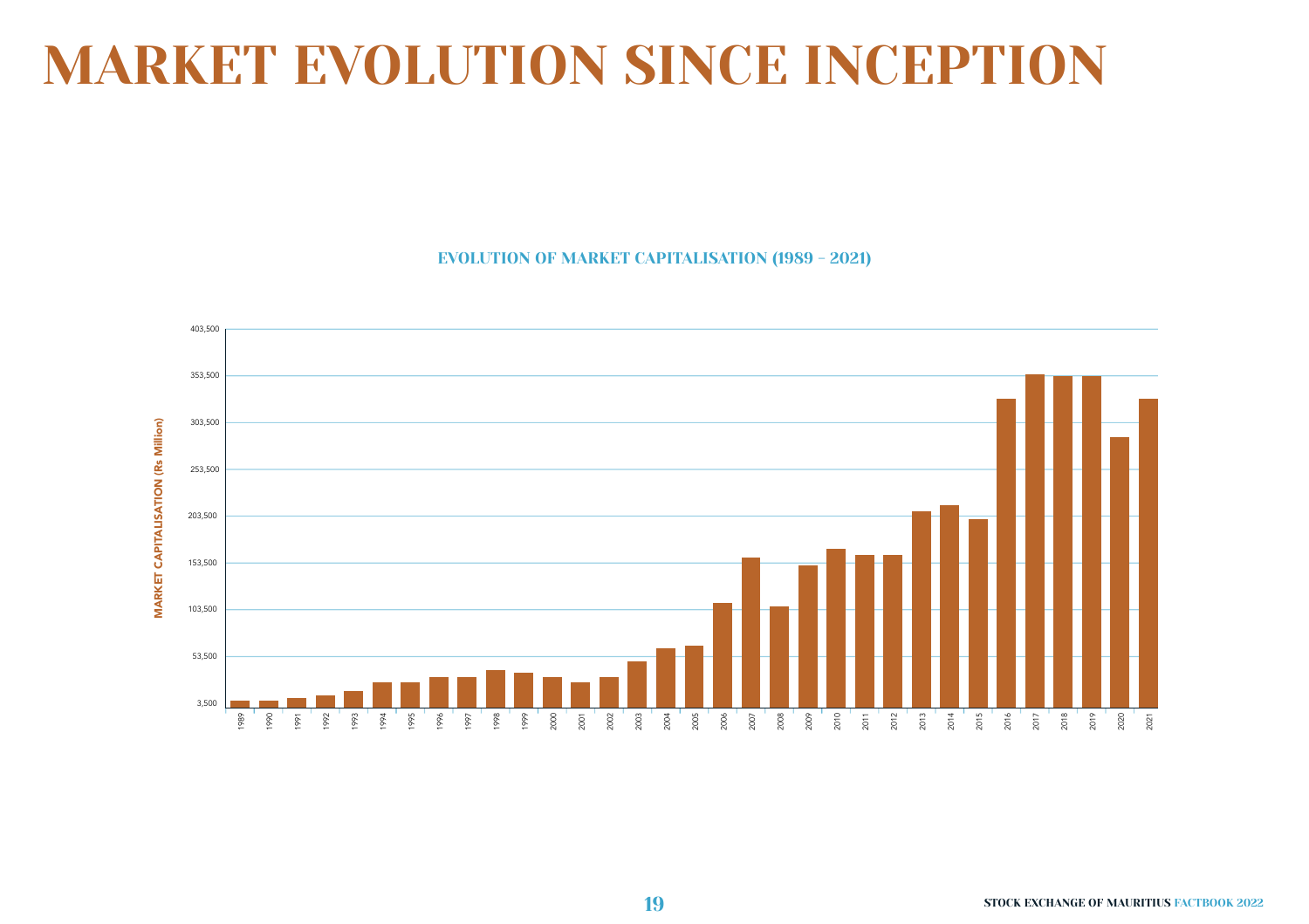### EVOLUTION OF MARKET INDICES (1989-2021)

| <b>YEAR</b>                  | 5-Jul-89 | 1989                     | 1990                     | 1991                     | 1992                     | 1993   | 1994                     | 1995   | 1996                     | 1997   | 1998                     | 1999                     | 2000   | 2001                     | 2002                     |
|------------------------------|----------|--------------------------|--------------------------|--------------------------|--------------------------|--------|--------------------------|--------|--------------------------|--------|--------------------------|--------------------------|--------|--------------------------|--------------------------|
| <b>SEM ASI</b>               |          |                          |                          |                          |                          |        |                          |        |                          |        |                          |                          |        |                          |                          |
| <b>SEMTRI ASI</b>            |          |                          |                          |                          |                          |        |                          |        |                          |        |                          |                          |        |                          |                          |
| <b>SEMDEX</b>                | 100.00   | 117.34                   | 171.23                   | 154.17                   | 183.18                   | 302.63 | 476.10                   | 344.44 | 353.46                   | 391.12 | 465.60                   | 435.69                   | 390.10 | 340.92                   | 399.26                   |
| <b>SEMTRI (Rs Terms)</b>     | 100.00   | 118.95                   | 183.80                   | 173.11                   | 217.41                   | 375.45 | 608.24                   | 454.97 | 485.32                   | 557.28 | 691.29                   | 680.04                   | 650.71 | 626.75                   | 812.56                   |
| <b>SEMTRI (Dollar Terms)</b> | 100.00   | 121.97                   | 201.34                   | 177.19                   | 204.53                   | 316.13 | 520.87                   | 387.71 | 380.81                   | 391.14 | 435.73                   | 417.17                   | 365.14 | 323.58                   | 433.96                   |
| <b>SEM 10</b>                | . .      | $\overline{\phantom{a}}$ | $\overline{\phantom{a}}$ | $\overline{\phantom{a}}$ | $\overline{\phantom{a}}$ | . .    | $\overline{\phantom{a}}$ | . .    | $\,$                     | $\sim$ | 111.70                   | 105.16                   | 94.68  | 74.65                    | 88.45                    |
| <b>SEMSI</b>                 | . .      | $\overline{\phantom{a}}$ | $\sim$                   |                          | $\overline{\phantom{a}}$ | . .    | $\overline{\phantom{a}}$ | . .    | $\overline{\phantom{a}}$ |        | $\overline{\phantom{a}}$ | $\overline{\phantom{a}}$ |        | $\overline{\phantom{a}}$ | $\overline{\phantom{a}}$ |
| <b>SEMBI</b>                 |          |                          |                          |                          |                          |        |                          |        |                          |        |                          |                          |        |                          |                          |

| <b>YEAR</b>                  | 2003                     | 2004    | 2005                     | 2006                     | 2007                     | 2008    | 2009    | 2010    | 2011    | 2012    | 2013    | 2014                     | 2015     | 2016     | 2017     | 2018     | 2019     | 2020     | 2021     |
|------------------------------|--------------------------|---------|--------------------------|--------------------------|--------------------------|---------|---------|---------|---------|---------|---------|--------------------------|----------|----------|----------|----------|----------|----------|----------|
| <b>SEM ASI</b>               |                          |         |                          |                          |                          |         |         |         |         |         |         |                          |          | ,852.57  | 2,221.82 | 2,026.43 | 2,004.97 | 1,643.74 | 1,935.51 |
| <b>SEMTRI ASI</b>            |                          |         |                          |                          |                          |         |         |         |         |         |         |                          |          | 6,387.96 | 7,913.75 | 7,478.64 | 7,735.67 | 6,455.89 | 7,853.69 |
| <b>SEMDEX</b>                | 549.58                   | 710.77  | 804.03                   | 1204.46                  | 1852.21                  | 1182.74 | 1660.87 | 1967.45 | 1888.38 | 1732.06 | 2095.69 | 2073.72                  | 1,811.07 | ,808.37  | 2,202.14 | 2,218.52 | 2,177.09 | 1,648.39 | 2,097.89 |
| <b>SEMTRI (Rs Terms)</b>     | 1194.85                  | 1619.92 | 1951.83                  | 3060.71                  | 4868.61                  | 3233.74 | 4712.70 | 5747.85 | 5673.68 | 5364.29 | 6673.93 | 6795.35                  | 6,109.19 | 6,309.09 | 7,906.46 | 8,197.69 | 8,309.75 | 6,363.84 | 8,345.17 |
| <b>SEMTRI (Dollar Terms)</b> | 703.96                   | 894.49  | 996.55                   | 1437.32                  | 2621.77                  | 1563.51 | 2395.98 | 2906.28 | 3000.01 | 2729.02 | 3436.43 | 3327.81                  | 2,631.14 | 2,744.60 | 3,689.32 | 3,749.53 | 3,580.45 | 2,541.59 | 3,027.67 |
| <b>SEM - 10</b>              | 119.39                   | 149.67  | 175.43                   | 264.41                   | 477.40                   | 267.22  | 360.75  | 373.22  | 350.33  | 337.28  | 403.64  | 385.51                   | 346.35   | 345.04   | 421.82   | 425.72   | 429.86   | 309.70   | 388.00   |
| <b>SEMSI</b>                 | $\overline{\phantom{a}}$ |         | $\overline{\phantom{a}}$ | $\overline{\phantom{a}}$ | $\overline{\phantom{a}}$ |         | $\sim$  |         | $\sim$  |         | $\sim$  | $\overline{\phantom{a}}$ | 97.29    | 100.44   | 120.43   | 122.22   | 124.30   | 90.83    | 114.20   |
| <b>SEMBI</b>                 |                          |         |                          |                          |                          |         |         |         |         |         |         |                          |          |          | 99.68    | 98.08    | 99.04    | 101.06   | 103.09   |
| <b>SEM-AFRIDEX</b>           |                          |         |                          |                          |                          |         |         |         |         |         |         |                          |          |          |          | 98.78    | 103.39   | 100.23   | 103.45   |

*Notes:* 

*Daily Market Indices can be downloaded on following link : http://www.stockexchangeofmauritius.com/historicaldata*

*SEM-10 replaced the SEM-7 index as from 2nd October 2014* 

*The SEM launched the SEM Sustainability index, SEMSI on 7th September 2015* 

*The SEM launched the SEM-ASI and the SEMTRI-ASI on 12th September 2016 and 10th October 2016 respectively.*

*The SEMBI was launched on the 14th November 2017.* 

*The SEM launched the SEM-AFRIDEX on the 1st November 2018*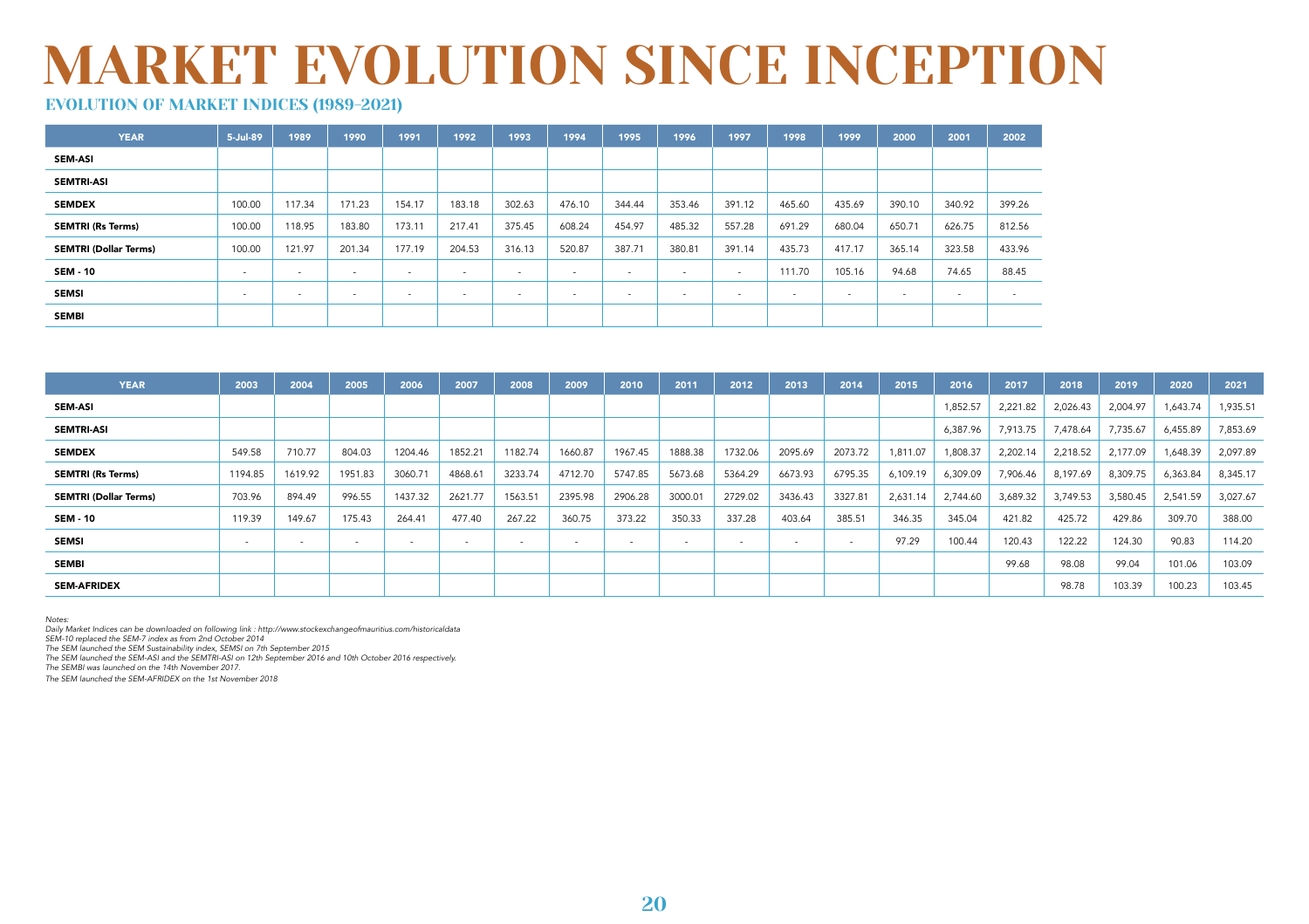### OFFICIAL MARKET AT A GLANCE 2021

| Date            | <b>SEM-ASI</b> | <b>SEMTRI-ASI</b> | <b>SEMDEX</b> | <b>SEMTRI (Rs)</b> | <b>SEMTRI (USD)</b> | <b>SEM-10</b> | <b>SEMSI</b> | <b>SEMBI</b> | <b>SEM-AFRIDEX</b> | <b>Market</b><br><b>Capitalisation</b><br>$(Rs) - SEM-ASI$ | <b>Market</b><br><b>Capitalisation</b><br>$(Rs) - SEMDEX$ | Turnover (Rs)  | Volume      | <b>TRADING</b><br><b>SESSIONS</b> |
|-----------------|----------------|-------------------|---------------|--------------------|---------------------|---------------|--------------|--------------|--------------------|------------------------------------------------------------|-----------------------------------------------------------|----------------|-------------|-----------------------------------|
| <b>JANUARY</b>  | 633.65         | 6,417.35          | 1,638.00      | 6,325.29           | 2,509.62            | 305.83        | 89.50        | 101.18       | 99.97              | 292,678,924,475                                            | 198,224,910,055                                           | 637,830,030    | 20,857,512  | 19                                |
| FEBRUARY        | 1,605.20       | 6,305.59          | 1,598.25      | 6,171.78           | 2.440.64            | 297.50        | 86.67        | 101.24       | 99.34              | 287,653,171,036                                            | 193,568,006,026                                           | 955,436,489    | 18,059,195  | 18                                |
| <b>MARCH</b>    | 1,610.42       | 6,330.45          | 1,600.19      | 6,179.26           | 2,400.72            | 295.87        | 86.35        | 101.58       | 101.29             | 289,309,906,502                                            | 193,816,544,576                                           | 1,856,871,698  | 54,079,946  | 20                                |
| <b>APRIL</b>    | 1,649.99       | 6,510.17          | 1,654.18      | 6,396.21           | 2,493.70            | 309.33        | 89.90        | 101.70       | 100.93             | 297,414,358,680                                            | 200,356,185,202                                           | 636,045,566    | 19,813,466  | 20                                |
| MAY             | 1,678.26       | 6,676.12          | 1,713.60      | 6,686.09           | 2,596.22            | 319.05        | 92.18        | 102.28       | 97.99              | 302,889,436,542                                            | 207,930,144,925                                           | 660,189,259    | 42,213,348  | 20                                |
| JUNE            | 1,800.96       | 7,167.42          | 1,863.22      | 7,274.51           | 2,683.07            | 346.69        | 100.83       | 103.18       | 103.68             | 325,016,541,560                                            | 226,100,745,783                                           | 1,340,825,067  | 50,075,067  | 22                                |
| JULY            | 1,801.78       | 7,187.96          | 1,916.62      | 7,508.40           | 2,774.09            | 356.42        | 103.98       | 103.29       | 102.10             | 325,090,524,440                                            | 232,590,388,827                                           | 1,106,685,877  | 40,736,049  | 22                                |
| <b>AUGUST</b>   | 1,841.04       | 7,363.74          | 1,953.30      | 7,655.75           | 2,833.60            | 358.15        | 105.16       | 102.81       | 102.29             | 352,621,498,929                                            | 250,020,022,212                                           | 1,456,448,140  | 35,666,098  | 22                                |
| SEPTEMBER       | 1,874.12       | 7,516.36          | 2,010.58      | 7,881.77           | 2,909.44            | 369.43        | 108.95       | 102.94       | 102.39             | 360,174,524,269                                            | 257, 352, 245, 303                                        | 902,258,958    | 30,447,857  | 22                                |
| <b>OCTOBER</b>  | 1,951.98       | 7,830.41          | 2,123.80      | 8,328.23           | 3,062.31            | 392.70        | 115.60       | 103.15       | 102.59             | 375,184,879,987                                            | 271,890,773,686                                           | 974,384,394    | 32,942,009  | 21                                |
| <b>NOVEMBER</b> | 1,866.25       | 7,552.64          | 2,010.67      | 7,971.61           | 2,909.94            | 369.92        | 109.11       | 102.84       | 102.19             | 323,819,915,753                                            | 257,417,511,364                                           | 1,403,455,225  | 30,712,362  | 19                                |
| <b>DECEMBER</b> | 1,935.51       | 7,853.69          | 2,097.89      | 8,345.17           | 3,027.67            | 388.00        | 114.20       | 103.09       | 103.45             | 339,445,263,702                                            | 268,855,116,178                                           | 1,794,431,731  | 352,629,324 | 23                                |
|                 |                |                   |               |                    |                     |               |              |              |                    |                                                            | <b>TOTAL</b>                                              | 13,724,862,433 | 728,232,233 | 248                               |

Note \* : end month figures

 *SEM-10 replaced the SEM-7 index as from 2nd October 2014* 

 *The SEM launched the SEM Sustainability index, SEMSI on 7th September 2015* 

 *The SEM launched the SEM-ASI and the SEMTRI-ASI on 12th September 2016 and 10th October 2016 respectively.* 

 *The SEM launched the SEMBI on the 14th November 2017*

 *The SEM launched the SEM-AFRIDEX on the 1st November 2018* 

#### SEMDEX/SEM-10 YEAR 2021



SEM-10 SEMDEX

#### SEMTRI (IN RS AND US \$) 2021

#### Evolution of SEMDEX & SEM-10 - Year 2021 Evolution of SEMTRI (Rs) & SEMTRI (USD) - Year 2021



**21** STOCK EXCHANGE OF MAURITIUS FACTBOOK 2022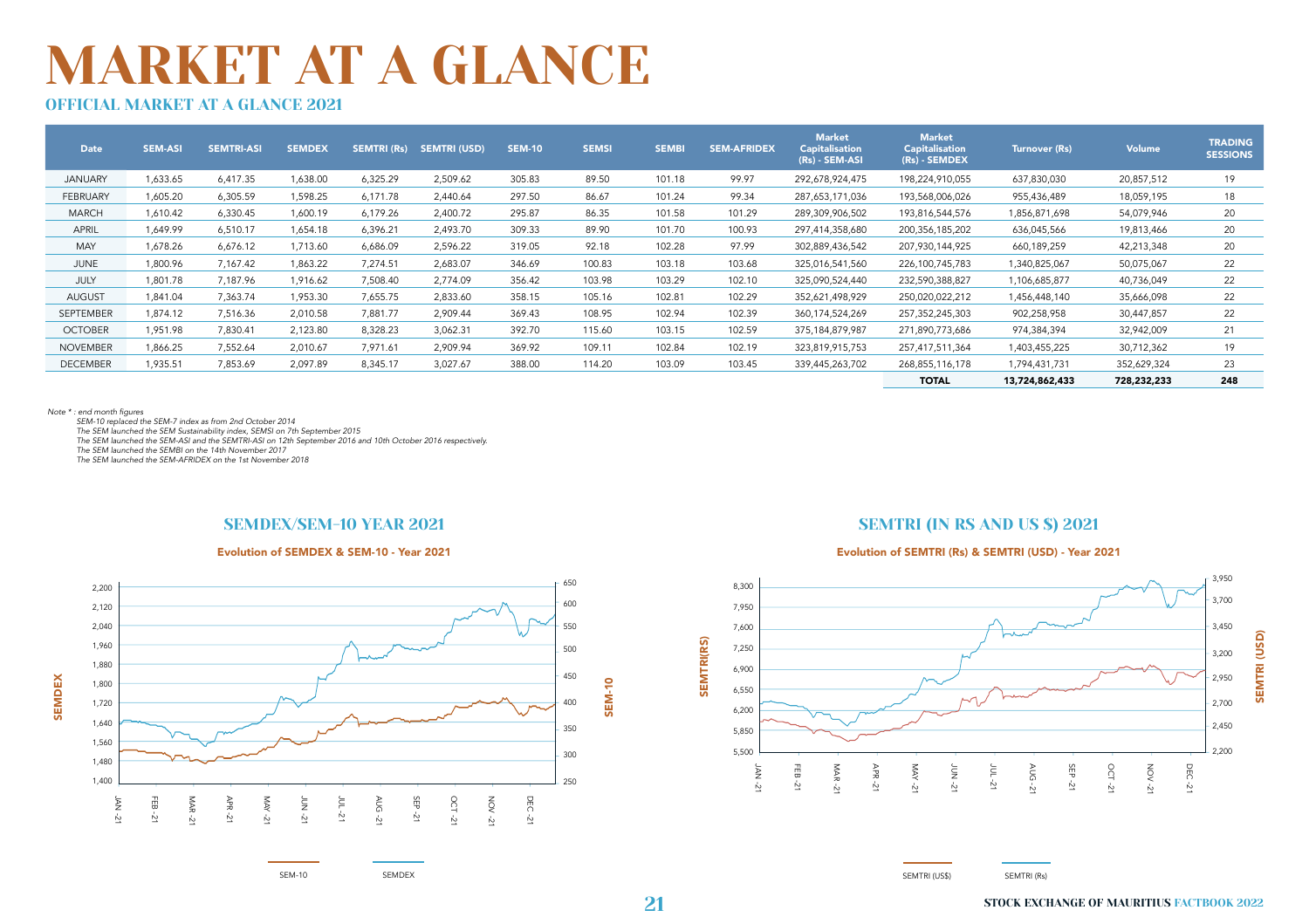### SUMMARY FINANCIAL DATA FOR LISTED STOCKS

| <b>BANKS, INSURANCE &amp; OTHER FINANCE</b><br>9.40<br>22.93<br>15.41<br>3.19<br>0.28<br>0.61<br>0.3<br>6.17<br>6.74<br>CIM Financial Services Ltd<br>6.42<br>46.42<br>Sep-21<br>$\sim$<br>$\sim$<br>$\sim$<br>238.50<br>317.00<br>32.91<br>7.21<br>9.46<br>5.28<br>33.10<br>33.51<br>16.75<br>261.42<br>304.40<br><b>MCB</b> Group Limited<br>$Jun-21$<br>$\sim$<br>$\sim$<br>$\sim$<br>MCB Group Limited - (Preference Shares)<br>11.40<br>10.50<br>(7.89)<br>3.45<br>3.74<br>0.39<br>0.39<br>$Jun-21$<br>$\sim$<br>$\sim$<br>$\sim$<br>$\sim$<br>$\sim$<br>$\sim$<br>2.82<br>2.12<br>2.90<br>90.00<br>137.00<br>52.22<br>11.81<br>18.92<br>7.62<br>7.24<br>2.54<br>56.68<br>70.66<br>Dec-20<br>MUA Ltd<br>$\sim$<br>3.60<br>4.27<br>18.61<br>620.69<br>10.88<br>8.33<br>0.0058<br>0.3924<br>0.30<br>9.50<br>SBM Holdings Ltd<br>8.30<br>Dec-20<br>$\sim$<br>$\sim$<br>$\sim$<br>5.00<br>300.00<br>435.00<br>45.00<br>4.30<br>5.66<br>4.80<br>3.31<br>69.75<br>14.40<br>420.70<br>454.23<br>Swan General Ltd<br>76.88<br>14.40<br>Dec-20<br><b>COMMERCE</b><br>44.50<br>2.15<br>1.40<br>10.00<br>65.00<br>(31.54)<br>140.53<br>112.25<br>Dec-20<br>Harel Mallac Ltd<br>$\sim$<br>$\sim$<br>$\sim$<br>$\sim$<br>$\sim$<br>2.64<br>10.00<br>43.50<br>51.00<br>17.24<br>28.43<br>87.93<br>2.25<br>1.53<br>0.58<br>1.15<br>1.15<br>43.66<br>52.30<br>$Jun-21$<br>Innodis Ltd<br>47.45<br>53.00<br>11.70<br>212.00<br>1.29<br>0.83<br>0.25<br>0.61<br>0.44<br>20.67<br>22.10<br>$Jun-21$<br><b>IBL Ltd</b><br>$\sim$<br>$\sim$<br>10.00<br>220.00<br>243.00<br>10.45<br>16.63<br>41.19<br>6.01<br>2.43<br>13.23<br>5.90<br>13.23<br>5.90<br>36.27<br>29.76<br>Dec-20<br>Vivo Energy Mauritius Ltd<br><b>INDUSTRY</b><br>Gamma - Civic Ltd<br>1.00<br>28.95<br>42.75<br>47.67<br>8.59<br>34.76<br>6.91<br>3.06<br>3.37<br>1.23<br>2.00<br>1.31<br>27.54<br>27.35<br>Dec-20<br>0.01<br>0.14<br>0.070<br>0.04<br>Go Life International Ltd (USD)<br>0.10 (USD)<br>0.01<br>Feb-21<br>$\sim$<br>i.<br>$\sim$<br>$\sim$<br>$\sim$<br>$\sim$<br>$\sim$<br>10.00<br>591.00<br>607.00<br>2.71<br>21.78<br>18.74<br>2.17<br>2.11<br>27.13<br>32.39<br>12.80<br>12.80<br>268.72<br>309.24<br>Phoenix Beverages Ltd<br>$Jun-21$<br>Mauritius Chemical & Fertilizer Industry Ltd<br>10.00<br>12.95<br>9.74<br>2.47<br>3.29<br>0.32<br>0.32<br>21.58<br>(24.79)<br>16.02<br>Dec-20<br>$\overline{\phantom{a}}$<br>$\sim$<br>$\sim$<br>$\sim$<br>Mauritius Oil Refineries Ltd<br>5.00<br>20.70<br>22.00<br>6.28<br>32.34<br>16.42<br>0.64<br>1.34<br>0.80<br>10.07<br>10.67<br>3.86<br>$Jun-21$<br>10.00<br>50.00<br>42.95<br>23.47<br>13.85<br>2.13<br>3.10<br>41.61<br>44.73<br>PIM Limited<br>(14.10)<br>Jun-21<br>$\sim$<br>$\sim$<br>$\sim$<br>1.58<br>United Basalt Products Ltd<br>120.50<br>155.00<br>28.63<br>177.21<br>20.95<br>1.94<br>0.68<br>7.40<br>1.90<br>3.00<br>122.17<br>134.14<br>Jun-21<br>$\sim$<br><b>INVESTMENTS</b><br>20.75<br>31.80<br>53.25<br>8.74<br>2.60<br>2.26<br>3.64<br>0.54<br>0.72<br>49.71<br>53.41<br>Alteo Limited<br>$Jun-21$<br>$\sim$<br>$\sim$<br>$\overline{\phantom{a}}$<br>2.68<br>79.39<br><b>BMH Ltd</b><br>24.25<br>24.90<br>3.51<br>1.61<br>0.85<br>0.40<br>69.53<br>Dec-20<br>$\sim$<br>÷<br>$\sim$<br>$\sim$<br>$\overline{\phantom{a}}$<br>Caudan Development Ltd<br>1.00<br>0.96<br>0.89<br>(7.29)<br>320.00<br>29.67<br>0.00<br>0.030<br>2.04<br>2.07<br>$Jun-21$<br>$\sim$<br>$\sim$<br>$\sim$<br>$\sim$<br><b>CIEL Limited</b><br>3.78<br>62.96<br>16.65<br>2.12<br>0.37<br>0.08<br>6.67<br>9.28<br>6.16<br>$Jun-21$<br>$\sim$<br>$\sim$<br>$\sim$<br>$\sim$<br>$\sim$<br>ENL Limited (Ordinary A Shares)<br>42.86<br>5.32<br>2.99<br>2.33<br>2.83<br>0.50<br>67.29<br>70.00<br>15.05<br>21.50<br>0.45<br><b>Jun-20</b><br>$\sim$<br>$\sim$<br>52.99<br>Fincorp Investment Ltd<br>1.00<br>18.50<br>20.50<br>10.81<br>12.89<br>2.93<br>1.59<br>0.60<br>61.79<br>Jun-21<br>$\overline{\phantom{a}}$<br>$\sim$<br>$\sim$<br>$\overline{\phantom{a}}$<br>The Mauritius Development Investment<br>3.83<br>0.09<br>2.69<br>2.35<br>2.98<br>26.81<br>4.58<br>2.35<br>0.65<br>0.07<br>3.39<br>$Jun-21$<br>$\overline{a}$<br>$\sim$<br><b>Trust Ltd</b><br>10.00<br>42.00<br>2.50<br>50.00<br>19.05<br>26.46<br>1.89<br>1.05<br>144.01<br>182.35<br>Medine Limited<br>$Jun-21$<br>$\sim$<br>$\sim$<br>$\sim$<br>10.00<br>37.50<br>39.50<br>5.33<br>10.03<br>6.91<br>2.67<br>3.74<br>5.72<br>1.00<br>40.88<br>45.33<br>National Investment Trust Ltd<br>$Jun-21$<br>$\sim$<br>$\sim$<br>5.00<br>77.00<br>99.50<br>29.22<br>26.32<br>4.07<br>3.78<br>275.44<br>320.77<br>Promotion and Development Ltd<br>4.05<br>$Jun-21$<br>$\sim$<br>$\sim$<br>$\sim$<br>$\sim$<br>P.O.L.I.C.Y Ltd<br>1.00<br>27.68<br>25.06<br>7.48<br>3.32<br>0.16<br>0.30<br>0.17<br>4.97<br>5.70<br>4.01<br>5.12<br>Dec-20<br>$\sim$<br>2.20<br>Rogers & Company Limited<br>22.00<br>27.30<br>24.09<br>10.00<br>4.64<br>2.20<br>1.02<br>0.60<br>42.95<br>38.83<br><b>Jun-20</b><br>$\sim$<br>$\sim$<br>$\sim$<br>19.80<br>30.75<br>55.30<br>17.07<br>2.88<br>2.76<br>0.57<br>0.85<br>61.67<br>59.74<br>Terra Mauricia Ltd<br>1.16<br>Dec-20<br>$\sim$<br>$\overline{\phantom{a}}$<br>$\sim$<br><b>United Docks Ltd</b><br>10.00<br>49.00<br>62.00<br>516.67<br>0.48<br>0.12<br>0.30<br>154.62<br>26.53<br>194.81<br>$Jun-21$<br>$\sim$<br>$\sim$<br>$\sim$<br><b>LEISURE &amp; HOTELS</b><br>5.75<br>4.76<br>5.00<br>7.00<br>87.00<br>105.00<br>20.69<br>10.52<br>9.51<br>8.27<br>11.04<br>5.00<br>24.98<br>30.55<br>Dec-20<br>Automatic Systems Ltd<br>9.28<br>8.20<br>(11.64)<br>20.17<br>45.56<br>5.60<br>2.07<br>0.46<br>0.18<br>0.52<br>0.17<br>0.56<br>0.42<br>$Dec-20$<br>Lottotech Ltd<br>$\sim$<br>91.00<br>0.11<br>New Mauritius Hotels Limited<br>5.46<br>7.10<br>30.04<br>2.01<br>0.06<br>16.36<br>11.15<br>$\sim$<br>Jun-21<br>$\sim$<br>New Mauritius Hotels Limited (Preference<br>3.79<br>0.33<br>8.70<br>8.78<br>0.92<br>Jun-21<br>$\overline{a}$<br>$\sim$<br>$\sim$<br>$\overline{\phantom{a}}$<br>$\sim$<br>$\sim$<br>$\sim$<br>$\sim$<br>$\sim$<br>Shares)<br>10.00<br>58.27<br>40.59<br>37.54<br>Lux Island Resorts Ltd<br>26.60<br>42.10<br>Jun-21<br>$\overline{a}$<br>$\sim$<br>$\sim$<br>$\overline{a}$<br>$\sim$ | <b>SECURITIES</b><br><b>EQUITY BOARD</b> | Nominal<br>Value (Rs) | Price (Rs)<br>at.<br>31.12.20 | Price (Rs)<br>at<br>31.12.2021 | % Change<br>in Price | P.E.R<br>at<br>31.12.20 | P.E.R<br>at<br>31.12.21 | <b>Dividend</b><br>Yield (%)<br>at<br>31.12.20 | Dividend<br>Yield(%)<br>at<br>31.12.21 | E.P.S (Rs)<br>at<br>31.12.20 | E.P.S (Rs)<br>at<br>31.12.21 | D.P.S (Rs)<br>at<br>31.12.20 | D.P.S (Rs)<br>at<br>31.12.21 | <b>Net Asset</b><br>Value (NAV)<br>at<br>31.12.20 | <b>Net Asset</b><br>Value (NAV)<br>at<br>31.12.21 | Financial<br>Year Ended |
|-------------------------------------------------------------------------------------------------------------------------------------------------------------------------------------------------------------------------------------------------------------------------------------------------------------------------------------------------------------------------------------------------------------------------------------------------------------------------------------------------------------------------------------------------------------------------------------------------------------------------------------------------------------------------------------------------------------------------------------------------------------------------------------------------------------------------------------------------------------------------------------------------------------------------------------------------------------------------------------------------------------------------------------------------------------------------------------------------------------------------------------------------------------------------------------------------------------------------------------------------------------------------------------------------------------------------------------------------------------------------------------------------------------------------------------------------------------------------------------------------------------------------------------------------------------------------------------------------------------------------------------------------------------------------------------------------------------------------------------------------------------------------------------------------------------------------------------------------------------------------------------------------------------------------------------------------------------------------------------------------------------------------------------------------------------------------------------------------------------------------------------------------------------------------------------------------------------------------------------------------------------------------------------------------------------------------------------------------------------------------------------------------------------------------------------------------------------------------------------------------------------------------------------------------------------------------------------------------------------------------------------------------------------------------------------------------------------------------------------------------------------------------------------------------------------------------------------------------------------------------------------------------------------------------------------------------------------------------------------------------------------------------------------------------------------------------------------------------------------------------------------------------------------------------------------------------------------------------------------------------------------------------------------------------------------------------------------------------------------------------------------------------------------------------------------------------------------------------------------------------------------------------------------------------------------------------------------------------------------------------------------------------------------------------------------------------------------------------------------------------------------------------------------------------------------------------------------------------------------------------------------------------------------------------------------------------------------------------------------------------------------------------------------------------------------------------------------------------------------------------------------------------------------------------------------------------------------------------------------------------------------------------------------------------------------------------------------------------------------------------------------------------------------------------------------------------------------------------------------------------------------------------------------------------------------------------------------------------------------------------------------------------------------------------------------------------------------------------------------------------------------------------------------------------------------------------------------------------------------------------------------------------------------------------------------------------------------------------------------------------------------------------------------------------------------------------------------------------------------------------------------------------------------------------------------------------------------------------------------------------------------------------------------------------------------------------------------------------------------------------------------------------------------------------------------------------------------------------------------------------------------------------------------------------------------------------------------------------------------------------------------------------------------------------------------------------------------------------------------------------------------------------------------------------------------------------------------------------------------------------------------------------------------------------------------------------------------------------------------------------------------------------------------------------------------------------------------------------------------------------------------------------------------------------------------------------------------------------------------------------|------------------------------------------|-----------------------|-------------------------------|--------------------------------|----------------------|-------------------------|-------------------------|------------------------------------------------|----------------------------------------|------------------------------|------------------------------|------------------------------|------------------------------|---------------------------------------------------|---------------------------------------------------|-------------------------|
|                                                                                                                                                                                                                                                                                                                                                                                                                                                                                                                                                                                                                                                                                                                                                                                                                                                                                                                                                                                                                                                                                                                                                                                                                                                                                                                                                                                                                                                                                                                                                                                                                                                                                                                                                                                                                                                                                                                                                                                                                                                                                                                                                                                                                                                                                                                                                                                                                                                                                                                                                                                                                                                                                                                                                                                                                                                                                                                                                                                                                                                                                                                                                                                                                                                                                                                                                                                                                                                                                                                                                                                                                                                                                                                                                                                                                                                                                                                                                                                                                                                                                                                                                                                                                                                                                                                                                                                                                                                                                                                                                                                                                                                                                                                                                                                                                                                                                                                                                                                                                                                                                                                                                                                                                                                                                                                                                                                                                                                                                                                                                                                                                                                                                                                                                                                                                                                                                                                                                                                                                                                                                                                                                                                                                                                 |                                          |                       |                               |                                |                      |                         |                         |                                                |                                        |                              |                              |                              |                              |                                                   |                                                   |                         |
|                                                                                                                                                                                                                                                                                                                                                                                                                                                                                                                                                                                                                                                                                                                                                                                                                                                                                                                                                                                                                                                                                                                                                                                                                                                                                                                                                                                                                                                                                                                                                                                                                                                                                                                                                                                                                                                                                                                                                                                                                                                                                                                                                                                                                                                                                                                                                                                                                                                                                                                                                                                                                                                                                                                                                                                                                                                                                                                                                                                                                                                                                                                                                                                                                                                                                                                                                                                                                                                                                                                                                                                                                                                                                                                                                                                                                                                                                                                                                                                                                                                                                                                                                                                                                                                                                                                                                                                                                                                                                                                                                                                                                                                                                                                                                                                                                                                                                                                                                                                                                                                                                                                                                                                                                                                                                                                                                                                                                                                                                                                                                                                                                                                                                                                                                                                                                                                                                                                                                                                                                                                                                                                                                                                                                                                 |                                          |                       |                               |                                |                      |                         |                         |                                                |                                        |                              |                              |                              |                              |                                                   |                                                   |                         |
|                                                                                                                                                                                                                                                                                                                                                                                                                                                                                                                                                                                                                                                                                                                                                                                                                                                                                                                                                                                                                                                                                                                                                                                                                                                                                                                                                                                                                                                                                                                                                                                                                                                                                                                                                                                                                                                                                                                                                                                                                                                                                                                                                                                                                                                                                                                                                                                                                                                                                                                                                                                                                                                                                                                                                                                                                                                                                                                                                                                                                                                                                                                                                                                                                                                                                                                                                                                                                                                                                                                                                                                                                                                                                                                                                                                                                                                                                                                                                                                                                                                                                                                                                                                                                                                                                                                                                                                                                                                                                                                                                                                                                                                                                                                                                                                                                                                                                                                                                                                                                                                                                                                                                                                                                                                                                                                                                                                                                                                                                                                                                                                                                                                                                                                                                                                                                                                                                                                                                                                                                                                                                                                                                                                                                                                 |                                          |                       |                               |                                |                      |                         |                         |                                                |                                        |                              |                              |                              |                              |                                                   |                                                   |                         |
|                                                                                                                                                                                                                                                                                                                                                                                                                                                                                                                                                                                                                                                                                                                                                                                                                                                                                                                                                                                                                                                                                                                                                                                                                                                                                                                                                                                                                                                                                                                                                                                                                                                                                                                                                                                                                                                                                                                                                                                                                                                                                                                                                                                                                                                                                                                                                                                                                                                                                                                                                                                                                                                                                                                                                                                                                                                                                                                                                                                                                                                                                                                                                                                                                                                                                                                                                                                                                                                                                                                                                                                                                                                                                                                                                                                                                                                                                                                                                                                                                                                                                                                                                                                                                                                                                                                                                                                                                                                                                                                                                                                                                                                                                                                                                                                                                                                                                                                                                                                                                                                                                                                                                                                                                                                                                                                                                                                                                                                                                                                                                                                                                                                                                                                                                                                                                                                                                                                                                                                                                                                                                                                                                                                                                                                 |                                          |                       |                               |                                |                      |                         |                         |                                                |                                        |                              |                              |                              |                              |                                                   |                                                   |                         |
|                                                                                                                                                                                                                                                                                                                                                                                                                                                                                                                                                                                                                                                                                                                                                                                                                                                                                                                                                                                                                                                                                                                                                                                                                                                                                                                                                                                                                                                                                                                                                                                                                                                                                                                                                                                                                                                                                                                                                                                                                                                                                                                                                                                                                                                                                                                                                                                                                                                                                                                                                                                                                                                                                                                                                                                                                                                                                                                                                                                                                                                                                                                                                                                                                                                                                                                                                                                                                                                                                                                                                                                                                                                                                                                                                                                                                                                                                                                                                                                                                                                                                                                                                                                                                                                                                                                                                                                                                                                                                                                                                                                                                                                                                                                                                                                                                                                                                                                                                                                                                                                                                                                                                                                                                                                                                                                                                                                                                                                                                                                                                                                                                                                                                                                                                                                                                                                                                                                                                                                                                                                                                                                                                                                                                                                 |                                          |                       |                               |                                |                      |                         |                         |                                                |                                        |                              |                              |                              |                              |                                                   |                                                   |                         |
|                                                                                                                                                                                                                                                                                                                                                                                                                                                                                                                                                                                                                                                                                                                                                                                                                                                                                                                                                                                                                                                                                                                                                                                                                                                                                                                                                                                                                                                                                                                                                                                                                                                                                                                                                                                                                                                                                                                                                                                                                                                                                                                                                                                                                                                                                                                                                                                                                                                                                                                                                                                                                                                                                                                                                                                                                                                                                                                                                                                                                                                                                                                                                                                                                                                                                                                                                                                                                                                                                                                                                                                                                                                                                                                                                                                                                                                                                                                                                                                                                                                                                                                                                                                                                                                                                                                                                                                                                                                                                                                                                                                                                                                                                                                                                                                                                                                                                                                                                                                                                                                                                                                                                                                                                                                                                                                                                                                                                                                                                                                                                                                                                                                                                                                                                                                                                                                                                                                                                                                                                                                                                                                                                                                                                                                 |                                          |                       |                               |                                |                      |                         |                         |                                                |                                        |                              |                              |                              |                              |                                                   |                                                   |                         |
|                                                                                                                                                                                                                                                                                                                                                                                                                                                                                                                                                                                                                                                                                                                                                                                                                                                                                                                                                                                                                                                                                                                                                                                                                                                                                                                                                                                                                                                                                                                                                                                                                                                                                                                                                                                                                                                                                                                                                                                                                                                                                                                                                                                                                                                                                                                                                                                                                                                                                                                                                                                                                                                                                                                                                                                                                                                                                                                                                                                                                                                                                                                                                                                                                                                                                                                                                                                                                                                                                                                                                                                                                                                                                                                                                                                                                                                                                                                                                                                                                                                                                                                                                                                                                                                                                                                                                                                                                                                                                                                                                                                                                                                                                                                                                                                                                                                                                                                                                                                                                                                                                                                                                                                                                                                                                                                                                                                                                                                                                                                                                                                                                                                                                                                                                                                                                                                                                                                                                                                                                                                                                                                                                                                                                                                 |                                          |                       |                               |                                |                      |                         |                         |                                                |                                        |                              |                              |                              |                              |                                                   |                                                   |                         |
|                                                                                                                                                                                                                                                                                                                                                                                                                                                                                                                                                                                                                                                                                                                                                                                                                                                                                                                                                                                                                                                                                                                                                                                                                                                                                                                                                                                                                                                                                                                                                                                                                                                                                                                                                                                                                                                                                                                                                                                                                                                                                                                                                                                                                                                                                                                                                                                                                                                                                                                                                                                                                                                                                                                                                                                                                                                                                                                                                                                                                                                                                                                                                                                                                                                                                                                                                                                                                                                                                                                                                                                                                                                                                                                                                                                                                                                                                                                                                                                                                                                                                                                                                                                                                                                                                                                                                                                                                                                                                                                                                                                                                                                                                                                                                                                                                                                                                                                                                                                                                                                                                                                                                                                                                                                                                                                                                                                                                                                                                                                                                                                                                                                                                                                                                                                                                                                                                                                                                                                                                                                                                                                                                                                                                                                 |                                          |                       |                               |                                |                      |                         |                         |                                                |                                        |                              |                              |                              |                              |                                                   |                                                   |                         |
|                                                                                                                                                                                                                                                                                                                                                                                                                                                                                                                                                                                                                                                                                                                                                                                                                                                                                                                                                                                                                                                                                                                                                                                                                                                                                                                                                                                                                                                                                                                                                                                                                                                                                                                                                                                                                                                                                                                                                                                                                                                                                                                                                                                                                                                                                                                                                                                                                                                                                                                                                                                                                                                                                                                                                                                                                                                                                                                                                                                                                                                                                                                                                                                                                                                                                                                                                                                                                                                                                                                                                                                                                                                                                                                                                                                                                                                                                                                                                                                                                                                                                                                                                                                                                                                                                                                                                                                                                                                                                                                                                                                                                                                                                                                                                                                                                                                                                                                                                                                                                                                                                                                                                                                                                                                                                                                                                                                                                                                                                                                                                                                                                                                                                                                                                                                                                                                                                                                                                                                                                                                                                                                                                                                                                                                 |                                          |                       |                               |                                |                      |                         |                         |                                                |                                        |                              |                              |                              |                              |                                                   |                                                   |                         |
|                                                                                                                                                                                                                                                                                                                                                                                                                                                                                                                                                                                                                                                                                                                                                                                                                                                                                                                                                                                                                                                                                                                                                                                                                                                                                                                                                                                                                                                                                                                                                                                                                                                                                                                                                                                                                                                                                                                                                                                                                                                                                                                                                                                                                                                                                                                                                                                                                                                                                                                                                                                                                                                                                                                                                                                                                                                                                                                                                                                                                                                                                                                                                                                                                                                                                                                                                                                                                                                                                                                                                                                                                                                                                                                                                                                                                                                                                                                                                                                                                                                                                                                                                                                                                                                                                                                                                                                                                                                                                                                                                                                                                                                                                                                                                                                                                                                                                                                                                                                                                                                                                                                                                                                                                                                                                                                                                                                                                                                                                                                                                                                                                                                                                                                                                                                                                                                                                                                                                                                                                                                                                                                                                                                                                                                 |                                          |                       |                               |                                |                      |                         |                         |                                                |                                        |                              |                              |                              |                              |                                                   |                                                   |                         |
|                                                                                                                                                                                                                                                                                                                                                                                                                                                                                                                                                                                                                                                                                                                                                                                                                                                                                                                                                                                                                                                                                                                                                                                                                                                                                                                                                                                                                                                                                                                                                                                                                                                                                                                                                                                                                                                                                                                                                                                                                                                                                                                                                                                                                                                                                                                                                                                                                                                                                                                                                                                                                                                                                                                                                                                                                                                                                                                                                                                                                                                                                                                                                                                                                                                                                                                                                                                                                                                                                                                                                                                                                                                                                                                                                                                                                                                                                                                                                                                                                                                                                                                                                                                                                                                                                                                                                                                                                                                                                                                                                                                                                                                                                                                                                                                                                                                                                                                                                                                                                                                                                                                                                                                                                                                                                                                                                                                                                                                                                                                                                                                                                                                                                                                                                                                                                                                                                                                                                                                                                                                                                                                                                                                                                                                 |                                          |                       |                               |                                |                      |                         |                         |                                                |                                        |                              |                              |                              |                              |                                                   |                                                   |                         |
|                                                                                                                                                                                                                                                                                                                                                                                                                                                                                                                                                                                                                                                                                                                                                                                                                                                                                                                                                                                                                                                                                                                                                                                                                                                                                                                                                                                                                                                                                                                                                                                                                                                                                                                                                                                                                                                                                                                                                                                                                                                                                                                                                                                                                                                                                                                                                                                                                                                                                                                                                                                                                                                                                                                                                                                                                                                                                                                                                                                                                                                                                                                                                                                                                                                                                                                                                                                                                                                                                                                                                                                                                                                                                                                                                                                                                                                                                                                                                                                                                                                                                                                                                                                                                                                                                                                                                                                                                                                                                                                                                                                                                                                                                                                                                                                                                                                                                                                                                                                                                                                                                                                                                                                                                                                                                                                                                                                                                                                                                                                                                                                                                                                                                                                                                                                                                                                                                                                                                                                                                                                                                                                                                                                                                                                 |                                          |                       |                               |                                |                      |                         |                         |                                                |                                        |                              |                              |                              |                              |                                                   |                                                   |                         |
|                                                                                                                                                                                                                                                                                                                                                                                                                                                                                                                                                                                                                                                                                                                                                                                                                                                                                                                                                                                                                                                                                                                                                                                                                                                                                                                                                                                                                                                                                                                                                                                                                                                                                                                                                                                                                                                                                                                                                                                                                                                                                                                                                                                                                                                                                                                                                                                                                                                                                                                                                                                                                                                                                                                                                                                                                                                                                                                                                                                                                                                                                                                                                                                                                                                                                                                                                                                                                                                                                                                                                                                                                                                                                                                                                                                                                                                                                                                                                                                                                                                                                                                                                                                                                                                                                                                                                                                                                                                                                                                                                                                                                                                                                                                                                                                                                                                                                                                                                                                                                                                                                                                                                                                                                                                                                                                                                                                                                                                                                                                                                                                                                                                                                                                                                                                                                                                                                                                                                                                                                                                                                                                                                                                                                                                 |                                          |                       |                               |                                |                      |                         |                         |                                                |                                        |                              |                              |                              |                              |                                                   |                                                   |                         |
|                                                                                                                                                                                                                                                                                                                                                                                                                                                                                                                                                                                                                                                                                                                                                                                                                                                                                                                                                                                                                                                                                                                                                                                                                                                                                                                                                                                                                                                                                                                                                                                                                                                                                                                                                                                                                                                                                                                                                                                                                                                                                                                                                                                                                                                                                                                                                                                                                                                                                                                                                                                                                                                                                                                                                                                                                                                                                                                                                                                                                                                                                                                                                                                                                                                                                                                                                                                                                                                                                                                                                                                                                                                                                                                                                                                                                                                                                                                                                                                                                                                                                                                                                                                                                                                                                                                                                                                                                                                                                                                                                                                                                                                                                                                                                                                                                                                                                                                                                                                                                                                                                                                                                                                                                                                                                                                                                                                                                                                                                                                                                                                                                                                                                                                                                                                                                                                                                                                                                                                                                                                                                                                                                                                                                                                 |                                          |                       |                               |                                |                      |                         |                         |                                                |                                        |                              |                              |                              |                              |                                                   |                                                   |                         |
|                                                                                                                                                                                                                                                                                                                                                                                                                                                                                                                                                                                                                                                                                                                                                                                                                                                                                                                                                                                                                                                                                                                                                                                                                                                                                                                                                                                                                                                                                                                                                                                                                                                                                                                                                                                                                                                                                                                                                                                                                                                                                                                                                                                                                                                                                                                                                                                                                                                                                                                                                                                                                                                                                                                                                                                                                                                                                                                                                                                                                                                                                                                                                                                                                                                                                                                                                                                                                                                                                                                                                                                                                                                                                                                                                                                                                                                                                                                                                                                                                                                                                                                                                                                                                                                                                                                                                                                                                                                                                                                                                                                                                                                                                                                                                                                                                                                                                                                                                                                                                                                                                                                                                                                                                                                                                                                                                                                                                                                                                                                                                                                                                                                                                                                                                                                                                                                                                                                                                                                                                                                                                                                                                                                                                                                 |                                          |                       |                               |                                |                      |                         |                         |                                                |                                        |                              |                              |                              |                              |                                                   |                                                   |                         |
|                                                                                                                                                                                                                                                                                                                                                                                                                                                                                                                                                                                                                                                                                                                                                                                                                                                                                                                                                                                                                                                                                                                                                                                                                                                                                                                                                                                                                                                                                                                                                                                                                                                                                                                                                                                                                                                                                                                                                                                                                                                                                                                                                                                                                                                                                                                                                                                                                                                                                                                                                                                                                                                                                                                                                                                                                                                                                                                                                                                                                                                                                                                                                                                                                                                                                                                                                                                                                                                                                                                                                                                                                                                                                                                                                                                                                                                                                                                                                                                                                                                                                                                                                                                                                                                                                                                                                                                                                                                                                                                                                                                                                                                                                                                                                                                                                                                                                                                                                                                                                                                                                                                                                                                                                                                                                                                                                                                                                                                                                                                                                                                                                                                                                                                                                                                                                                                                                                                                                                                                                                                                                                                                                                                                                                                 |                                          |                       |                               |                                |                      |                         |                         |                                                |                                        |                              |                              |                              |                              |                                                   |                                                   |                         |
|                                                                                                                                                                                                                                                                                                                                                                                                                                                                                                                                                                                                                                                                                                                                                                                                                                                                                                                                                                                                                                                                                                                                                                                                                                                                                                                                                                                                                                                                                                                                                                                                                                                                                                                                                                                                                                                                                                                                                                                                                                                                                                                                                                                                                                                                                                                                                                                                                                                                                                                                                                                                                                                                                                                                                                                                                                                                                                                                                                                                                                                                                                                                                                                                                                                                                                                                                                                                                                                                                                                                                                                                                                                                                                                                                                                                                                                                                                                                                                                                                                                                                                                                                                                                                                                                                                                                                                                                                                                                                                                                                                                                                                                                                                                                                                                                                                                                                                                                                                                                                                                                                                                                                                                                                                                                                                                                                                                                                                                                                                                                                                                                                                                                                                                                                                                                                                                                                                                                                                                                                                                                                                                                                                                                                                                 |                                          |                       |                               |                                |                      |                         |                         |                                                |                                        |                              |                              |                              |                              |                                                   |                                                   |                         |
|                                                                                                                                                                                                                                                                                                                                                                                                                                                                                                                                                                                                                                                                                                                                                                                                                                                                                                                                                                                                                                                                                                                                                                                                                                                                                                                                                                                                                                                                                                                                                                                                                                                                                                                                                                                                                                                                                                                                                                                                                                                                                                                                                                                                                                                                                                                                                                                                                                                                                                                                                                                                                                                                                                                                                                                                                                                                                                                                                                                                                                                                                                                                                                                                                                                                                                                                                                                                                                                                                                                                                                                                                                                                                                                                                                                                                                                                                                                                                                                                                                                                                                                                                                                                                                                                                                                                                                                                                                                                                                                                                                                                                                                                                                                                                                                                                                                                                                                                                                                                                                                                                                                                                                                                                                                                                                                                                                                                                                                                                                                                                                                                                                                                                                                                                                                                                                                                                                                                                                                                                                                                                                                                                                                                                                                 |                                          |                       |                               |                                |                      |                         |                         |                                                |                                        |                              |                              |                              |                              |                                                   |                                                   |                         |
|                                                                                                                                                                                                                                                                                                                                                                                                                                                                                                                                                                                                                                                                                                                                                                                                                                                                                                                                                                                                                                                                                                                                                                                                                                                                                                                                                                                                                                                                                                                                                                                                                                                                                                                                                                                                                                                                                                                                                                                                                                                                                                                                                                                                                                                                                                                                                                                                                                                                                                                                                                                                                                                                                                                                                                                                                                                                                                                                                                                                                                                                                                                                                                                                                                                                                                                                                                                                                                                                                                                                                                                                                                                                                                                                                                                                                                                                                                                                                                                                                                                                                                                                                                                                                                                                                                                                                                                                                                                                                                                                                                                                                                                                                                                                                                                                                                                                                                                                                                                                                                                                                                                                                                                                                                                                                                                                                                                                                                                                                                                                                                                                                                                                                                                                                                                                                                                                                                                                                                                                                                                                                                                                                                                                                                                 |                                          |                       |                               |                                |                      |                         |                         |                                                |                                        |                              |                              |                              |                              |                                                   |                                                   |                         |
|                                                                                                                                                                                                                                                                                                                                                                                                                                                                                                                                                                                                                                                                                                                                                                                                                                                                                                                                                                                                                                                                                                                                                                                                                                                                                                                                                                                                                                                                                                                                                                                                                                                                                                                                                                                                                                                                                                                                                                                                                                                                                                                                                                                                                                                                                                                                                                                                                                                                                                                                                                                                                                                                                                                                                                                                                                                                                                                                                                                                                                                                                                                                                                                                                                                                                                                                                                                                                                                                                                                                                                                                                                                                                                                                                                                                                                                                                                                                                                                                                                                                                                                                                                                                                                                                                                                                                                                                                                                                                                                                                                                                                                                                                                                                                                                                                                                                                                                                                                                                                                                                                                                                                                                                                                                                                                                                                                                                                                                                                                                                                                                                                                                                                                                                                                                                                                                                                                                                                                                                                                                                                                                                                                                                                                                 |                                          |                       |                               |                                |                      |                         |                         |                                                |                                        |                              |                              |                              |                              |                                                   |                                                   |                         |
|                                                                                                                                                                                                                                                                                                                                                                                                                                                                                                                                                                                                                                                                                                                                                                                                                                                                                                                                                                                                                                                                                                                                                                                                                                                                                                                                                                                                                                                                                                                                                                                                                                                                                                                                                                                                                                                                                                                                                                                                                                                                                                                                                                                                                                                                                                                                                                                                                                                                                                                                                                                                                                                                                                                                                                                                                                                                                                                                                                                                                                                                                                                                                                                                                                                                                                                                                                                                                                                                                                                                                                                                                                                                                                                                                                                                                                                                                                                                                                                                                                                                                                                                                                                                                                                                                                                                                                                                                                                                                                                                                                                                                                                                                                                                                                                                                                                                                                                                                                                                                                                                                                                                                                                                                                                                                                                                                                                                                                                                                                                                                                                                                                                                                                                                                                                                                                                                                                                                                                                                                                                                                                                                                                                                                                                 |                                          |                       |                               |                                |                      |                         |                         |                                                |                                        |                              |                              |                              |                              |                                                   |                                                   |                         |
|                                                                                                                                                                                                                                                                                                                                                                                                                                                                                                                                                                                                                                                                                                                                                                                                                                                                                                                                                                                                                                                                                                                                                                                                                                                                                                                                                                                                                                                                                                                                                                                                                                                                                                                                                                                                                                                                                                                                                                                                                                                                                                                                                                                                                                                                                                                                                                                                                                                                                                                                                                                                                                                                                                                                                                                                                                                                                                                                                                                                                                                                                                                                                                                                                                                                                                                                                                                                                                                                                                                                                                                                                                                                                                                                                                                                                                                                                                                                                                                                                                                                                                                                                                                                                                                                                                                                                                                                                                                                                                                                                                                                                                                                                                                                                                                                                                                                                                                                                                                                                                                                                                                                                                                                                                                                                                                                                                                                                                                                                                                                                                                                                                                                                                                                                                                                                                                                                                                                                                                                                                                                                                                                                                                                                                                 |                                          |                       |                               |                                |                      |                         |                         |                                                |                                        |                              |                              |                              |                              |                                                   |                                                   |                         |
|                                                                                                                                                                                                                                                                                                                                                                                                                                                                                                                                                                                                                                                                                                                                                                                                                                                                                                                                                                                                                                                                                                                                                                                                                                                                                                                                                                                                                                                                                                                                                                                                                                                                                                                                                                                                                                                                                                                                                                                                                                                                                                                                                                                                                                                                                                                                                                                                                                                                                                                                                                                                                                                                                                                                                                                                                                                                                                                                                                                                                                                                                                                                                                                                                                                                                                                                                                                                                                                                                                                                                                                                                                                                                                                                                                                                                                                                                                                                                                                                                                                                                                                                                                                                                                                                                                                                                                                                                                                                                                                                                                                                                                                                                                                                                                                                                                                                                                                                                                                                                                                                                                                                                                                                                                                                                                                                                                                                                                                                                                                                                                                                                                                                                                                                                                                                                                                                                                                                                                                                                                                                                                                                                                                                                                                 |                                          |                       |                               |                                |                      |                         |                         |                                                |                                        |                              |                              |                              |                              |                                                   |                                                   |                         |
|                                                                                                                                                                                                                                                                                                                                                                                                                                                                                                                                                                                                                                                                                                                                                                                                                                                                                                                                                                                                                                                                                                                                                                                                                                                                                                                                                                                                                                                                                                                                                                                                                                                                                                                                                                                                                                                                                                                                                                                                                                                                                                                                                                                                                                                                                                                                                                                                                                                                                                                                                                                                                                                                                                                                                                                                                                                                                                                                                                                                                                                                                                                                                                                                                                                                                                                                                                                                                                                                                                                                                                                                                                                                                                                                                                                                                                                                                                                                                                                                                                                                                                                                                                                                                                                                                                                                                                                                                                                                                                                                                                                                                                                                                                                                                                                                                                                                                                                                                                                                                                                                                                                                                                                                                                                                                                                                                                                                                                                                                                                                                                                                                                                                                                                                                                                                                                                                                                                                                                                                                                                                                                                                                                                                                                                 |                                          |                       |                               |                                |                      |                         |                         |                                                |                                        |                              |                              |                              |                              |                                                   |                                                   |                         |
|                                                                                                                                                                                                                                                                                                                                                                                                                                                                                                                                                                                                                                                                                                                                                                                                                                                                                                                                                                                                                                                                                                                                                                                                                                                                                                                                                                                                                                                                                                                                                                                                                                                                                                                                                                                                                                                                                                                                                                                                                                                                                                                                                                                                                                                                                                                                                                                                                                                                                                                                                                                                                                                                                                                                                                                                                                                                                                                                                                                                                                                                                                                                                                                                                                                                                                                                                                                                                                                                                                                                                                                                                                                                                                                                                                                                                                                                                                                                                                                                                                                                                                                                                                                                                                                                                                                                                                                                                                                                                                                                                                                                                                                                                                                                                                                                                                                                                                                                                                                                                                                                                                                                                                                                                                                                                                                                                                                                                                                                                                                                                                                                                                                                                                                                                                                                                                                                                                                                                                                                                                                                                                                                                                                                                                                 |                                          |                       |                               |                                |                      |                         |                         |                                                |                                        |                              |                              |                              |                              |                                                   |                                                   |                         |
|                                                                                                                                                                                                                                                                                                                                                                                                                                                                                                                                                                                                                                                                                                                                                                                                                                                                                                                                                                                                                                                                                                                                                                                                                                                                                                                                                                                                                                                                                                                                                                                                                                                                                                                                                                                                                                                                                                                                                                                                                                                                                                                                                                                                                                                                                                                                                                                                                                                                                                                                                                                                                                                                                                                                                                                                                                                                                                                                                                                                                                                                                                                                                                                                                                                                                                                                                                                                                                                                                                                                                                                                                                                                                                                                                                                                                                                                                                                                                                                                                                                                                                                                                                                                                                                                                                                                                                                                                                                                                                                                                                                                                                                                                                                                                                                                                                                                                                                                                                                                                                                                                                                                                                                                                                                                                                                                                                                                                                                                                                                                                                                                                                                                                                                                                                                                                                                                                                                                                                                                                                                                                                                                                                                                                                                 |                                          |                       |                               |                                |                      |                         |                         |                                                |                                        |                              |                              |                              |                              |                                                   |                                                   |                         |
|                                                                                                                                                                                                                                                                                                                                                                                                                                                                                                                                                                                                                                                                                                                                                                                                                                                                                                                                                                                                                                                                                                                                                                                                                                                                                                                                                                                                                                                                                                                                                                                                                                                                                                                                                                                                                                                                                                                                                                                                                                                                                                                                                                                                                                                                                                                                                                                                                                                                                                                                                                                                                                                                                                                                                                                                                                                                                                                                                                                                                                                                                                                                                                                                                                                                                                                                                                                                                                                                                                                                                                                                                                                                                                                                                                                                                                                                                                                                                                                                                                                                                                                                                                                                                                                                                                                                                                                                                                                                                                                                                                                                                                                                                                                                                                                                                                                                                                                                                                                                                                                                                                                                                                                                                                                                                                                                                                                                                                                                                                                                                                                                                                                                                                                                                                                                                                                                                                                                                                                                                                                                                                                                                                                                                                                 |                                          |                       |                               |                                |                      |                         |                         |                                                |                                        |                              |                              |                              |                              |                                                   |                                                   |                         |
|                                                                                                                                                                                                                                                                                                                                                                                                                                                                                                                                                                                                                                                                                                                                                                                                                                                                                                                                                                                                                                                                                                                                                                                                                                                                                                                                                                                                                                                                                                                                                                                                                                                                                                                                                                                                                                                                                                                                                                                                                                                                                                                                                                                                                                                                                                                                                                                                                                                                                                                                                                                                                                                                                                                                                                                                                                                                                                                                                                                                                                                                                                                                                                                                                                                                                                                                                                                                                                                                                                                                                                                                                                                                                                                                                                                                                                                                                                                                                                                                                                                                                                                                                                                                                                                                                                                                                                                                                                                                                                                                                                                                                                                                                                                                                                                                                                                                                                                                                                                                                                                                                                                                                                                                                                                                                                                                                                                                                                                                                                                                                                                                                                                                                                                                                                                                                                                                                                                                                                                                                                                                                                                                                                                                                                                 |                                          |                       |                               |                                |                      |                         |                         |                                                |                                        |                              |                              |                              |                              |                                                   |                                                   |                         |
|                                                                                                                                                                                                                                                                                                                                                                                                                                                                                                                                                                                                                                                                                                                                                                                                                                                                                                                                                                                                                                                                                                                                                                                                                                                                                                                                                                                                                                                                                                                                                                                                                                                                                                                                                                                                                                                                                                                                                                                                                                                                                                                                                                                                                                                                                                                                                                                                                                                                                                                                                                                                                                                                                                                                                                                                                                                                                                                                                                                                                                                                                                                                                                                                                                                                                                                                                                                                                                                                                                                                                                                                                                                                                                                                                                                                                                                                                                                                                                                                                                                                                                                                                                                                                                                                                                                                                                                                                                                                                                                                                                                                                                                                                                                                                                                                                                                                                                                                                                                                                                                                                                                                                                                                                                                                                                                                                                                                                                                                                                                                                                                                                                                                                                                                                                                                                                                                                                                                                                                                                                                                                                                                                                                                                                                 |                                          |                       |                               |                                |                      |                         |                         |                                                |                                        |                              |                              |                              |                              |                                                   |                                                   |                         |
|                                                                                                                                                                                                                                                                                                                                                                                                                                                                                                                                                                                                                                                                                                                                                                                                                                                                                                                                                                                                                                                                                                                                                                                                                                                                                                                                                                                                                                                                                                                                                                                                                                                                                                                                                                                                                                                                                                                                                                                                                                                                                                                                                                                                                                                                                                                                                                                                                                                                                                                                                                                                                                                                                                                                                                                                                                                                                                                                                                                                                                                                                                                                                                                                                                                                                                                                                                                                                                                                                                                                                                                                                                                                                                                                                                                                                                                                                                                                                                                                                                                                                                                                                                                                                                                                                                                                                                                                                                                                                                                                                                                                                                                                                                                                                                                                                                                                                                                                                                                                                                                                                                                                                                                                                                                                                                                                                                                                                                                                                                                                                                                                                                                                                                                                                                                                                                                                                                                                                                                                                                                                                                                                                                                                                                                 |                                          |                       |                               |                                |                      |                         |                         |                                                |                                        |                              |                              |                              |                              |                                                   |                                                   |                         |
|                                                                                                                                                                                                                                                                                                                                                                                                                                                                                                                                                                                                                                                                                                                                                                                                                                                                                                                                                                                                                                                                                                                                                                                                                                                                                                                                                                                                                                                                                                                                                                                                                                                                                                                                                                                                                                                                                                                                                                                                                                                                                                                                                                                                                                                                                                                                                                                                                                                                                                                                                                                                                                                                                                                                                                                                                                                                                                                                                                                                                                                                                                                                                                                                                                                                                                                                                                                                                                                                                                                                                                                                                                                                                                                                                                                                                                                                                                                                                                                                                                                                                                                                                                                                                                                                                                                                                                                                                                                                                                                                                                                                                                                                                                                                                                                                                                                                                                                                                                                                                                                                                                                                                                                                                                                                                                                                                                                                                                                                                                                                                                                                                                                                                                                                                                                                                                                                                                                                                                                                                                                                                                                                                                                                                                                 |                                          |                       |                               |                                |                      |                         |                         |                                                |                                        |                              |                              |                              |                              |                                                   |                                                   |                         |
|                                                                                                                                                                                                                                                                                                                                                                                                                                                                                                                                                                                                                                                                                                                                                                                                                                                                                                                                                                                                                                                                                                                                                                                                                                                                                                                                                                                                                                                                                                                                                                                                                                                                                                                                                                                                                                                                                                                                                                                                                                                                                                                                                                                                                                                                                                                                                                                                                                                                                                                                                                                                                                                                                                                                                                                                                                                                                                                                                                                                                                                                                                                                                                                                                                                                                                                                                                                                                                                                                                                                                                                                                                                                                                                                                                                                                                                                                                                                                                                                                                                                                                                                                                                                                                                                                                                                                                                                                                                                                                                                                                                                                                                                                                                                                                                                                                                                                                                                                                                                                                                                                                                                                                                                                                                                                                                                                                                                                                                                                                                                                                                                                                                                                                                                                                                                                                                                                                                                                                                                                                                                                                                                                                                                                                                 |                                          |                       |                               |                                |                      |                         |                         |                                                |                                        |                              |                              |                              |                              |                                                   |                                                   |                         |
|                                                                                                                                                                                                                                                                                                                                                                                                                                                                                                                                                                                                                                                                                                                                                                                                                                                                                                                                                                                                                                                                                                                                                                                                                                                                                                                                                                                                                                                                                                                                                                                                                                                                                                                                                                                                                                                                                                                                                                                                                                                                                                                                                                                                                                                                                                                                                                                                                                                                                                                                                                                                                                                                                                                                                                                                                                                                                                                                                                                                                                                                                                                                                                                                                                                                                                                                                                                                                                                                                                                                                                                                                                                                                                                                                                                                                                                                                                                                                                                                                                                                                                                                                                                                                                                                                                                                                                                                                                                                                                                                                                                                                                                                                                                                                                                                                                                                                                                                                                                                                                                                                                                                                                                                                                                                                                                                                                                                                                                                                                                                                                                                                                                                                                                                                                                                                                                                                                                                                                                                                                                                                                                                                                                                                                                 |                                          |                       |                               |                                |                      |                         |                         |                                                |                                        |                              |                              |                              |                              |                                                   |                                                   |                         |
|                                                                                                                                                                                                                                                                                                                                                                                                                                                                                                                                                                                                                                                                                                                                                                                                                                                                                                                                                                                                                                                                                                                                                                                                                                                                                                                                                                                                                                                                                                                                                                                                                                                                                                                                                                                                                                                                                                                                                                                                                                                                                                                                                                                                                                                                                                                                                                                                                                                                                                                                                                                                                                                                                                                                                                                                                                                                                                                                                                                                                                                                                                                                                                                                                                                                                                                                                                                                                                                                                                                                                                                                                                                                                                                                                                                                                                                                                                                                                                                                                                                                                                                                                                                                                                                                                                                                                                                                                                                                                                                                                                                                                                                                                                                                                                                                                                                                                                                                                                                                                                                                                                                                                                                                                                                                                                                                                                                                                                                                                                                                                                                                                                                                                                                                                                                                                                                                                                                                                                                                                                                                                                                                                                                                                                                 |                                          |                       |                               |                                |                      |                         |                         |                                                |                                        |                              |                              |                              |                              |                                                   |                                                   |                         |
|                                                                                                                                                                                                                                                                                                                                                                                                                                                                                                                                                                                                                                                                                                                                                                                                                                                                                                                                                                                                                                                                                                                                                                                                                                                                                                                                                                                                                                                                                                                                                                                                                                                                                                                                                                                                                                                                                                                                                                                                                                                                                                                                                                                                                                                                                                                                                                                                                                                                                                                                                                                                                                                                                                                                                                                                                                                                                                                                                                                                                                                                                                                                                                                                                                                                                                                                                                                                                                                                                                                                                                                                                                                                                                                                                                                                                                                                                                                                                                                                                                                                                                                                                                                                                                                                                                                                                                                                                                                                                                                                                                                                                                                                                                                                                                                                                                                                                                                                                                                                                                                                                                                                                                                                                                                                                                                                                                                                                                                                                                                                                                                                                                                                                                                                                                                                                                                                                                                                                                                                                                                                                                                                                                                                                                                 |                                          |                       |                               |                                |                      |                         |                         |                                                |                                        |                              |                              |                              |                              |                                                   |                                                   |                         |
|                                                                                                                                                                                                                                                                                                                                                                                                                                                                                                                                                                                                                                                                                                                                                                                                                                                                                                                                                                                                                                                                                                                                                                                                                                                                                                                                                                                                                                                                                                                                                                                                                                                                                                                                                                                                                                                                                                                                                                                                                                                                                                                                                                                                                                                                                                                                                                                                                                                                                                                                                                                                                                                                                                                                                                                                                                                                                                                                                                                                                                                                                                                                                                                                                                                                                                                                                                                                                                                                                                                                                                                                                                                                                                                                                                                                                                                                                                                                                                                                                                                                                                                                                                                                                                                                                                                                                                                                                                                                                                                                                                                                                                                                                                                                                                                                                                                                                                                                                                                                                                                                                                                                                                                                                                                                                                                                                                                                                                                                                                                                                                                                                                                                                                                                                                                                                                                                                                                                                                                                                                                                                                                                                                                                                                                 |                                          |                       |                               |                                |                      |                         |                         |                                                |                                        |                              |                              |                              |                              |                                                   |                                                   |                         |
|                                                                                                                                                                                                                                                                                                                                                                                                                                                                                                                                                                                                                                                                                                                                                                                                                                                                                                                                                                                                                                                                                                                                                                                                                                                                                                                                                                                                                                                                                                                                                                                                                                                                                                                                                                                                                                                                                                                                                                                                                                                                                                                                                                                                                                                                                                                                                                                                                                                                                                                                                                                                                                                                                                                                                                                                                                                                                                                                                                                                                                                                                                                                                                                                                                                                                                                                                                                                                                                                                                                                                                                                                                                                                                                                                                                                                                                                                                                                                                                                                                                                                                                                                                                                                                                                                                                                                                                                                                                                                                                                                                                                                                                                                                                                                                                                                                                                                                                                                                                                                                                                                                                                                                                                                                                                                                                                                                                                                                                                                                                                                                                                                                                                                                                                                                                                                                                                                                                                                                                                                                                                                                                                                                                                                                                 |                                          |                       |                               |                                |                      |                         |                         |                                                |                                        |                              |                              |                              |                              |                                                   |                                                   |                         |
|                                                                                                                                                                                                                                                                                                                                                                                                                                                                                                                                                                                                                                                                                                                                                                                                                                                                                                                                                                                                                                                                                                                                                                                                                                                                                                                                                                                                                                                                                                                                                                                                                                                                                                                                                                                                                                                                                                                                                                                                                                                                                                                                                                                                                                                                                                                                                                                                                                                                                                                                                                                                                                                                                                                                                                                                                                                                                                                                                                                                                                                                                                                                                                                                                                                                                                                                                                                                                                                                                                                                                                                                                                                                                                                                                                                                                                                                                                                                                                                                                                                                                                                                                                                                                                                                                                                                                                                                                                                                                                                                                                                                                                                                                                                                                                                                                                                                                                                                                                                                                                                                                                                                                                                                                                                                                                                                                                                                                                                                                                                                                                                                                                                                                                                                                                                                                                                                                                                                                                                                                                                                                                                                                                                                                                                 |                                          |                       |                               |                                |                      |                         |                         |                                                |                                        |                              |                              |                              |                              |                                                   |                                                   |                         |
|                                                                                                                                                                                                                                                                                                                                                                                                                                                                                                                                                                                                                                                                                                                                                                                                                                                                                                                                                                                                                                                                                                                                                                                                                                                                                                                                                                                                                                                                                                                                                                                                                                                                                                                                                                                                                                                                                                                                                                                                                                                                                                                                                                                                                                                                                                                                                                                                                                                                                                                                                                                                                                                                                                                                                                                                                                                                                                                                                                                                                                                                                                                                                                                                                                                                                                                                                                                                                                                                                                                                                                                                                                                                                                                                                                                                                                                                                                                                                                                                                                                                                                                                                                                                                                                                                                                                                                                                                                                                                                                                                                                                                                                                                                                                                                                                                                                                                                                                                                                                                                                                                                                                                                                                                                                                                                                                                                                                                                                                                                                                                                                                                                                                                                                                                                                                                                                                                                                                                                                                                                                                                                                                                                                                                                                 |                                          |                       |                               |                                |                      |                         |                         |                                                |                                        |                              |                              |                              |                              |                                                   |                                                   |                         |
|                                                                                                                                                                                                                                                                                                                                                                                                                                                                                                                                                                                                                                                                                                                                                                                                                                                                                                                                                                                                                                                                                                                                                                                                                                                                                                                                                                                                                                                                                                                                                                                                                                                                                                                                                                                                                                                                                                                                                                                                                                                                                                                                                                                                                                                                                                                                                                                                                                                                                                                                                                                                                                                                                                                                                                                                                                                                                                                                                                                                                                                                                                                                                                                                                                                                                                                                                                                                                                                                                                                                                                                                                                                                                                                                                                                                                                                                                                                                                                                                                                                                                                                                                                                                                                                                                                                                                                                                                                                                                                                                                                                                                                                                                                                                                                                                                                                                                                                                                                                                                                                                                                                                                                                                                                                                                                                                                                                                                                                                                                                                                                                                                                                                                                                                                                                                                                                                                                                                                                                                                                                                                                                                                                                                                                                 |                                          |                       |                               |                                |                      |                         |                         |                                                |                                        |                              |                              |                              |                              |                                                   |                                                   |                         |
| Sun Limited<br>13.80<br>19.00<br>37.68<br>30.99<br>35.57<br>Jun-21                                                                                                                                                                                                                                                                                                                                                                                                                                                                                                                                                                                                                                                                                                                                                                                                                                                                                                                                                                                                                                                                                                                                                                                                                                                                                                                                                                                                                                                                                                                                                                                                                                                                                                                                                                                                                                                                                                                                                                                                                                                                                                                                                                                                                                                                                                                                                                                                                                                                                                                                                                                                                                                                                                                                                                                                                                                                                                                                                                                                                                                                                                                                                                                                                                                                                                                                                                                                                                                                                                                                                                                                                                                                                                                                                                                                                                                                                                                                                                                                                                                                                                                                                                                                                                                                                                                                                                                                                                                                                                                                                                                                                                                                                                                                                                                                                                                                                                                                                                                                                                                                                                                                                                                                                                                                                                                                                                                                                                                                                                                                                                                                                                                                                                                                                                                                                                                                                                                                                                                                                                                                                                                                                                              |                                          |                       |                               |                                |                      |                         |                         |                                                |                                        |                              |                              |                              |                              |                                                   |                                                   |                         |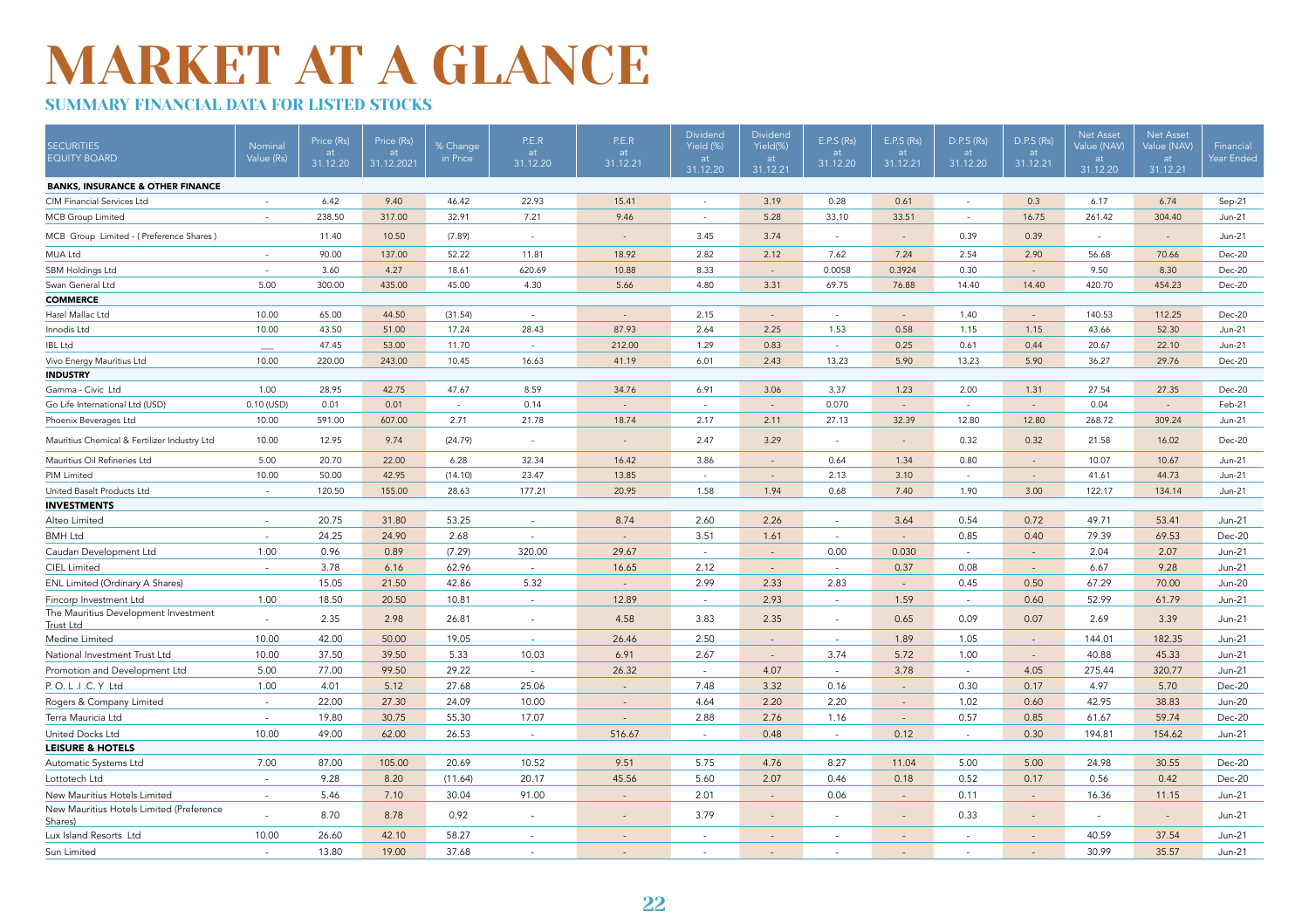### SUMMARY FINANCIAL DATA FOR LISTED STOCKS

| <b>SECURITIES</b><br><b>EQUITY BOARD</b>                                 | Nominal<br>Value (Rs)    | Price (Rs)<br>at<br>31.12.20 | Price (Rs)<br>at<br>31.12.2021 | % Change<br>in Price     | P.E.R<br>at<br>31.12.20  | P.E.R<br>at<br>31.12.21 | <b>Dividend</b><br>Yield (%)<br>at<br>31.12.20 | Dividend<br>Yield(%)<br>at<br>31.12.21 | E.P.S (Rs)<br>at<br>31.12.20 | E.P.S (Rs)<br>at<br>31.12.21 | D.P.S (Rs)<br>at<br>31.12.20 | D.P.S (Rs)<br>at<br>31.12.21 | <b>Net Asset</b><br>Value (NAV)<br>at<br>31.12.20 | <b>Net Asset</b><br>Value (NAV)<br>at<br>31.12.21 | Financial<br>Year Ended |
|--------------------------------------------------------------------------|--------------------------|------------------------------|--------------------------------|--------------------------|--------------------------|-------------------------|------------------------------------------------|----------------------------------------|------------------------------|------------------------------|------------------------------|------------------------------|---------------------------------------------------|---------------------------------------------------|-------------------------|
| PROPERTY DEVELOPMENT                                                     |                          |                              |                                |                          |                          |                         |                                                |                                        |                              |                              |                              |                              |                                                   |                                                   |                         |
| Ascencia Limited (Ordinary Shares)                                       |                          |                              | 30.10                          |                          |                          | 15.28                   |                                                | 2.13                                   |                              | 1.97                         |                              | 0.64                         |                                                   | 17.95                                             | $Jun-21$                |
| <b>BlueLife Limited</b>                                                  | ٠                        | 1.00                         | 0.53                           | (47.00)                  |                          |                         |                                                | $\overline{a}$                         |                              | $\overline{\phantom{a}}$     |                              | $\overline{\phantom{a}}$     | 2.88                                              | 1.80                                              | $Jun-21$                |
| <b>SUGAR</b>                                                             |                          |                              |                                |                          |                          |                         |                                                |                                        |                              |                              |                              |                              |                                                   |                                                   |                         |
| Omnicane Ltd                                                             | 7.50                     | 15.10                        | 17.25                          | 14.24                    |                          |                         |                                                |                                        |                              |                              |                              |                              | 127.57                                            | 98.78                                             | Dec-20                  |
| <b>TRANSPORT</b>                                                         |                          |                              |                                |                          |                          |                         |                                                |                                        |                              |                              |                              |                              |                                                   |                                                   |                         |
| Air Mauritius Ltd                                                        | 10.00                    | SUSPENDED                    | 5.80                           | $\overline{\phantom{a}}$ |                          |                         |                                                |                                        |                              |                              |                              |                              | 29.62                                             |                                                   |                         |
| <b>FOREIGN</b>                                                           |                          |                              |                                |                          |                          |                         |                                                |                                        |                              |                              |                              |                              |                                                   |                                                   |                         |
| Dale Capital Group Ltd                                                   | $\sim$                   | 1.96                         | 1.91                           | (2.55)                   | ٠                        |                         | $\sim$                                         | $\sim$                                 | $\overline{\phantom{a}}$     | $\overline{\phantom{a}}$     | ٠                            | $\sim$                       | 1.43                                              | 1.27                                              | Feb-21                  |
| Grit Real Estate Income Group Limited (USD)                              |                          | 0.75                         | 0.53                           | (29.33)                  |                          |                         |                                                | 2.83                                   |                              | $\overline{\phantom{a}}$     |                              | 0.02                         |                                                   | 1.02                                              | Jun-21                  |
| PSG Konsult Limited (USD)                                                | $\sim$                   | 0.80                         | 0.80                           | $\sim$                   | 34.78                    | 23.19                   | 1.63                                           | 1.96                                   | 0.02                         | 0.03                         | 0.01                         | 0.02                         | 0.14                                              | 0.18                                              | Feb-21                  |
| <b>FUNDS / GBL COMPANIES</b>                                             |                          |                              |                                |                          |                          |                         |                                                |                                        |                              |                              |                              |                              |                                                   |                                                   |                         |
| Africa Clean Energy Solutions Limited (USD)                              |                          | 0.96                         | 1.00                           | 4.17                     | $\sim$                   |                         | $\sim$                                         | н.                                     | $\overline{\phantom{a}}$     | $\overline{\phantom{a}}$     | ٠                            | $\overline{\phantom{a}}$     | 0.06                                              | 0.06                                              | <b>Jun-20</b>           |
| Arindo Holdings (Mauritius) Ltd                                          | ٠                        | 11.45                        | 11.45                          | $\sim$                   | 7.07                     |                         | $\overline{\phantom{a}}$                       | $\overline{\phantom{a}}$               | 1.62                         | $\overline{\phantom{a}}$     | ٠                            | $\overline{\phantom{a}}$     | 14.48                                             | 14.28                                             | Dec-20                  |
| Astoria Investment Ltd (USD)                                             | $\sim$                   | 0.02                         | 0.32                           | $\sim$                   | ÷                        | 5.01                    | $\sim$                                         | $\overline{a}$                         | $\sim$                       | 0.06                         | ٠                            | $\overline{\phantom{a}}$     | 0.17                                              | 0.47                                              | Dec-20                  |
| <b>Bayport Mangement Ltd</b>                                             | $\sim$                   | 4.65                         | 4.25                           | (8.60)                   | 4.01                     | 6.16                    | $\sim$                                         | $\overline{\phantom{a}}$               | 1.16                         | 0.69                         | $\sim$                       | $\overline{\phantom{a}}$     | 2.79                                              | 3.74                                              | Dec-20                  |
| Bravura Holdings Ltd (USD)                                               | ٠                        | 0.05                         | 0.05                           | $\sim$                   | $\overline{\phantom{a}}$ |                         | $\overline{\phantom{a}}$                       |                                        | $\overline{\phantom{a}}$     | $\overline{\phantom{a}}$     | ٠                            | $\overline{a}$               | 0.04                                              | 0.04                                              | Mar 21                  |
| Crytel Mauritius Ltd (USD)                                               |                          |                              | 5.06                           | $\sim$                   |                          |                         |                                                | $\sim$                                 |                              | $\sim$                       |                              | $\overline{\phantom{a}}$     |                                                   | $\overline{a}$                                    | $\sim$                  |
| Dacosbro (USD)                                                           | ٠                        | 1.00                         | 1.00                           | $\sim$                   | 33.33                    | 25.00                   | 1.80                                           | $\overline{\phantom{a}}$               | 0.03                         | 0.04                         | 0.02                         | $\overline{\phantom{a}}$     | 1.04                                              | 1.10                                              | Feb-21                  |
| Infrastructure Commodities (Mauritius) Ltd<br>(USD)                      | ٠                        | 0.24                         | 0.23                           | (4.17)                   | 2.18                     | 2.09                    | $\sim$                                         | $\sim$                                 | 0.11                         | 0.11                         | $\sim$                       | $\sim$                       | 1.15                                              | 1.15                                              | Dec-19                  |
| MeritWise Group Public Ltd (USD)                                         | $\sim$                   | 1.00                         | 1.00                           | $\sim$                   | 6.96                     | 6.96                    | 5.00                                           | 6.00                                   | 0.14                         | 0.14                         | 0.05                         | 0.06                         | 1.09                                              | 1.09                                              | Dec-19                  |
| New Frontier Properties Ltd (USD)                                        | $\sim$                   | 1.06                         | Suspended                      | $\sim$                   | $\sim$                   | $\sim$                  | $\sim$                                         | $\sim$                                 | $\overline{a}$               | $\sim$                       | $\overline{\phantom{a}}$     | $\sim$                       | $\sim$                                            | $\sim$                                            | $\overline{a}$          |
| Sanlam Africa Core Real Estate Investments<br>Ltd (Class A Shares) (USD) | 5.00 (USD)               | 2.24                         | 2.24                           | $\sim$                   | $\overline{\phantom{a}}$ |                         | $\overline{\phantom{a}}$                       |                                        |                              | $\overline{\phantom{a}}$     | ٠                            | $\overline{\phantom{a}}$     | 4.39                                              | 3.41                                              | Dec-20                  |
| Tadvest Limited (USD)                                                    | $\overline{\phantom{a}}$ | 0.90                         | 0.90                           | $\sim$                   | 45.00                    |                         | $\overline{\phantom{a}}$                       | $\overline{\phantom{a}}$               | 0.02                         | $\sim$                       | $\sim$                       | $\sim$                       | 1.34                                              | 1.28                                              | Dec-20                  |
| Trans Switch Africa Holdings Ltd (USD)                                   | $\sim$                   | 1.28                         | 1.28                           | $\sim$                   | $\overline{\phantom{a}}$ |                         | $\overline{\phantom{a}}$                       |                                        | $\sim$                       | $\overline{\phantom{a}}$     | $\sim$                       | $\overline{\phantom{a}}$     | 0.88                                              | 0.77                                              | Jun-21                  |
| Universal Partners Ltd (GBP)                                             | $\sim$                   | 1.10                         | 1.00                           | (9.09)                   | $\sim$                   | 2.78                    | $\overline{\phantom{a}}$                       | $\sim$                                 | $\overline{\phantom{a}}$     | 0.36                         | $\overline{\phantom{a}}$     | $\sim$                       | 1.10                                              | 1.45                                              | $Jun-21$                |
| <b>EXCHANGE TRADED FUND (ETF)</b>                                        |                          |                              |                                |                          |                          |                         |                                                |                                        |                              |                              |                              |                              |                                                   |                                                   |                         |
| African Domestic Bond Fund (Fixed Income)<br>$-(USD)$                    |                          | 11.88                        | 10.47                          | (11.87)                  | $\overline{\phantom{a}}$ |                         | $\overline{\phantom{a}}$                       |                                        |                              |                              | $\overline{\phantom{a}}$     |                              |                                                   |                                                   |                         |
| MCB India Sovereign Bond (Fixed Income)<br>- (USD)                       |                          | 9.65                         | 8.97                           | (7.05)                   | $\overline{\phantom{a}}$ |                         | $\overline{\phantom{a}}$                       |                                        |                              |                              |                              | $\overline{a}$               |                                                   |                                                   |                         |
| S&P GIVI South Africa Top 50 Index<br>Portfolio                          |                          | 103.50                       | 106.00                         | 2.42                     | $\sim$                   |                         | $\sim$                                         | $\overline{\phantom{a}}$               | $\overline{\phantom{a}}$     | $\overline{\phantom{a}}$     | $\overline{\phantom{a}}$     | $\sim$                       | $\sim$                                            | $\overline{\phantom{a}}$                          |                         |
| NewGold (Commocity)                                                      | $\overline{a}$           | 705.00                       | 734.00                         | 4.11                     | $\sim$                   |                         |                                                |                                        | ÷                            | $\overline{\phantom{a}}$     |                              |                              |                                                   |                                                   |                         |
| <b>DEPOSITARY RECEIPTS</b>                                               |                          |                              |                                |                          |                          |                         |                                                |                                        |                              |                              |                              |                              |                                                   |                                                   |                         |
| Afreximbank (USD)                                                        | $\overline{\phantom{a}}$ | 3.27                         | 2.70                           | (17.43)                  | 5.36                     | 4.29                    | $\overline{\phantom{a}}$                       |                                        | 0.61                         | 0.63                         | ٠                            | $\sim$                       | 5.09                                              | 5.49                                              | Dec-20                  |
| <b>DUAL CURRENCY TRADING</b>                                             |                          |                              |                                |                          |                          |                         |                                                |                                        |                              |                              |                              |                              |                                                   |                                                   |                         |
| Grit Real Estate Income Group Limited- (MUR)                             | ٠                        | 48.00                        | 48.00                          | ÷.                       |                          |                         | $\sim$                                         | $\sim$                                 |                              |                              |                              |                              |                                                   |                                                   |                         |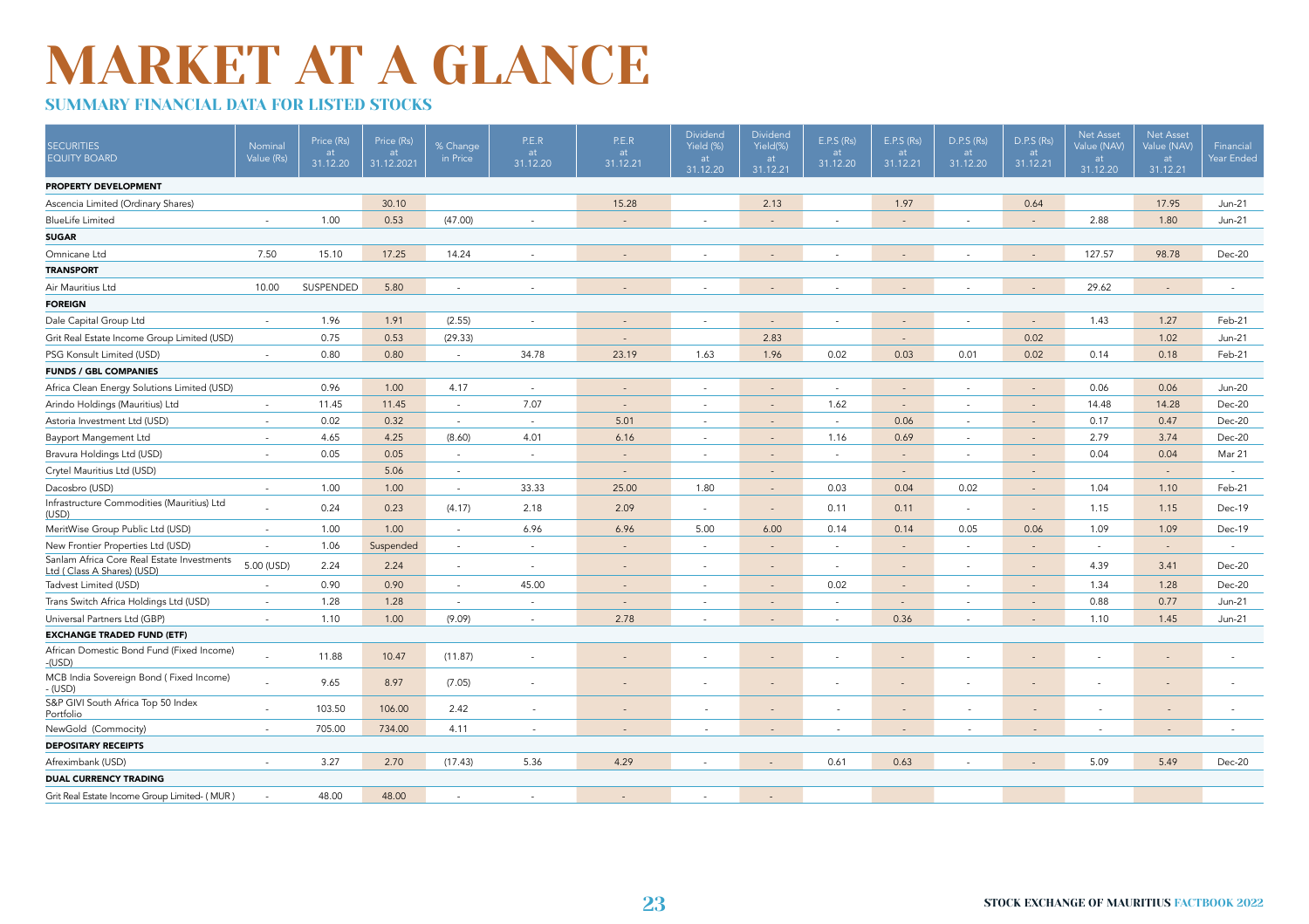### COMPANIES' PERFORMANCE IN 2021

### TOP 10 COMPANIES YEAR 2021 : MARKET CAPITALISATION (RS) YEAR END

| Rank            | <b>Securities</b>                     | Rs (billion) | % of Total Market Capitalisation |
|-----------------|---------------------------------------|--------------|----------------------------------|
|                 | MCB Group Limited                     | 76.2         | 22.5                             |
|                 | PSG Konsult Limited                   | 46.2         | 13.6                             |
|                 | <b>IBL Ltd</b>                        | 36.1         | 10.6                             |
|                 | Ascencia Ltd                          | 14.7         | 4.3                              |
|                 | SBM Holdings Ltd                      | 13.0         | 3.8                              |
|                 | Grit Real Estate Income Group Limited | 11.0         | 3.2                              |
|                 | <b>CIEL Limited</b>                   | 10.4         | 3.1                              |
|                 | Alteo Limited                         | 10.1         | 3.0                              |
|                 | Phoenix Beverages Ltd                 | 10.0         | 2.9                              |
| 10 <sup>1</sup> | Afreximbank - DR                      | 8.1          | 2.4                              |

#### TOP 10 COMPANIES YEAR 2021: TURNOVER(Rs)

| <b>Rank</b>     | <b>Securities</b>                                 | <b>Rs(million)</b> | % of Total Market Turnover |
|-----------------|---------------------------------------------------|--------------------|----------------------------|
|                 | MCB Group Limited                                 | 4,821.5            | 35.1                       |
|                 | CM Diversified Credit Ltd                         | 1,094.4            | 8.0                        |
|                 | Air Mauritius Ltd                                 | 705.5              | 5.1                        |
|                 | African Domestic Bond Fund (Fixed Income)         | 658.1              | 4.8                        |
|                 | Universal Partners Ltd                            | 559.3              | 4.1                        |
|                 | <b>IBL Ltd</b>                                    | 473.9              | 3.5                        |
|                 | SBM Holdings Ltd                                  | 450.2              | 3.3                        |
|                 | MCB Group Limited - Notes - Tranche 01 - FLNMUR7Y | 399.6              | 2.9                        |
|                 | Phoenix Beverages Ltd                             | 326.7              | 2.4                        |
| 10 <sup>1</sup> | MUA Ltd                                           | 252.8              | 1 R                        |

#### TOP 10 COMPANIES YEAR 2021: VOLUME TRADED

| <b>Rank</b>     | <b>Securities</b>                              | No of Shares(million) | % of Volume Traded |
|-----------------|------------------------------------------------|-----------------------|--------------------|
|                 | <b>BlueLife Limited</b>                        | 220.6                 | 30.3               |
|                 | Air Mauritius Ltd                              | 121.6                 | 16.7               |
|                 | SBM Holdings Ltd                               | 113.0                 | 15.5               |
|                 | <b>CIEL Limited</b>                            | 42.0                  | 5.8                |
|                 | P. O. L. I. C. Y Ltd                           | 30.6                  | 4.2                |
|                 | MCB Group Limited                              | 18.2                  | 2.5                |
|                 | New Mauritius Hotels Limited                   | 17.6                  | 2.4                |
|                 | The Mauritius Development Investment Trust Ltd | 15.1                  | 2.1                |
|                 | CIM Financial Services Ltd                     | 14.6                  | 2.0                |
| 10 <sup>1</sup> | MCB Group Limited - (Preference)               | 12.8                  | 18                 |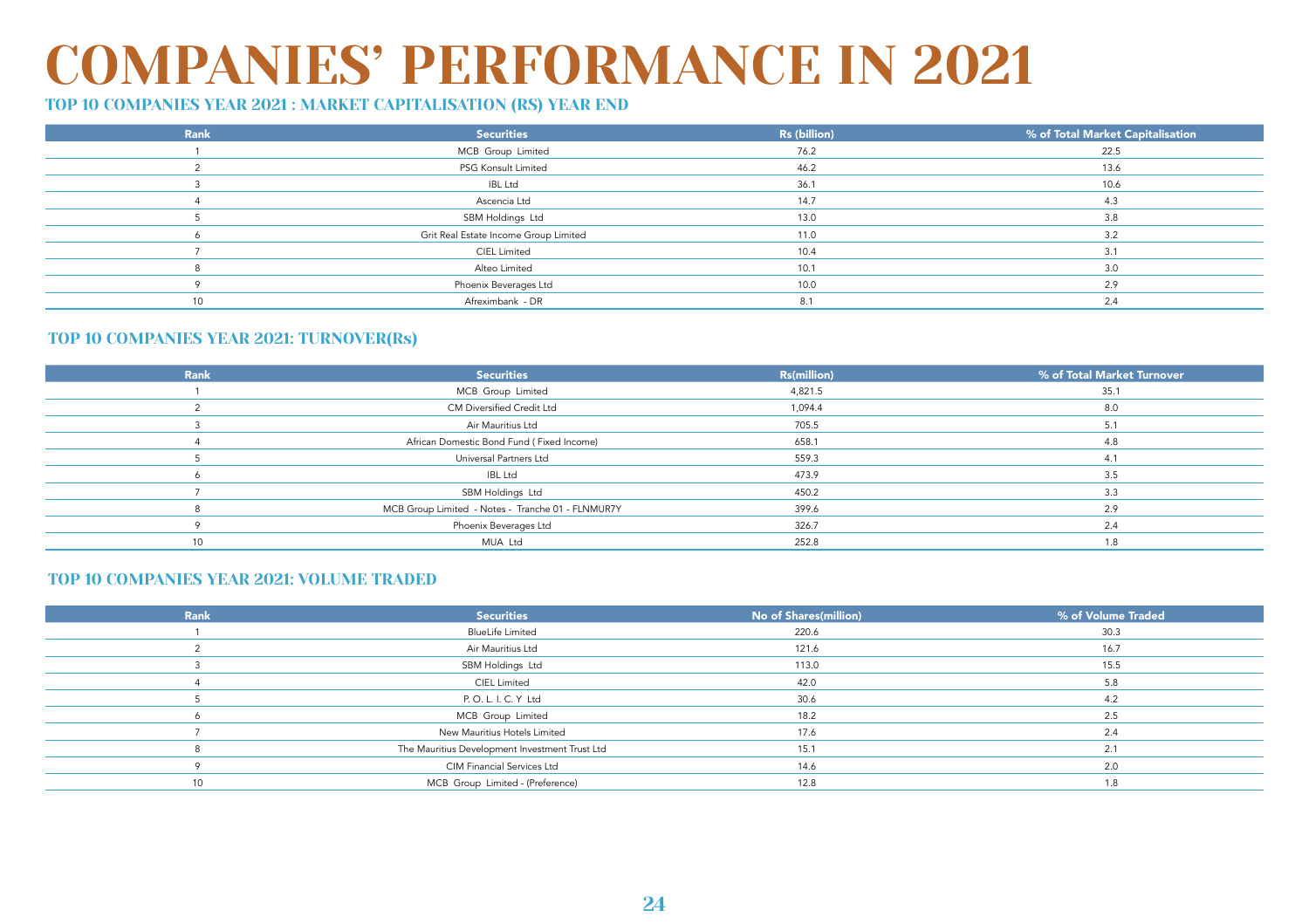### FOREIGN INVESTMENT

### FOREIGN INVESTMENTS IN 2021

| <b>MONTH</b> | <b>PURCHASES(Rs)</b> | SALES(Rs)     | <b>NET PURCHASES</b> |
|--------------|----------------------|---------------|----------------------|
| Jan-2021     | 101,080,999          | 310,214,396   | -209,133,397         |
| Feb-2021     | 336,998,622          | 337,099,883   | $-101,261$           |
| Mar-2021     | 638,535,448          | 847,483,178   | -208,947,730         |
| Apr-2021     | 111,793,264          | 154,883,966   | -43,090,702          |
| May-2021     | 90,236,933           | 137,319,303   | -47,082,370          |
| Jun-2021     | 160,842,192          | 376,453,029   | $-215,610,837$       |
| Jul-2021     | 178,193,448          | 261,316,084   | $-83,122,636$        |
| Aug-2021     | 95,451,263           | 313,681,033   | -218,229,770         |
| Sep-2021     | 77,434,746           | 253,500,260   | -176,065,514         |
| Oct-2021     | 64,885,807           | 253,351,972   | -188,466,165         |
| Nov-2021     | 152,568,763          | 509,004,364   | -356,435,601         |
| Dec-2021     | 59,349,993           | 381,202,996   | -321,853,003         |
| <b>TOTAL</b> | 2,067,371,477        | 4,135,510,464 | -2,068,138,987       |

FOREIGN INVESTMENTS IN 2021



PURCHASES (Rs) SALES (Rs) NET PURCHASES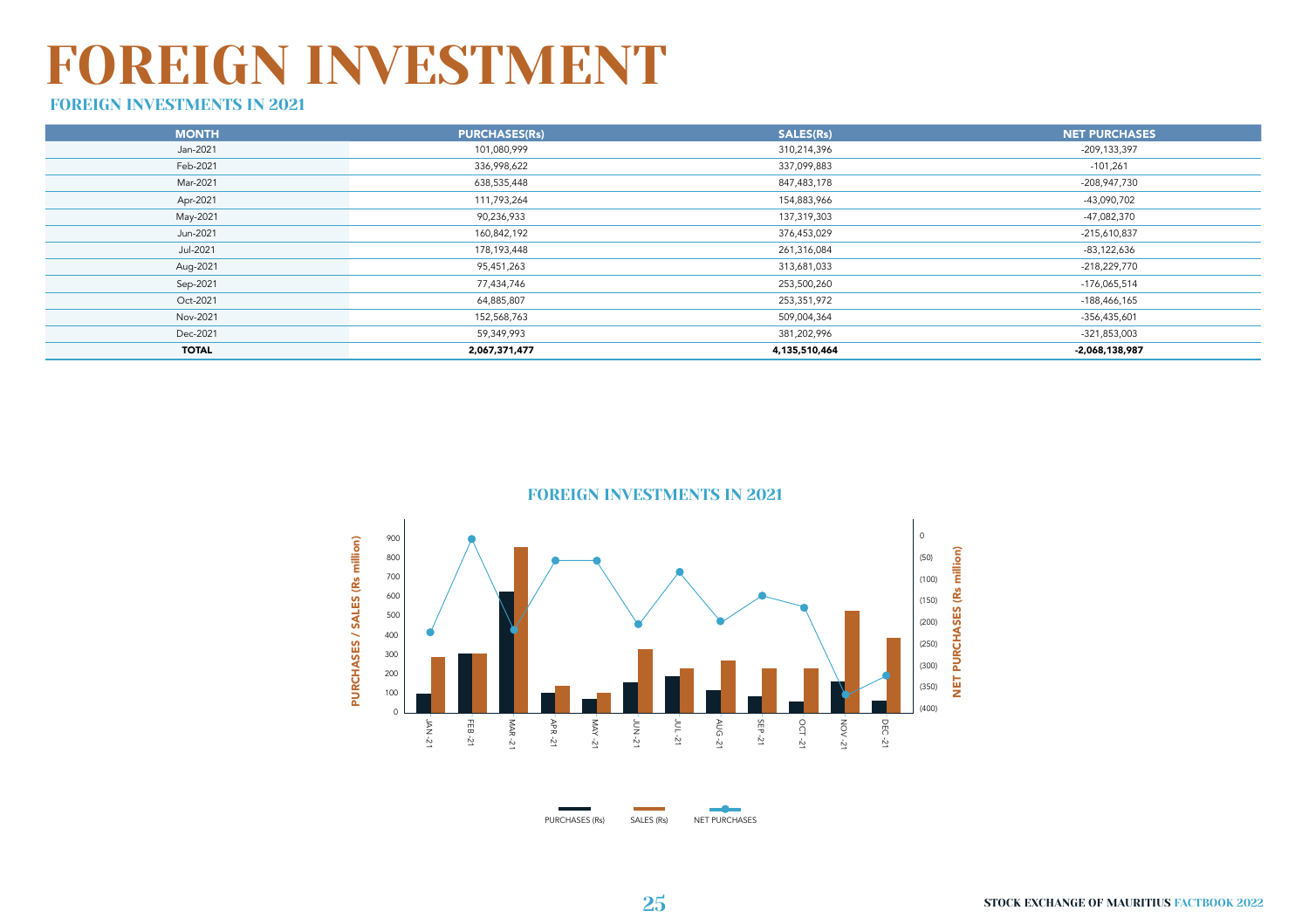### PART 2

### DEVELOPMENT & ENTERPRISE MARKET (DEM)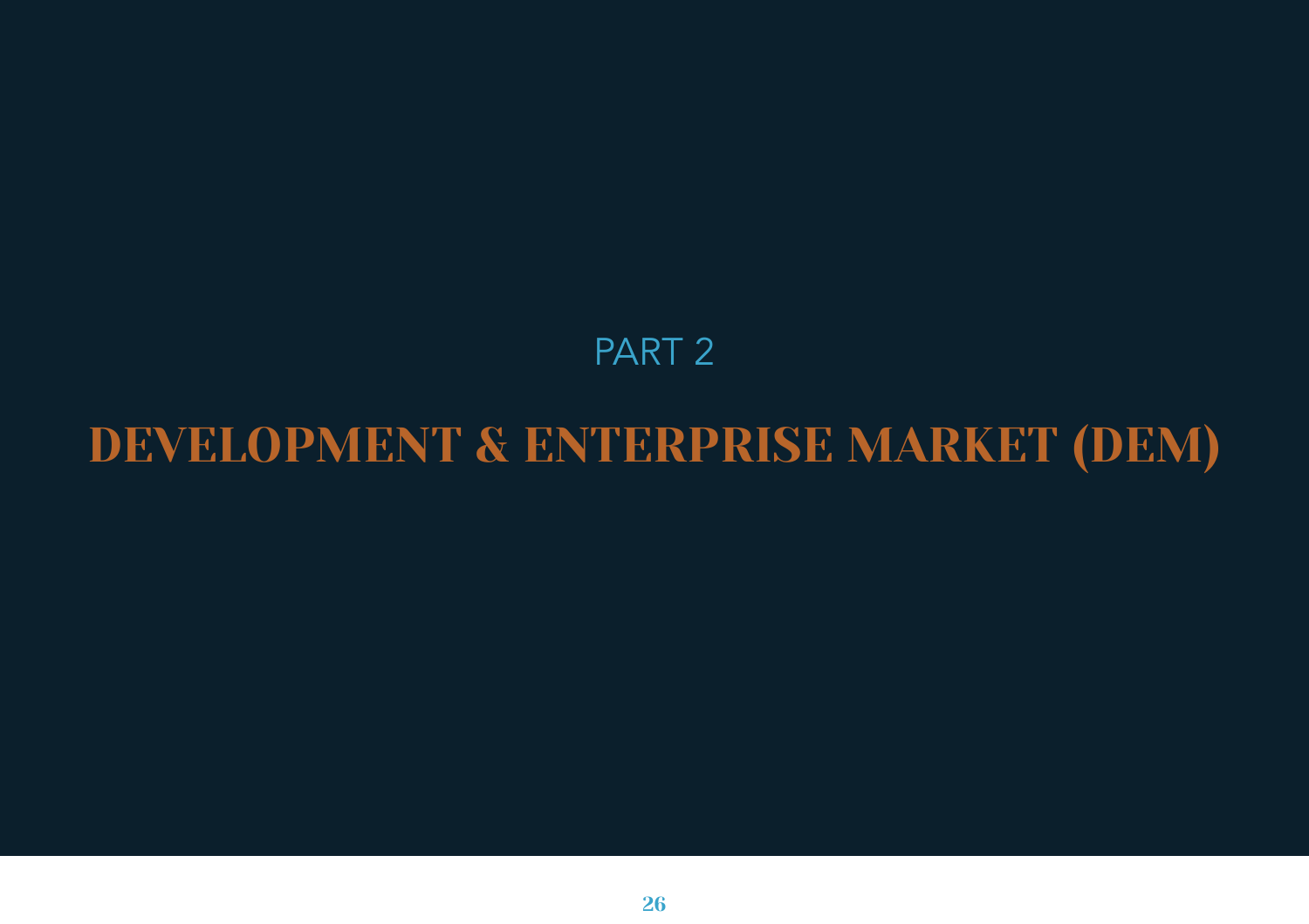### MARKET EVOLUTION SINCE INCEPTION TIME SERIES EVOLUTION

#### Stock Market Highlights

|                                               | 2006          | 2007             | 2008         | 2009          | 2010          | 2011          | 2012          | 2013          | 2014             | 2015          | 2016          | 2017          | 2018          | 2019          | 2020                                                                                                                                                                                                                            | 2021          |
|-----------------------------------------------|---------------|------------------|--------------|---------------|---------------|---------------|---------------|---------------|------------------|---------------|---------------|---------------|---------------|---------------|---------------------------------------------------------------------------------------------------------------------------------------------------------------------------------------------------------------------------------|---------------|
| No. of listed Cos<br>(End of Period)          | 43            | 50               | 49           | 49            | 50            | 49            | 47            | 48            | 44               | 44            | 42            | 40            | 43            | 37            | 38                                                                                                                                                                                                                              | 38            |
| No. of listed Securities<br>(End of Period)   | 50            | 56               | 56           | 55            | 56            | 56            | 53            | 55            | 49               | 51            | 49            | 47            | 50            | 43            | 43                                                                                                                                                                                                                              | 43            |
| Market Capitalisation (Rs)<br>(End of Period) |               |                  |              |               |               |               |               |               |                  |               |               |               |               |               | 44,219,181,590 49,827,250,478 38,717,741,685 48,552,776,837 55,749,903,160 58,744,963,565 44,177,941,115 55,788,735,060 47,951,052,822 49,439,377,960 46,849,922,936 52,651,156,098 63,664,854,755 49,465,119,162 45,067,653,78 |               |
| DEMEX (End of Period)                         | 138.53        | 147.61           | 112.88       | 136.68        | 148.64        | 153.22        | 147.55        | 173.74        | 202.89           | 199.34        | 203.36        | 229.71        | 235.44        | 234.80        | 213.83                                                                                                                                                                                                                          | 305.67        |
| <b>DEMTRI</b><br>(in Rs terms, End of Period) | 140.26        | 153.33           | 120.56       | 150.17        | 166.93        | 174.83        | 173.32        | 210.05        | 251.21           | 251.66        | 265.70        | 309.80        | 328.08        | 339.60        | 314.94                                                                                                                                                                                                                          | 459.44        |
| DEMTRI ( in US US\$ terms, End<br>of Period)  | 132.50        | 166.11           | 117.26       | 153.59        | 169.80        | 185.97        | 177.38        | 217.58        | 247.42           | 218.05        | 232.53        | 290.82        | 301.88        | 294.37        | 249.96                                                                                                                                                                                                                          | 335.34        |
| Annual Turnover (Rs)                          | 685,402,290   | 964.724.292      | .343.752.006 | 2.379.665.588 | 2.019.504.252 | .801.086.198  | .440.947.115  | 3.746.526.455 | 2,262,160,206    | ,946,814,647  | 783,771,98    | 3,196,996,325 | 3,093,023,308 | ,999,919,354  | 934,522,620                                                                                                                                                                                                                     | ,839,779,250  |
| Average Turnover per session<br>(Rs)          | 11,054,876    | 4,176,296        | 5,418,355    | 9,518,662     | 8,013,906     | 7,233,278     | 5,833,794     | 15,106,962    | 9,158,543        | 7,787,259     | 7,078,460     | 12,839,343    | 12,676,325    | 8,196,391     | 3,830,011                                                                                                                                                                                                                       | 7,418,465     |
| Annual Traded Volume                          | 29,418,186    | 43,204,053       | 88,298,462   | 473,893,298   | 144,153,032   | 103,491,939   | 76,809,839    | 408,178,438   | 190,741,518      | 151,357,764   | 95,552,757    | 149,098,435   | 94,216,764    | 256,030,009   | 90,200,171                                                                                                                                                                                                                      | 325,853,351   |
| P/E Ratio (End of Period)                     | 11.09         | 10.43            | 9.54         | 14.63         | 13.23         | 12.44         | 10.32         | 11.81         | 13.28            | 10.64         | 10.06         | 12            | 12.91         | 12.17         | 13.27                                                                                                                                                                                                                           | 19.5          |
| Dividend Yield - %<br>(End of Period)         | 2.18          | 2.66             | 3.44         | 2.66          | 2.7           | 2.49          | 3.25          | 2.83          | 2.82             | 2.73          | 3.44          | 3.82          | 4.07          | 3.77          | 3.25                                                                                                                                                                                                                            | 2.14          |
| No. of Trading Sessions*                      | 62            | 231              | 248          | 250           | 252           | 249           | 247           | 248           | 247              | 250           | 252           | 249           | 244           | 244           | 244                                                                                                                                                                                                                             | 248           |
| Weekly Frequency                              |               | 5                |              | 5             |               |               |               |               | 5                |               |               |               |               |               | 5                                                                                                                                                                                                                               |               |
| US\$ Rate in Rs, (End of Period)              | 33.04         | 28.68            | 32.69        | 31.4          | 31.34         | 29.98         | 30.90         | 30.53         | 32.10            | 36.50         | 36.75         | 33.69         | 34.37         | 36.48         | 39.36                                                                                                                                                                                                                           | 43.33         |
| Annual Turnover (US\$)                        | 20,744,621    | 33,637,528       | 41,105,904   | 75,785,528    | 64,438,553    | 60,076,257    | 46,632,593    | 122,716,228   | 70,472,281       | 53,337,388    | 48,538,013    | 94,894,518    | 89,991,950    | 54,816,340    | 23,742,350                                                                                                                                                                                                                      | 42,460,690    |
| Average Turnover per session<br>(US\$)        | 334,591       | 145,617          | 165,750      | 303,142       | 255,709       | 241,270       | 188,796       | 494,824       | 285,313          | 213,350       | 192,611       | 381,102       | 368,819       | 224,657       | 97,305                                                                                                                                                                                                                          | 171,212       |
| Market Cap in US\$<br>(End of Period)         | 1,338,352,954 | 1,737,351,830    | ,184,390,997 | 1,546,266,778 | 1,778,873,745 | 1.959.471.767 | 1,429,706,832 | 1,827,341,469 | ,493,802,269     | 1,354,503,506 | 1,274,827,835 | ,562,812,588  | 1,852,337,933 | 1,355,803,069 | 1,144,982,439                                                                                                                                                                                                                   | 1,217,378,335 |
| Capital Raised (Rs)<br>Note:                  |               | $-1,386,903,536$ | 686,507,222  | 685,300,310   | 1,176,872,311 | 1,241,868,130 | 500,000,625   |               | $-2,040,097,199$ | 2,055,173,497 | 1,000,104,688 | 565,390,410   | 1,622,014,863 | 112,500,000   |                                                                                                                                                                                                                                 |               |

\*Trading session on the DEM were held thrice weekly until 14th March 2007 when daily trading started.

#### SELECTED MARKET INDICATORS

| <b>YEAR</b> | <b>GDP</b><br>AT CURRENT<br><b>MARKET PRICES</b><br>(RS MILLION) | <b>MARKET</b><br><b>CAPITALISATION</b><br>(End of period)<br>(RS MILLION) | MKTCAP/GDP<br>$(\%)$ | <b>TURNOVER</b><br>(RS MILLION) | TURNOVER/MKTCAP<br>$(\%)$ | TURNOVER/GDP<br>$(\%)$ |
|-------------|------------------------------------------------------------------|---------------------------------------------------------------------------|----------------------|---------------------------------|---------------------------|------------------------|
| 2006        | 213,444                                                          | 44,219.18                                                                 | 20.72                | 685.4                           | 1.55                      | 0.32                   |
| 2007        | 243,998                                                          | 49,827.25                                                                 | 20.42                | 964.7                           | 1.94                      | 0.40                   |
| 2008        | 274,316                                                          | 38,717.74                                                                 | 14.11                | 1,344                           | 3.47                      | 0.49                   |
| 2009        | 282,354                                                          | 48,552.78                                                                 | 17.20                | 2,380                           | 4.90                      | 0.84                   |
| 2010        | 299,170                                                          | 55,749.90                                                                 | 18.63                | 2,020                           | 3.62                      | 0.68                   |
| 2011        | 323,011                                                          | 58,744.96                                                                 | 18.19                | 1,801                           | 3.07                      | 0.56                   |
| 2012        | 343,835                                                          | 44,177.94                                                                 | 12.85                | 1,441                           | 3.26                      | 0.42                   |
| 2013        | 366,479                                                          | 55,788.74                                                                 | 15.22                | 3,747                           | 6.72                      | 1.02                   |
| 2014        | 387,281                                                          | 47,951.05                                                                 | 12.38                | 2,262                           | 4.72                      | 0.58                   |
| 2015        | 406,636                                                          | 49,439.38                                                                 | 12.16                | 1,947                           | 3.94                      | 0.48                   |
| 2016        | 434,615                                                          | 46,849.92                                                                 | 10.78                | 1,784                           | 3.81                      | 0.41                   |
| 2017        | 460,881                                                          | 52,651.16                                                                 | 11.42                | 3,197                           | 6.07                      | 0.69                   |
| 2018        | 481,256                                                          | 63,664.85                                                                 | 13.23                | 3,093                           | 4.86                      | 0.64                   |
| 2019        | 498,254                                                          | 49,465.12                                                                 | 9.93                 | 2,000                           | 4.04                      | 0.40                   |
| 2020        | 429,692                                                          | 45,067.65                                                                 | 10.49                | 935                             | 2.07                      | 0.22                   |
| 2021        | 463,692                                                          | 52,747.79                                                                 | 11.38                | 1,840                           | 3.49                      | 0.40                   |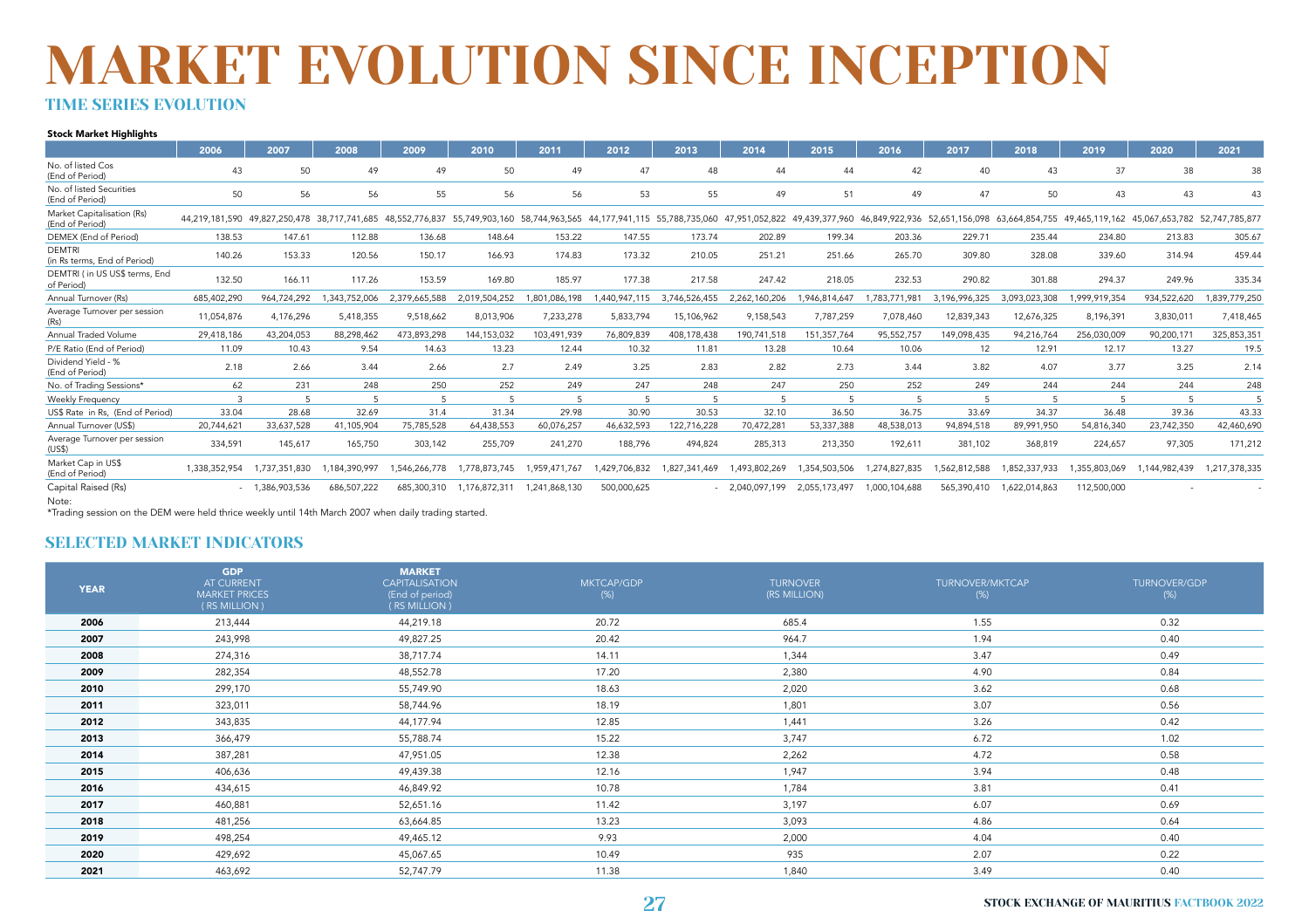#### LISTINGS ON THE DEM

|                                                                  | <b>Listing Date</b> | <b>Issue Price (Rs)</b> | <b>Closing Price (Rs) on First Trading day</b> | <b>Number of shares Listed</b> |
|------------------------------------------------------------------|---------------------|-------------------------|------------------------------------------------|--------------------------------|
| Swan Life Ltd (Ex The Anglo-Mauritius Assurance Society Limited) | 4-Aug-06            | 230                     | 230                                            | 2,500,000                      |
| 2<br>Indian Ocean International Bank Limited                     | 4-Aug-06            | 37                      | 37                                             | 16,884,185                     |
| ABC Motors Company Limited<br>3                                  | 4-Aug-06            | 13.60                   | 13.60                                          | 6,175,680                      |
| Associated Commercial Co Ltd<br>$\overline{4}$                   | 4-Aug-06            | 21                      | 21                                             | 1,142,962                      |
| Compagnie Immobiliere Limitee<br>5                               | 4-Aug-06            | 140                     | 140                                            | 266,400                        |
| Robert Le Maire Limited<br>6                                     | 4-Aug-06            | 86                      | 86                                             | 2,176,380                      |
| Forges Tardieu Limited<br>$\overline{7}$                         | 4-Aug-06            | 165                     | 165                                            | 1,920,000                      |
| Livestock Feed Limited (Ordinary)<br>8                           | 4-Aug-06            | 18.50                   | 17.50                                          | 10,500,000                     |
| Livestock Feed Limited (Preference)<br>9                         | 4-Aug-06            | 17.30                   | 17.30                                          | 353,659                        |
| Les Moulins de la Concorde Ltee (Ordinary)<br>10 <sup>1</sup>    | 4-Aug-06            | 145                     | 145                                            | 1,800,000                      |
| 11 Les Moulins de la Concorde Ltee (Preference)                  | 4-Aug-06            | 242                     | 242                                            | 300,000                        |
| 12 Mauritius Cosmetics Limited                                   | 4-Aug-06            | 29.50                   | 29.50                                          | 4,500,000                      |
| 13 Margarine Industries Limited                                  | 4-Aug-06            | 180                     | 180                                            | 300,239                        |
| 14 Mauritius Secondary Industries Ltd                            | 4-Aug-06            | 15.50                   | 15.50                                          | 800,000                        |
| 15 Paper Converting Company Limited                              | 4-Aug-06            | 26                      | 26                                             | 1,500,000                      |
| 16 Quality Beverages Limited                                     | 4-Aug-06            | 12.70                   | 12.70                                          | 7,110,584                      |
| 17 Soap & Allied Industries Limited                              | 4-Aug-06            | 16                      | 16                                             | 4,101,300                      |
| 18 Vital Water Bottling Co Ltd                                   | 4-Aug-06            | 32                      | 32                                             | 2,196,108                      |
| 19 Alma Investments Company Limited                              | 4-Aug-06            | 63.50                   | 63.50                                          | 7,331,296                      |
| The Black River Investments Company Limited<br>20                | 4-Aug-06            | 1,550                   | 1,550                                          | 550,000                        |
| Knowledge Economies Ltd<br>21                                    | 4-Aug-06            | 52.50                   | 53.00                                          | 2,110,105                      |
| 22 CieL Investment Ltd                                           | 4-Aug-06            | 6.30                    | 6.30                                           | 484,221,420                    |
| Deep River Investment Limited<br>23                              | 4-Aug-06            | 1,800                   | 1,800                                          | 342,665                        |
| 24 ENL Investment Ltd                                            | 4-Aug-06            | 17.50                   | 18.50                                          | 73,504,345                     |
| 25 ENL Ltd                                                       | 4-Aug-06            | 440                     | 440                                            | 299,800                        |
| Excelsior United Development Companies Limited<br>26             | 4-Aug-06            | 5.05                    | 5.45                                           | 121,453,252                    |
| The Bee Equity Partners Ltd (Ex FIDES)<br>27                     | 4-Aug-06            | 29.50                   | 31.50                                          | 8,820,947                      |
| Medine Shares Holding Company Limited (Ordinary)<br>28           | 4-Aug-06            | 1150                    | 1150                                           | 604,367                        |
| 29<br>Medine Shares Holding Company Limited (Preference)         | 4-Aug-06            | 975                     | 975                                            | 42,424                         |
| 30<br>Phoenix Investment Company Limited                         | 4-Aug-06            | 48.40                   | 48.40                                          | 5,685,387                      |
| 31 The Union Flacq Sugar Estates Company Limited                 | 4-Aug-06            | 3500                    | 3500                                           | 167,516                        |
| 32<br>Constance Hotels Services Limited                          | 4-Aug-06            | 49.90                   | 50.00                                          | 63,964,454                     |
| 33 Southern Cross Tourist Company Limited                        | 4-Aug-06            | 3.60                    | 3.60                                           | 94,068,000                     |
| 34 Tropical Paradise Co Ltd (Ordinary)                           | 4-Aug-06            | 8                       | 8                                              | 25,000,000                     |
| Tropical Paradise Co Ltd (Preference)<br>35                      | 4-Aug-06            | 108                     | 108                                            | 750,000                        |
| 36 Ciel Textile Ltd                                              | 4-Aug-06            | 14.50                   | 14.70                                          | 101,807,589                    |
| 37 Hotelest Limited                                              | 4-Aug-06            | 39.40                   | 39.40                                          | 32,621,872                     |
| 38<br>Medical And Surgical Centre Limited                        | 4-Aug-06            | 1.50                    | 1.50                                           | 256,473,370                    |
| 39<br>Mauritius Freeport Development Company Ltd                 | 4-Aug-06            | 16                      | 16                                             | 90,000,000                     |
| 40 SIT Land Holdings Option                                      | 4-Aug-06            | 9200                    | 9200                                           | 20,956                         |
| Constance La Gaiete Company Limited<br>41                        | 4-Aug-06            | 82                      | 98                                             | 4,800,000                      |
| Deep River-Beau Champ Limited (Ordinary)<br>42                   | 4-Aug-06            | 305                     | 325                                            | 8,826,794                      |
| Deep River-Beau Champ Limited (Preference)<br>43                 | 4-Aug-06            | 294                     | 325                                            | 533,206                        |
| 44 Flacq United Estates Limited                                  | 4-Aug-06            | 55                      | 64                                             | 24,171,049                     |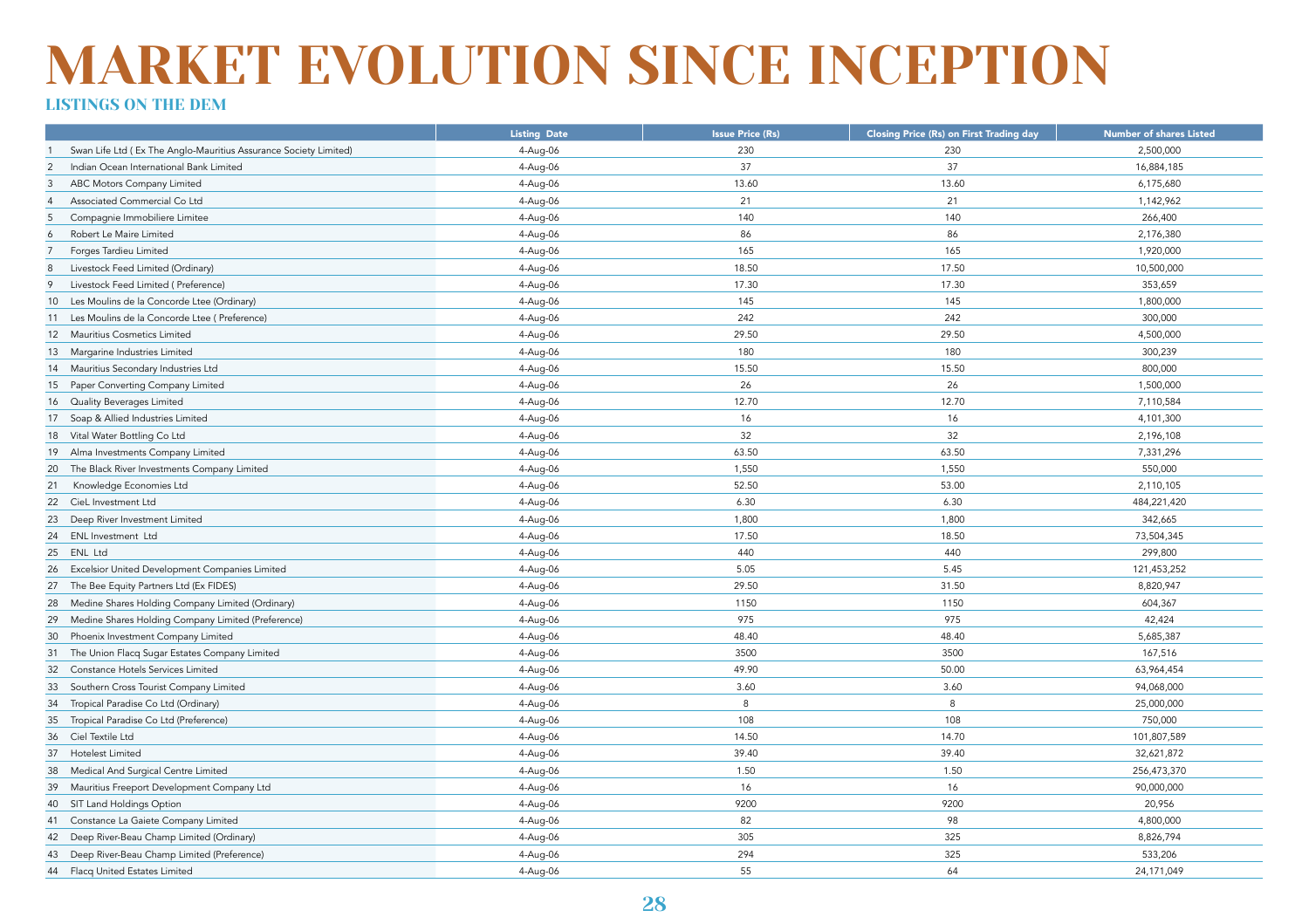#### LISTINGS ON THE DEM

|                                                               | <b>Listing Date</b> | <b>Issue Price (Rs)</b> | <b>Closing Price (Rs) on First Trading day</b> | <b>Number of shares Listed</b> |
|---------------------------------------------------------------|---------------------|-------------------------|------------------------------------------------|--------------------------------|
| Medine Limited (Ordinary)<br>45                               | 4-Aug-06            | 70                      | 84                                             | 86,940,600                     |
| Medine Limited (Preference)<br>46                             | 4-Aug-06            | 68                      | 74                                             | 18,059,400                     |
| Union Flacq Ltd<br>47                                         | 4-Aug-06            | 9                       | $\circ$                                        | 18,900,000                     |
| RHT Holding Ltd<br>48                                         | 4-Aug-06            | 149                     | 149                                            | 2,432,430                      |
| United Bus Service Ltd<br>49                                  | 4-Aug-06            | 3.55                    | 3.55                                           | 4,969,489                      |
| Rainbow Insurance Co Ltd<br>57                                | 10-Jan-07           | 9                       | $\circ$                                        | 2,500,000                      |
| 58<br>United Investment Ltd                                   | 10-Jan-07           | 80                      | 80                                             | 480,000                        |
| 59<br>Chemco Ltd                                              | 29-Jan-07           | 8.50                    | 8.50                                           | 6,208,722                      |
| <b>Bychemex Ltd</b><br>60                                     | 29-Jan-07           | 12.60                   | 12.60                                          | 5,000,000                      |
| 61 Morning Light Co Ltd                                       | 29-Jan-07           | 7.55                    | 7.55                                           | 45,961,580                     |
| 62 Flic en Flac Ltd                                           | 21-Feb-07           | 375                     | 375                                            | 600,000                        |
| Les Gaz Industriels Ltd<br>63                                 | 16-Apr-07           | 90.00                   | 90.00                                          | 2,611,392                      |
| 64 COVIFRA Ltee                                               | 25-Apr-08           | 10.00                   | 15.00                                          | 56,610,000                     |
| Ascencia Ltd (Class A Shares)<br>65                           | 23-Dec-08           | 1020.00                 | 1020.00                                        | 443,206                        |
| Société de Développement Industriel et Agricole Limitée<br>66 | 21-Jun-10           | 1.35                    | 2.00                                           | 210,002,430                    |
| 67 United Investment Ltd - Bond                               | $3-Jul-12$          | 100.00                  | 107.97                                         | 4,000,000                      |
| 68 Bharat Telecom Ltd                                         | 11-Jul-12           | 50.00                   | 56.00                                          | 16,742,000                     |
| 69 BlueLife Limited                                           | $1-Ju-13$           | 5.85                    | 7.70                                           | 146,687,586                    |
| 70 Ascencia Ltd (Class B Shares)                              | 28-Oct-13           | 1,500.00                | 1,500.00                                       | 1,048,415                      |
| 71 Cargo Hub Capital Ltd                                      | 23-Jan-14           | <b>EUR 30</b>           | <b>EUR 30</b>                                  | 1,128,000                      |
| 72 Shumba Energy Ltd                                          | 4-Apr-14            | USD 0.12                | <b>USD 0.12</b>                                | 170,886,080                    |
| 73 Novus Properties Ltd                                       | 20-Oct-14           | 8.76                    | 8.76                                           | 13,778,700                     |
| 74 MFD Group Ltd                                              | 9-Mar-15            | 11.35                   | 11.35                                          | 150,000,000                    |
| 75 Attitude Property Ltd                                      | 21-Sep-15           | 10.00                   | 10.70                                          | 160,017,092                    |
| 76 Ascencia Ltd (Preference)                                  | 21-Dec-15           | 13.20                   | 13.20                                          | 26,335,014                     |
| 77 Ascencia Ltd - Bond                                        | 21-Dec-15           | 12.00                   | 12.00                                          | 17,556,676                     |
| 78 ABC Banking Corporation Ltd                                | 18-Jan-16           | 15.00                   | 18.00                                          | 57,303,904                     |
| ABC Motors Company Limited - Notes<br>79                      | 29-Jan-16           | 25,000.00               | 25,000.00                                      | 8,000                          |
| United Investment Ltd - Bond<br>80                            | 11-Apr-16           | 100.00                  | 99.99                                          | 4,250,000                      |
| 81 Kolos Cement Ltd                                           | 19-Feb-18           | 80.00                   | 95.00                                          | 27,000,000                     |
| 82<br>Zentosa Capital Limited                                 | 9-Mar-18            | <b>USD 1.00</b>         | <b>USD 1.00</b>                                | 124,709,900                    |
| 83<br>Lavastone Ltd                                           | 28-Dec-18           | 3.00                    | 3.50                                           | 680,523,310                    |
| 84<br>New Futures Ltd (Bonds)                                 | 8-Nov-18            | <b>EUR 1000</b>         | EUR 1016.49                                    | 15,100                         |
| 85<br>Semaris Ltd                                             | 16-Sep-19           | 4.25                    |                                                | 548,982,130                    |
| 86<br>Happy World Property Ltd                                | 18-Dec-20           | 9.50                    | 9.50                                           | 40,000,000                     |
| 87 Velogic Holding Company Limited                            | 15-Dec-21           | 25.00                   | 25.00                                          | 95,515,565                     |

*Notes:*

| Delistings (@ Market Close) -Year 2014 | Date      |
|----------------------------------------|-----------|
| Ascencia Ltd (Class A Shares)          | 13-Aug-21 |
| Ascencia Ltd _ Bonds                   | 13-Aug-21 |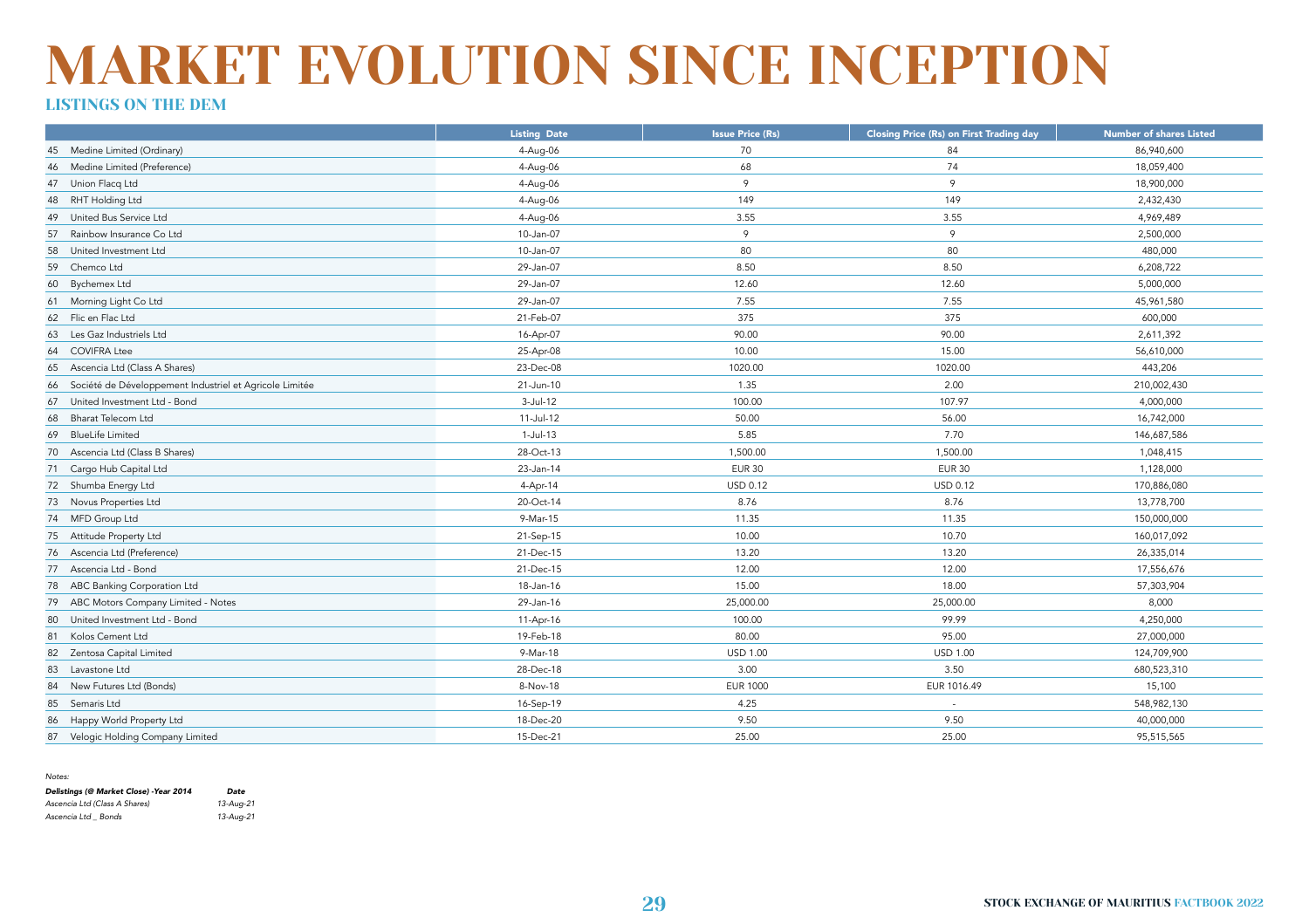#### EVOLUTION OF MARKET CAPITALISATION (2006 - 2021)



#### EVOLUTION OF MARKET INDICES (2006 - 2021)

|                | <b>EVOLUTION OF MARKET INDICES (2006 - 2021)</b> |        |        |        |        |        |        |        |        |        |        |        |        |        |        |        |
|----------------|--------------------------------------------------|--------|--------|--------|--------|--------|--------|--------|--------|--------|--------|--------|--------|--------|--------|--------|
| <b>INDICES</b> | 2006                                             | 2007   | 2008   | 2009   | 2010   | 2011   | 2012   | 2013   | 2014   | 2015   | 2016   | 2017   | 2018   | 2019   | 2020   | 2021   |
| <b>DEMEX</b>   | 138.53                                           | 147.61 | 112.88 | 136.68 | 148.64 | 153.22 | 147.55 | 173.74 | 202.89 | 199.34 | 203.36 | 229.71 | 235.44 | 234.80 | 213.83 | 365.67 |
| DEMTRI(RS)     | 140.26                                           | 153.33 | 120.56 | 150.17 | 166.93 | 174.83 | 173.32 | 210.05 | 251.21 | 251.66 | 265.70 | 309.80 | 328.08 | 339.60 | 314.94 | 459.44 |
| DEMTRI (USD)   | 132.50                                           | 166.11 | 117.26 | 153.59 | 169.80 | 185.97 | 177.38 | 217.58 | 247.42 | 218.05 | 232.53 | 290.82 | 301.88 | 294.37 | 249.96 | 335.34 |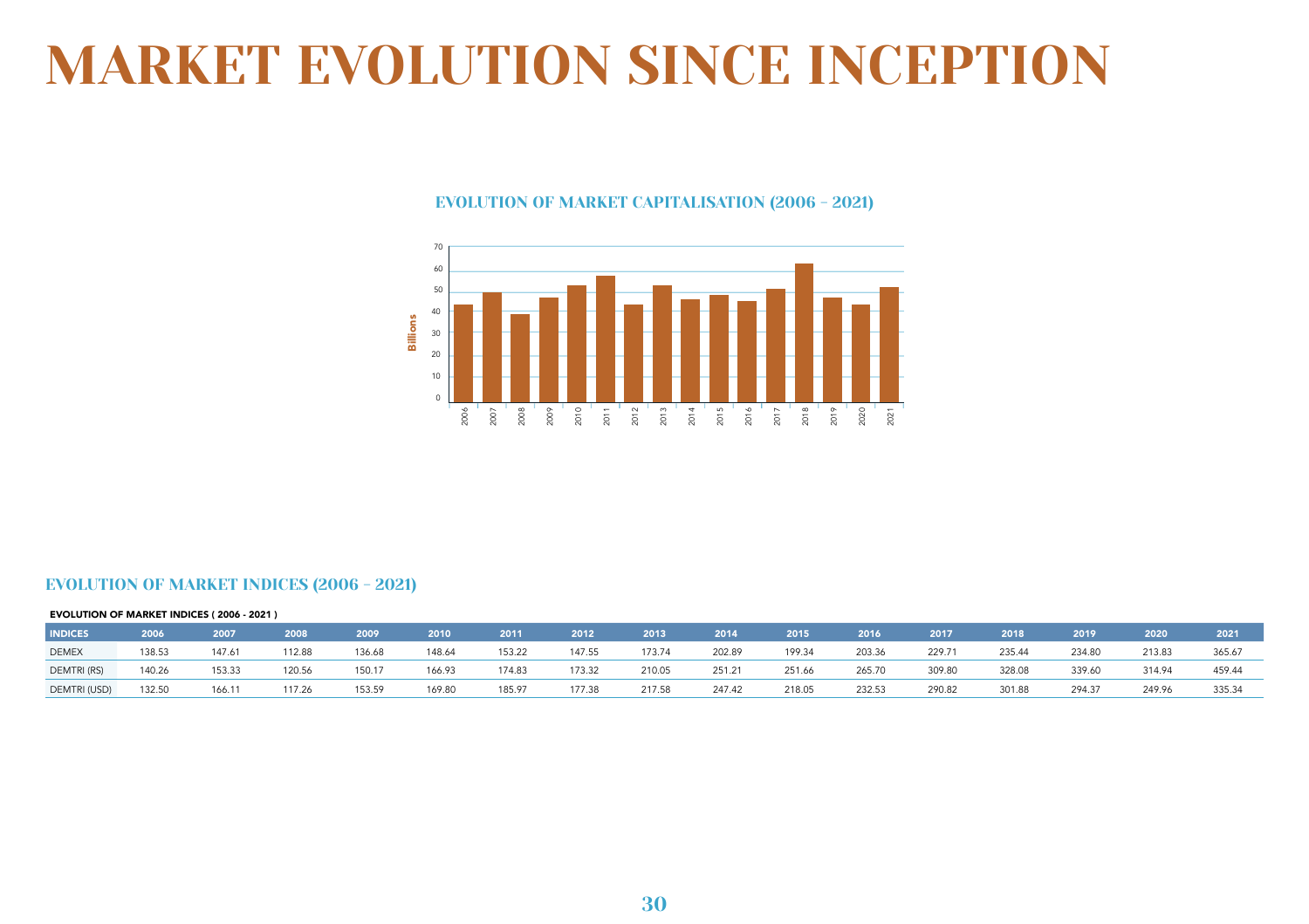### DEM AT A GLANCE 2021

| Date            | DEMEX * | <b>DEMTRI*</b><br>(RS) | <b>DEMTRI*</b><br>(US S) | <b>Market</b><br>Capitalisation(Rs) * | <b>Traded Value</b><br>(Rs) | <b>Traded Volume</b> | No. of Trading<br><b>Sessions</b> |
|-----------------|---------|------------------------|--------------------------|---------------------------------------|-----------------------------|----------------------|-----------------------------------|
| <b>JANUARY</b>  | 227.66  | 335.68                 | 267.93                   | 47,982,675,089                        | 18,419,103                  | 7,347,549            | 19                                |
| FEBRUARY        | 228.00  | 336.18                 | 267.45                   | 48,054,421,023                        | 55,882,401                  | 3,955,331            | 18                                |
| <b>MARCH</b>    | 230.39  | 339.71                 | 265.51                   | 48,558,410,799                        | 68,927,284                  | 9,137,265            | 20                                |
| APRIL           | 234.98  | 347.48                 | 272.54                   | 49,524,317,404                        | 78,129,833                  | 4,998,172            | 20                                |
| MAY             | 263.93  | 390.40                 | 305.03                   | 55,627,374,460                        | 46,361,386                  | 7,227,618            | 20                                |
| JUNE            | 284.38  | 422.72                 | 313.66                   | 59,937,177,488                        | 75,791,768                  | 12,547,716           | 22                                |
| JULY            | 278.36  | 416.03                 | 309.22                   | 58,667,607,893                        | 51,920,568                  | 5,480,177            | 22                                |
| AUGUST          | 276.26  | 413.69                 | 308.04                   | 45,542,656,283                        | 52,865,818                  | 5,622,309            | 22                                |
| SEPTEMBER       | 285.86  | 428.08                 | 317.90                   | 47,126,163,134                        | 399,279,601                 | 209,389,890          | 22                                |
| <b>OCTOBER</b>  | 303.57  | 454.71                 | 336.36                   | 50,044,815,501                        | 82,446,974                  | 11,152,355           | 21                                |
| <b>NOVEMBER</b> | 304.44  | 456.02                 | 334.89                   | 50,189,285,638                        | 70,212,784                  | 12,265,120           | 19                                |
| <b>DECEMBER</b> | 305.67  | 459.44                 | 335.34                   | 52,747,785,877                        | 839,541,731                 | 36,729,849           | 23                                |
|                 |         |                        |                          | <b>TOTAL</b>                          | 1,839,779,250               | 325,853,351          | 248                               |

Note \* : Month-end figures



DEMEX/DEMTRI (RS) YEAR 2021

DEMEX DEMTRI (Rs)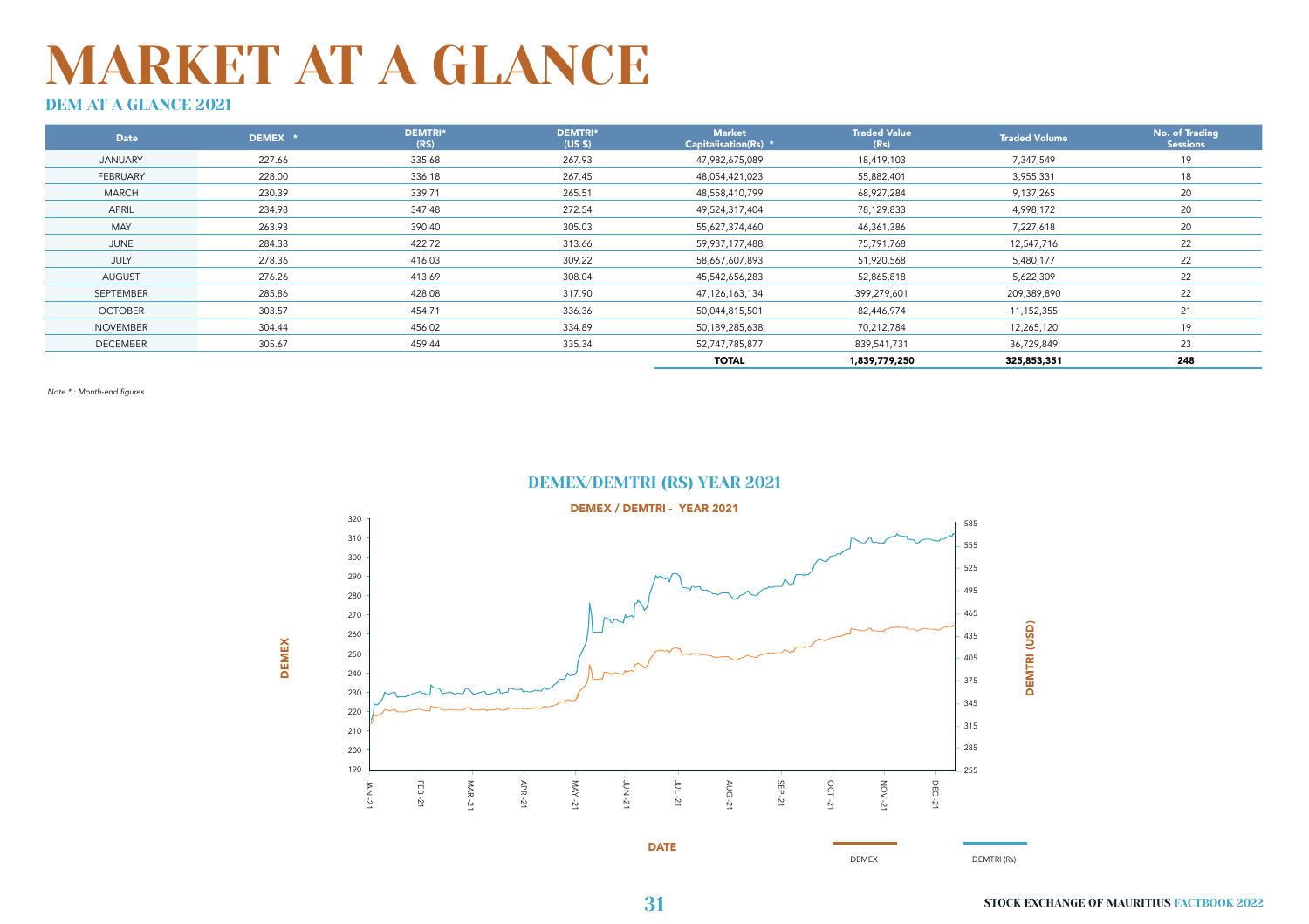### SUMMARY FINANCIAL DATA FOR LISTED SECURITIES

| <b>SECURITIES</b><br><b>EQUITY BOARD</b>             | Nominal<br>Value (Rs) | Price (Rs)<br>31.12.20 | Price (Rs)<br>31.12.2021 | % Change<br>in Price | E.P.S (Rs)<br>31.12.20   | E.P.S (Rs)<br>27.12.2021 | P.E.R<br>31.12.2020      | P.E.R<br>27.12.2021      | D.P.S (Rs)<br>31.12.2020 | D.P.S (Rs)<br>27.12.2021 | Dividend<br>Yield (%)<br>31.12.2020 | <b>Dividend</b><br>Yield (%)<br>27.12.2021 | <b>Net Asset</b><br>Value (NAV<br>27.12.2020 | <b>Net Asset</b><br>Value (NAV)<br>31.12.2021 | <b>PRICE/NAV</b><br>Ratio<br>27.12.2020 | <b>PRICE/NAV</b><br>Ratio<br>31.12.202 | Financial<br>Year Ended |
|------------------------------------------------------|-----------------------|------------------------|--------------------------|----------------------|--------------------------|--------------------------|--------------------------|--------------------------|--------------------------|--------------------------|-------------------------------------|--------------------------------------------|----------------------------------------------|-----------------------------------------------|-----------------------------------------|----------------------------------------|-------------------------|
| <b>BANKS, INSURANCE &amp; OTHER FINANCE</b>          |                       |                        |                          |                      |                          |                          |                          |                          |                          |                          |                                     |                                            |                                              |                                               |                                         |                                        |                         |
| ABC Banking Corporation Ltd                          | 10.00                 | 17.50                  | 17.00                    | (2.9)                | 1.58                     | 1.57                     | 11.08                    | 10.83                    | ٠                        |                          | $\sim$                              |                                            | 24.08                                        | 25.29                                         | 0.73                                    | 0.67                                   | $Jun-21$                |
| Swan Life Ltd                                        | 10.00                 | 1,495.00               | 1,540.00                 | 3.0                  | 148.89                   | 196.68                   | 10.04                    | 7.83                     | 59.40                    | 59.40                    | 3.97                                | 3.86                                       |                                              | $\overline{a}$                                | $\sim$                                  | $\sim$                                 | Dec-20                  |
| <b>COMMERCE</b>                                      |                       |                        |                          |                      |                          |                          |                          |                          |                          |                          |                                     |                                            |                                              |                                               |                                         |                                        |                         |
| ABC Motors Company Ltd                               | 10.00                 | 125.00                 | 124.50                   | (0.4)                | $\overline{\phantom{a}}$ | 2.96                     | $\sim$                   | 42.06                    | $\sim$                   | $\sim$                   | $\overline{a}$                      | $\sim$                                     | 172.54                                       | 179.37                                        | 0.72                                    | 0.69                                   | $Jun-21$                |
| Associated Commercial Co Ltd                         | 10.00                 | 172.00                 | 169.00                   | (1.7)                | 20.67                    | 35.63                    | 8.32                     | 4.74                     | 3.00                     | 3.00                     | 1.74                                | 1.78                                       | 366.03                                       | 402.86                                        | 0.47                                    | 0.42                                   | $Jun-21$                |
| Compagnie Immobiliere Ltée                           | 10.00                 | 600.00                 | 500.00                   | (16.7)               | 54.75                    | 34.30                    | 10.96                    | 14.58                    | 35.00                    | 17.00                    | 5.83                                | 3.40                                       | 1,169.02                                     | 1,203.00                                      | 0.51                                    | 0.42                                   | Dec-20                  |
| <b>INDUSTRY</b>                                      |                       |                        |                          |                      |                          |                          |                          |                          |                          |                          |                                     |                                            |                                              |                                               |                                         |                                        |                         |
| Forges Tardieu Ltd                                   | 50.00                 | 115.00                 | 115.00                   | $\sim$               | $\sim$                   | 1.40                     | $\sim$                   | 82.14                    | $\sim$                   | $\sim$                   | $\sim$                              | $\overline{\phantom{a}}$                   | 123.11                                       | 222.31                                        | 0.93                                    | 0.52                                   | Dec-20                  |
| Les Gaz Industriels Ltée                             | 10.00                 | 31.10                  | 63.00                    | 102.6                | $\overline{\phantom{a}}$ | 7.53                     | $\sim$                   | 8.37                     | $\overline{\phantom{a}}$ | 2.00                     | $\overline{a}$                      | 3.17                                       | 80.35                                        | 88.02                                         | 0.39                                    | 0.72                                   | $Jun-21$                |
| Kolos Cement Ltd                                     | $\sim$                | 136.00                 | 210.00                   | 54.4                 | 6.51                     | 5.37                     | 20.89                    | 39.11                    | 6.90                     | 5.25                     | 5.07                                | 2.50                                       | 15.75                                        | 16.67                                         | 8.64                                    | 12.60                                  | Dec-20                  |
| Livestock Feed Ltd (Ordinary)                        | 10.00                 | 51.50                  | 20.40                    | (60.4)               | 5.66                     | 0.80                     | 9.10                     | 25.50                    | 1.20                     | 0.40                     | 2.33                                | 1.96                                       | 60.28                                        | 23.33                                         | 0.85                                    | 0.87                                   | $Jun-21$                |
| Livestock Feed Ltd (Preference)                      | 10.00                 | 29.00                  | 29.50                    | 1.7                  | $\sim$                   | $\overline{\phantom{a}}$ | $\sim$                   | $\sim$                   | 1.20                     | 1.20                     | 4.14                                | 4.07                                       | $\sim$                                       | $\mathcal{L}$                                 | $\sim$                                  | $\sim$                                 | Jun-21                  |
| Les Moulins de la Concorde<br>Ltée (Ordinary)        | 100.00                | 270.00                 | 151.25                   | (44.0)               | 25.06                    | 16.22                    | 10.77                    | 9.32                     | 7.00                     | 3.50                     | 2.59                                | 2.31                                       | 291.90                                       | 175.86                                        | 0.92                                    | 0.86                                   | $Jun-21$                |
| Les Moulins de la Concorde<br>Ltée(Preference)       | 100.00                | 392.00                 | 451.00                   | 15.1                 | $\overline{a}$           | $\overline{a}$           | $\sim$                   | $\sim$                   | 20.00                    | 10.00                    | 5.10                                | 2.22                                       | $\sim$                                       | $\overline{\phantom{a}}$                      | $\sim$                                  | $\sim$                                 | $Jun-21$                |
| Mauritius Cosmetics Ltd                              | 10.00                 | 20.50                  | 19.95                    | (2.7)                | $\overline{\phantom{a}}$ | $\overline{\phantom{a}}$ | $\overline{\phantom{a}}$ | $\overline{\phantom{a}}$ | $\overline{\phantom{a}}$ | $\sim$                   | $\overline{\phantom{a}}$            | $\sim$                                     | 40.51                                        | 40.62                                         | 0.51                                    | 0.49                                   | Dec-20                  |
| Mauritius Secondary Industries<br>Ltd                | 10.00                 | 30.00                  | 34.50                    | 15.0                 | 4.22                     | 4.43                     | 7.11                     | 7.79                     | 1.00                     | 1.00                     | 3.33                                | 2.90                                       | 91.88                                        | 96.33                                         | 0.33                                    | 0.36                                   | $Jun-21$                |
| Paper Converting Company<br>Ltd                      | 10.00                 | 27.50                  | 22.50                    | (18.2)               | $\overline{a}$           | 0.52                     | $\overline{\phantom{a}}$ | 43.27                    | ٠                        |                          |                                     | $\overline{a}$                             | 60.12                                        | 61.02                                         | 0.46                                    | 0.37                                   | Dec-20                  |
| Quality Beverages Ltd                                | 10.00                 | 13.50                  | 13.00                    | (3.7)                | 0.95                     | $\overline{\phantom{a}}$ | 14.21                    | $\sim$                   | 0.90                     |                          | 6.67                                | $\overline{\phantom{a}}$                   | 14.65                                        | 10.70                                         | 0.92                                    | 1.21                                   | Dec-20                  |
| Soap & Allied Industries Ltd                         | 10.00                 | 18.10                  | 19.95                    | 10.2                 | 2.33                     | 4.81                     | 7.77                     | 4.15                     | 0.75                     |                          | 4.14                                |                                            | 49.16                                        | 50.67                                         | 0.37                                    | 0.39                                   | Dec-20                  |
| <b>INVESTMENTS</b>                                   |                       |                        |                          |                      |                          |                          |                          |                          |                          |                          |                                     |                                            |                                              |                                               |                                         |                                        |                         |
| <b>Excelsior United Development</b><br>Companies Ltd | 1.00                  | 13.00                  | 19.00                    | 46.2                 | 1.51                     | 1.19                     | 8.61                     | 15.97                    | 0.50                     | 0.60                     | 3.85                                | 3.16                                       | 12.11                                        | 14.18                                         | 1.07                                    | 1.34                                   | Jun-21                  |
| The Bee Equity Partners Ltd                          | 1.00                  | 23.80                  | 28.80                    | 21.0                 | $\sim$                   | 4.61                     | $\sim$                   | 6.25                     | 0.50                     | 0.85                     | 2.10                                | 2.95                                       | 59.50                                        | 63.63                                         | 0.40                                    | 0.45                                   | $Jun-21$                |
| Phoenix Investment Company<br>Ltd                    | 10.00                 | 420.00                 | 396.00                   | (5.7)                | 23.82                    | 28.60                    | 17.63                    | 13.85                    | 11.02                    | 11.04                    | 2.62                                | 2.79                                       | 232.15                                       | 268.50                                        | 1.81                                    | 1.47                                   | $Jun-21$                |
| RHT Holding Ltd                                      | 2.00                  | 23.00                  | 21.50                    | (6.5)                | $\overline{a}$           | 0.76                     | $\sim$                   | 28.29                    | 0.50                     | $\sim$                   | 2.17                                | $\sim$                                     | 47.14                                        | 55.11                                         | 0.49                                    | 0.39                                   | $Jun-21$                |
| United Investment Ltd                                | 1.00                  | 4.50                   | 5.80                     | 28.9                 | $\sim$                   | $\overline{a}$           | $\sim$                   | $\overline{a}$           |                          |                          |                                     | $\sim$                                     | 8.38                                         | 8.38                                          | 0.54                                    | 0.69                                   | <b>Jun-20</b>           |
| United Investment Ltd                                | 1.00                  | 9.80                   | 4.50                     | (54.1)               | 0.34                     |                          | 28.82                    |                          |                          |                          |                                     |                                            | 11.73                                        | 8.38                                          | 0.84                                    | 0.54                                   | <b>Jun-20</b>           |
| <b>LEISURE &amp; HOTELS</b>                          |                       |                        |                          |                      |                          |                          |                          |                          |                          |                          |                                     |                                            |                                              |                                               |                                         |                                        |                         |
| Constance Hotels Services Ltd                        | 10.00                 | 13.20                  | 20.70                    | 56.8                 | $\sim$                   | $\overline{\phantom{a}}$ | $\overline{\phantom{a}}$ | $\sim$                   | 0.50                     |                          | 3.79                                | $\overline{\phantom{a}}$                   | 54.52                                        | 43.95                                         | 0.24                                    | 0.47                                   | Dec-20                  |
| Morning Light Ltd                                    | 10.00                 | 20.50                  | 21.90                    | 6.8                  | 0.84                     | $\overline{\phantom{a}}$ | 24.40                    |                          | 1.00                     |                          | 4.88                                |                                            | 24.51                                        | 22.68                                         | 0.84                                    | 0.97                                   | Dec-20                  |
| Southern Cross Tourist<br>Company Ltd                |                       | 2.77                   | 2.60                     | (6.1)                |                          | $\overline{\phantom{a}}$ | $\sim$                   |                          | $\overline{\phantom{a}}$ | $\sim$                   | $\overline{\phantom{a}}$            |                                            | 6.80                                         | 4.66                                          | 0.41                                    | 0.56                                   | Dec-20                  |
| Tropical Paradise Co Ltd<br>(Ordinary)               |                       | 4.50                   | 4.00                     | (11.1)               |                          | $\overline{\phantom{a}}$ | $\overline{\phantom{a}}$ |                          | $\overline{\phantom{a}}$ |                          | ٠                                   |                                            | 10.15                                        | 9.78                                          | 0.44                                    | 0.41                                   | $Jun-21$                |
| Tropical Paradise Co Ltd<br>(Preference)             | 100.00                | 303.00                 | 206.00                   | (32.0)               |                          |                          |                          |                          |                          |                          |                                     |                                            |                                              |                                               |                                         |                                        | Jun-21                  |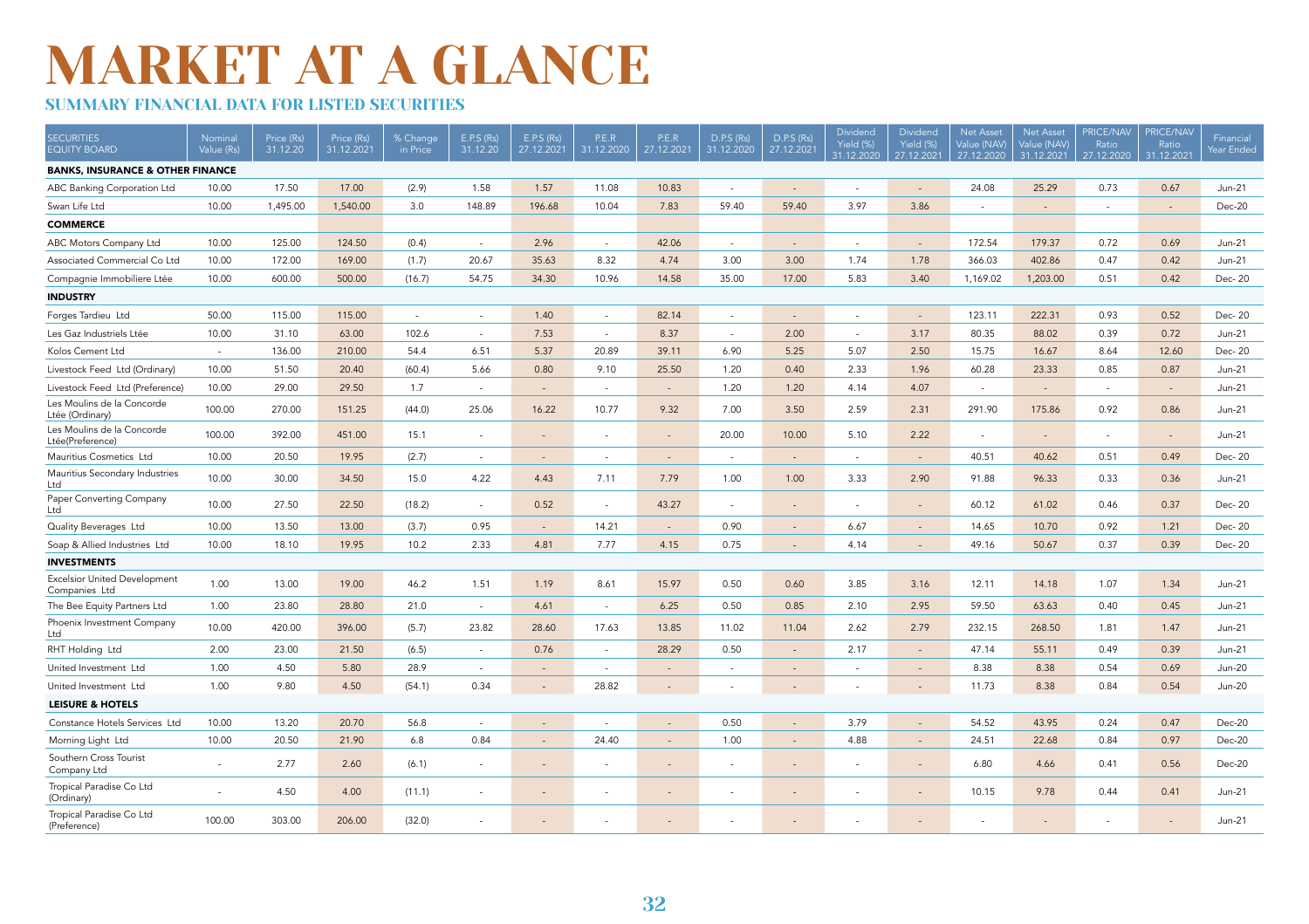### SUMMARY FINANCIAL DATA FOR LISTED SECURITIES

| <b>SECURITIES</b><br><b>EQUITY BOARD</b>           | Nominal<br>Value (Rs) | Price (Rs)<br>31.12.20 | Price (Rs)<br>31.12.2021 | % Change<br>in Price | E.P.S (Rs)<br>31.12.20 | E.P.S (Rs)<br>27.12.2021 | P.E.R<br>31.12.2020      | P.E.R<br>27.12.2021      | D.P.S (Rs)<br>31.12.2020 | D.P.S (Rs)<br>27.12.2021 | Dividend<br>Yield (%)<br>31.12.2020 | Dividend<br>Yield (%)<br>27.12.2021 | Net Asset<br>Value (NAV)<br>27.12.2020 | <b>Net Asset</b><br>Value (NAV)<br>31.12.2021 | PRICE/NAV<br>Ratio<br>27.12.2020 | PRICE/NAV<br>Ratio<br>31.12.2021 | Financial<br>Year Ended |
|----------------------------------------------------|-----------------------|------------------------|--------------------------|----------------------|------------------------|--------------------------|--------------------------|--------------------------|--------------------------|--------------------------|-------------------------------------|-------------------------------------|----------------------------------------|-----------------------------------------------|----------------------------------|----------------------------------|-------------------------|
| <b>OTHERS</b>                                      |                       |                        |                          |                      |                        |                          |                          |                          |                          |                          |                                     |                                     |                                        |                                               |                                  |                                  |                         |
| Compagnie Des Villages De<br>L'Isle De France Ltée | 10.00                 | 20.00                  | 20.25                    | 1.3                  | 1.84                   | $\sim$                   | 10.87                    | $\overline{\phantom{a}}$ | $\overline{\phantom{a}}$ | $\sim$                   | $\overline{\phantom{a}}$            |                                     | 22.97                                  | 24.79                                         | 0.87                             | 0.82                             | $Jun-21$                |
| Hotelest Ltd                                       | 10.00                 | 17.00                  | 18.50                    | 8.8                  | $\sim$                 | $\sim$                   | $\overline{\phantom{a}}$ | $\sim$                   | 0.46                     | $\sim$                   | 2.71                                | $\sim$                              | 54.46                                  | 43.86                                         | 0.31                             | 0.42                             | Dec-20                  |
| C-Care (Mauritius) Ltd                             | $\sim$                | 7.64                   | 22.30                    | 191.9                | 0.07                   | 0.49                     | 109.14                   | 45.51                    | 0.20                     | 0.27                     | 2.62                                | 1.21                                | 1.41                                   | 1.45                                          | 5.43                             | 15.40                            | $Jun-21$                |
| MFD Group Ltd                                      | $\sim$                | 11.00                  | 11.15                    | 1.4                  | 0.40                   | 0.17                     | 27.50                    | 65.59                    | 0.32                     | $\sim$ 10 $\sigma$       | 2.91                                | $\sim$                              | 8.93                                   | 9.09                                          | 1.23                             | 1.23                             | Dec-20                  |
| SIT Land Holdings Options                          | 15000.00              | 8,800.00               | 8,600.00                 | (2.3)                | $\sim$                 | $\overline{\phantom{a}}$ | $\sim$                   | $\sim$                   | $\sim$                   | $\sim$                   | $\overline{\phantom{a}}$            | $\sim$                              | $\sim$                                 | $\sim$                                        | $\sim$                           | $\sim$                           | $Jun-21$                |
| <b>PROPERTY DEVELOPMENT</b>                        |                       |                        |                          |                      |                        |                          |                          |                          |                          |                          |                                     |                                     |                                        |                                               |                                  |                                  |                         |
| Attitude Property Ltd                              | $\sim$                | 11.40                  | 11.90                    | 4.4                  | 0.78                   | 0.84                     | 14.62                    | 14.17                    | 0.37                     | $\sim$                   | 3.25                                | $\sim$                              | 11.58                                  | 12.43                                         | 0.98                             | 0.96                             | $Jun-21$                |
| Happy World Property Ltd                           |                       | 9.24                   | 9.86                     | 6.7                  | 10.08                  | 0.59                     | 0.92                     | 16.71                    | $\sim$                   | 0.45                     | $\overline{\phantom{a}}$            | 4.56                                | 1.14                                   | 10.22                                         | 8.11                             | 0.96                             | $Jun-21$                |
| Lavastone Ltd                                      | $\sim$                | 1.56                   | 2.06                     | 32.1                 | $\sim$                 | 0.23                     | $\sim$                   | 8.96                     | 0.02                     | 0.06                     | 1.28                                | 2.91                                | 3.56                                   | 3.75                                          | 0.44                             | 0.55                             | $Sep-21$                |
| Novus Properties Ltd                               | $\sim$                | 9.50                   | 10.50                    | 10.5                 | 0.47                   | 0.46                     | 20.21                    | 22.83                    | 0.43                     | 0.41                     | 4.53                                | 3.90                                | 9.99                                   | 10.04                                         | 0.95                             | 1.05                             | $Jun-21$                |
| Semaris Ltd                                        |                       | 1.00                   | 1.03                     | 3.0                  | $\sim$                 | $\overline{\phantom{a}}$ | $\overline{\phantom{a}}$ | $\sim$                   | $\overline{\phantom{a}}$ | $\sim$                   | $\overline{\phantom{a}}$            | $\sim$                              | 5.77                                   | 6.88                                          | 0.17                             | 0.15                             | $Jun-21$                |
| <b>SUGAR</b>                                       |                       |                        |                          |                      |                        |                          |                          |                          |                          |                          |                                     |                                     |                                        |                                               |                                  |                                  |                         |
| Constance La Gaiete Company<br>Ltd                 | 25.00                 | 69.00                  | 80.00                    | 15.9                 | $\sim$                 | 6.90                     | $\sim$                   | 11.59                    | $\overline{\phantom{a}}$ | $\sim$                   | $\overline{\phantom{a}}$            |                                     | 44.42                                  | 43.77                                         | 1.55                             | 1.83                             | Dec-20                  |
| The Union Sugar Estates<br>Co Ltd                  |                       | 9.50                   | 34.55                    | 263.7                | $\sim$                 | $\overline{\phantom{a}}$ | $\sim$                   | $\sim$                   | $\overline{\phantom{a}}$ | $\sim$                   | $\overline{\phantom{a}}$            | $\sim$                              | 67.82                                  | 82.67                                         | 0.14                             | 0.42                             | Dec-20                  |
| <b>TRANSPORT</b>                                   |                       |                        |                          |                      |                        |                          |                          |                          |                          |                          |                                     |                                     |                                        |                                               |                                  |                                  |                         |
| United Bus Service Ltd                             | 10.00                 | 39.00                  | 41.00                    | 5.1                  | 7.60                   | 11.24                    | 5.13                     | 3.65                     | $\overline{\phantom{a}}$ | $\sim$                   |                                     | $\sim$                              | 71.88                                  | 83.14                                         | 0.54                             | 0.49                             | $Jun-21$                |
| Velogic Holding Company<br>Limited                 |                       |                        | 25.50                    |                      |                        | 1.12                     |                          | 22.77                    |                          | 0.42                     |                                     | 1.65                                |                                        | 15.92                                         |                                  | 1.60                             | <b>Jun-20</b>           |

| <b>DEBENTURES</b>                                | Nominal<br>Value | 31.12.20 | 31.12.21 | % Change | YTM on<br>last traded<br>Price | Maturity<br>Date |
|--------------------------------------------------|------------------|----------|----------|----------|--------------------------------|------------------|
| New Futures Ltd - Secured<br>Floating Rate Bonds | 100.00           | 1.005.45 | 1.000.02 | (0.54)   | 4.00                           | 28-Jun-23        |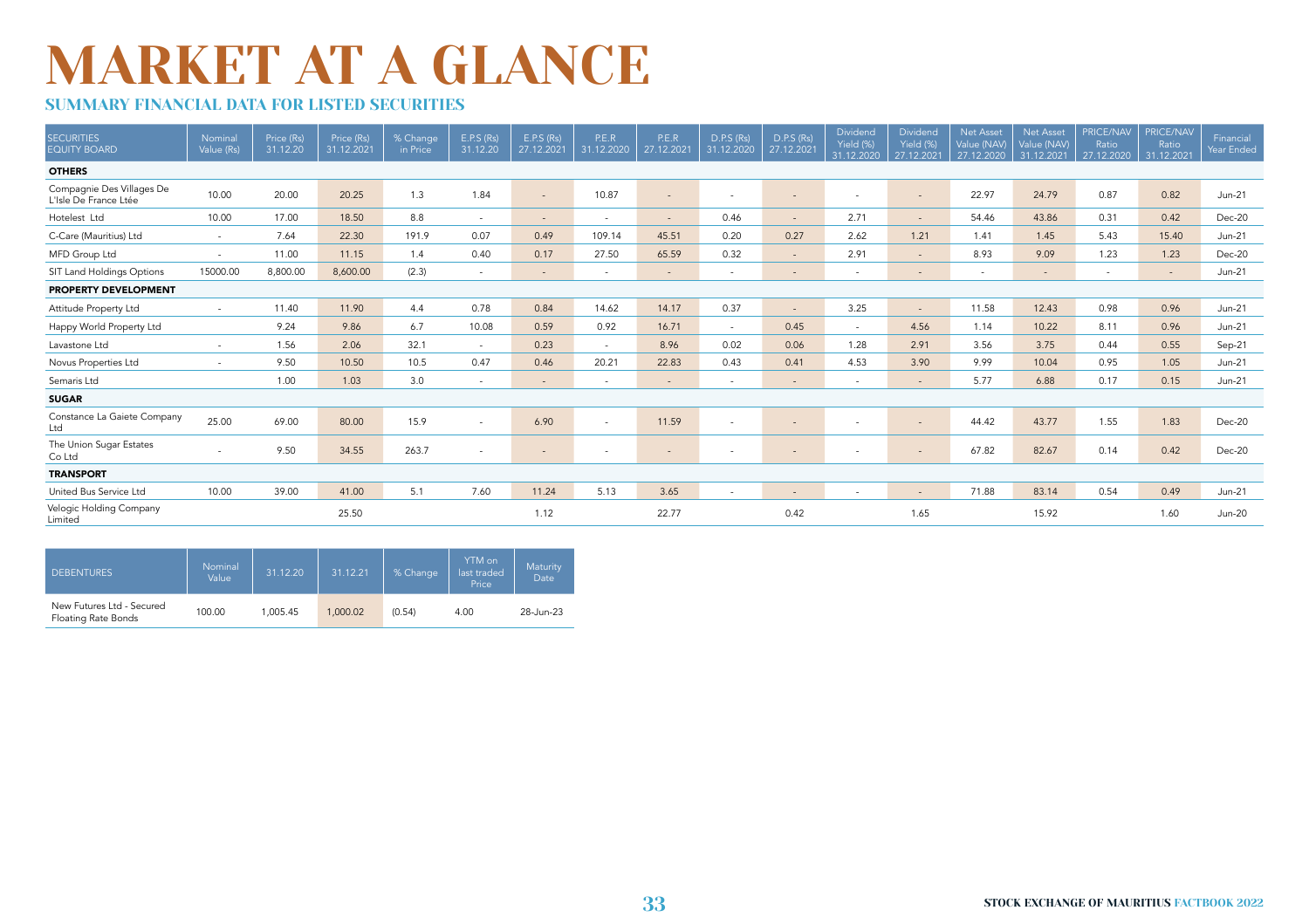### COMPANIES' PERFORMANCE IN 2021

### MARKET CAPITALISATION (RS) YEAR END

| Rank | <b>Securities</b>                          | Rs (billion) | % of Total Market Capitalisation |
|------|--------------------------------------------|--------------|----------------------------------|
|      | C-Care (Mauritius) Ltd                     | 12.7         | 24.1                             |
|      | Kolos Cement Ltd                           | 5.7          | 10.7                             |
|      | Swan Life Ltd                              | 4.1          | 7.7                              |
|      | Velogic Holding Company Limited            | 2.4          |                                  |
|      | Excelsior United Development Companies Ltd | 2.3          | 4.4                              |
|      | Constance Hotels Services Ltd              | 2.3          | 4.3                              |
|      | Phoenix Investment Company Ltd             | 2.3          | 4.3                              |
|      | Livestock Feed Ltd (Ordinary)              | 1.9          | 3.7                              |
|      | Attitude Property Ltd                      | 1.9          | 3.6                              |
| 10   | MFD Group Ltd                              |              | 32                               |

### TURNOVER(Rs)

| Rank | <b>Securities</b>                                  | <b>Rs(million)</b> | % of Total Market Turnover |
|------|----------------------------------------------------|--------------------|----------------------------|
|      | Velogic Holding Company Limited                    | 790.4              | 43.0                       |
|      | Lavastone Ltd                                      | 413.8              | 22.5                       |
|      | Attitude Property Ltd                              | 96.5               | 5.2                        |
|      | ABC Banking Corporation Limited                    | 87.8               | 4.8                        |
|      | Ascencia Ltd                                       | 83.3               |                            |
|      | Phoenix Investment Company Ltd                     | 82.5               | 4.5                        |
|      | New Futures Ltd -Secured Floating Rate Bonds (EUR) | 47.8               | 2.6                        |
|      | Excelsior United Development Companies Ltd         | 43.9               | 2.4                        |
|      | Semaris Ltd                                        | 26.9               |                            |
| 10   | The Bee Equity Partners Ltd                        | 24.5               | 1.3                        |

#### VOLUME TRADED

| <b>Rank</b> | <b>Securities</b>                          | No of Shares(M) | % of Volume Traded |
|-------------|--------------------------------------------|-----------------|--------------------|
|             | Lavastone Ltd                              | 237.2           | 72.8               |
|             | Velogic Holding Company Limited            | 31.6            | 9.7                |
|             | Semaris Ltd                                | 28.2            | 8.7                |
|             | Attitude Property Ltd                      | 8.9             | 2.7                |
|             | ABC Banking Corporation Limited            | 5.3             | 1.6                |
|             | Ascencia Ltd (Class A Shares)              | 3.7             |                    |
|             | Excelsior United Development Companies Ltd | 2.9             | 0.9                |
|             | Southern Cross Tourist Company Ltd         |                 | 0.5                |
|             | The Bee Equity Partners Ltd                |                 | 0.3                |
|             | Livestock Feed Ltd (Ordinary)              |                 | 0.3                |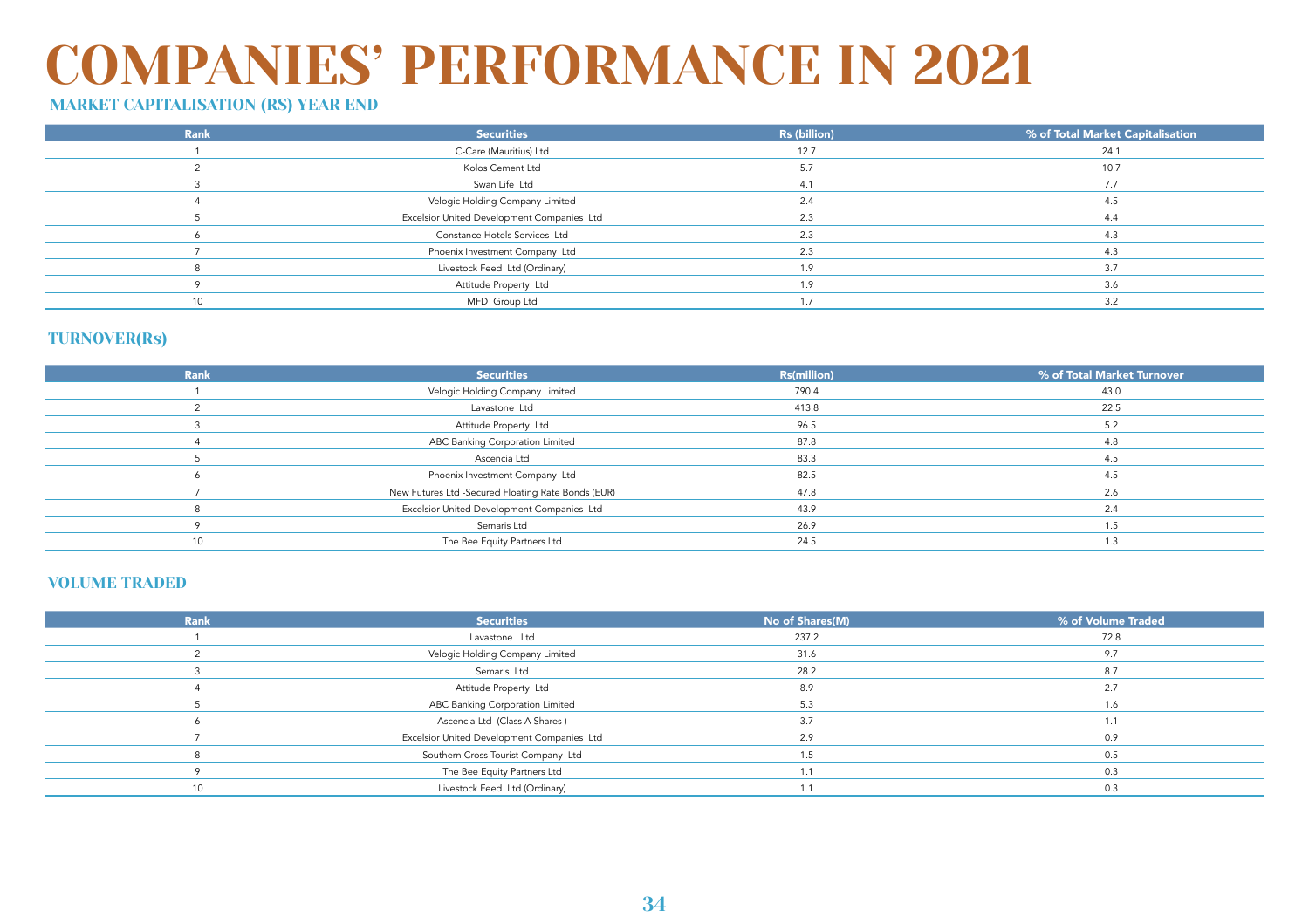### FOREIGN INVESTMENT

### FOREIGN INVESTMENTS IN 2021

| <b>MONTH</b> | <b>PURCHASES(Rs)</b> | SALES(Rs)     | <b>NET INVESTMENTS</b> |
|--------------|----------------------|---------------|------------------------|
| Jan-2021     | 1,375,147.75         | 798,472.45    | 576,675.30             |
| Feb-2021     | 10,771,601.41        | 11,577,058.96 | $-805,457.55$          |
| Mar-2021     | 291,128.00           | 12,120,937.83 | -11,829,809.83         |
| Apr-2021     | 928,327.62           | 4,398,040.46  | -3,469,712.84          |
| May-2021     | 2,042,827.25         | 7,013,798.82  | -4,970,971.57          |
| Jun-2021     | 488,158.80           | 10,196,993.45 | -9,708,834.65          |
| Jul-2021     | 420,061.00           | 2,963,431.90  | -2,543,370.90          |
| Aug-2021     | 2,222,416.30         | 1,370,072.76  | 852,343.54             |
| Sep-2021     | 3,401,783.18         | 1,713,112.50  | 1,688,670.68           |
| Oct-2021     | 3,044,259.82         | 476,401.34    | 2,567,858.48           |
| Nov-2021     | 310,581.32           | 21,958,339.84 | -21,647,758.52         |
| Dec-2021     | 4,538,725.00         | 4,753,407.25  | $-214,682.25$          |
| <b>TOTAL</b> | 29,835,017.45        | 79,340,067.56 | -49,505,050.11         |

#### DEM FOREIGN INVESTMENT IN 2021